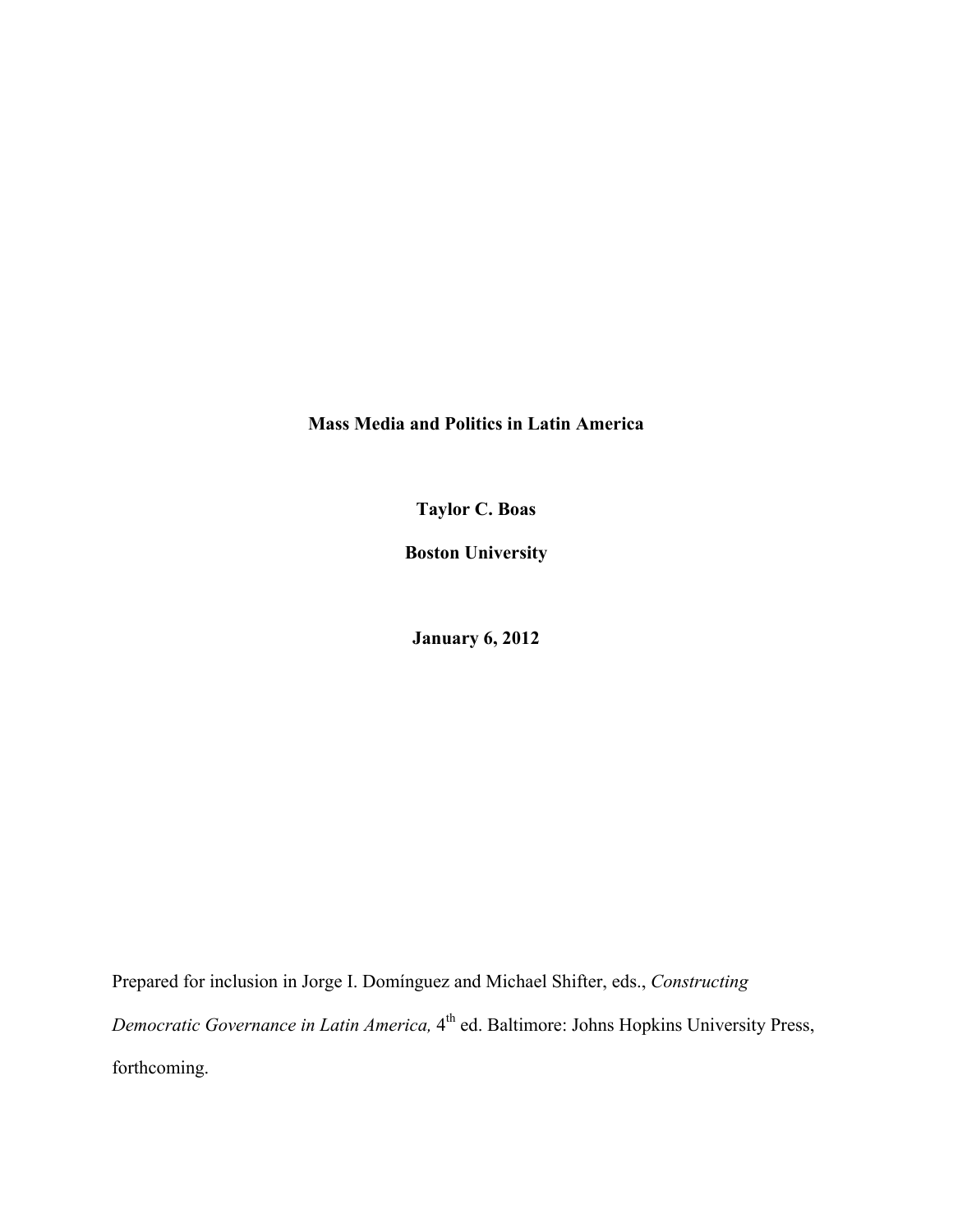In Latin America, the mass media are sometimes referred to as a *cuarto poder*, or "fourth power," to denote their potentially crucial role in safeguarding and deepening democracy.<sup>1</sup> By reporting on wrongdoings and malfeasance as well as achievements and good governance, the media can hold politicians accountable and help citizens make informed decisions about their choice of leaders. By giving voice to individuals, social movements, political parties, and interest groups, the media help determine who gets to participate in public discourse and influence the political agenda. Through their own decisions about what to cover and how to cover it, the media can also play a crucial independent role in shaping that agenda. Following Waisbord (2008), we can refer to these three pro-democratic actions of the mass media as their watchdog, gatekeeping, and agenda-setting functions.

This chapter explores politics and the mass media in the eight countries covered in detail in this volume, examining the degree to which they contribute to, or hinder, healthy democratic governance. The first section examines media concentration and ownership structures and their implications for the media's gate-keeping function. Historical patterns of market concentration and ownership have changed little for Latin America's mass media; a few media sources in each country boast a majority of viewers or listeners, and these outlets are typically controlled by wealthy families or individuals with conservative political leanings. Politicians themselves often become owners of the media, working the system to gain broadcasting concessions and then using them as political mouthpieces. The proliferation of low-power community media offers the possibility that new voices might gain access to the airwaves, but all too often, these broadcasters also fall under the sway of powerful politicians. On the whole, concentration of audience and ownership means that the Latin American mass media should continue to give voice primarily to those with political and economic power.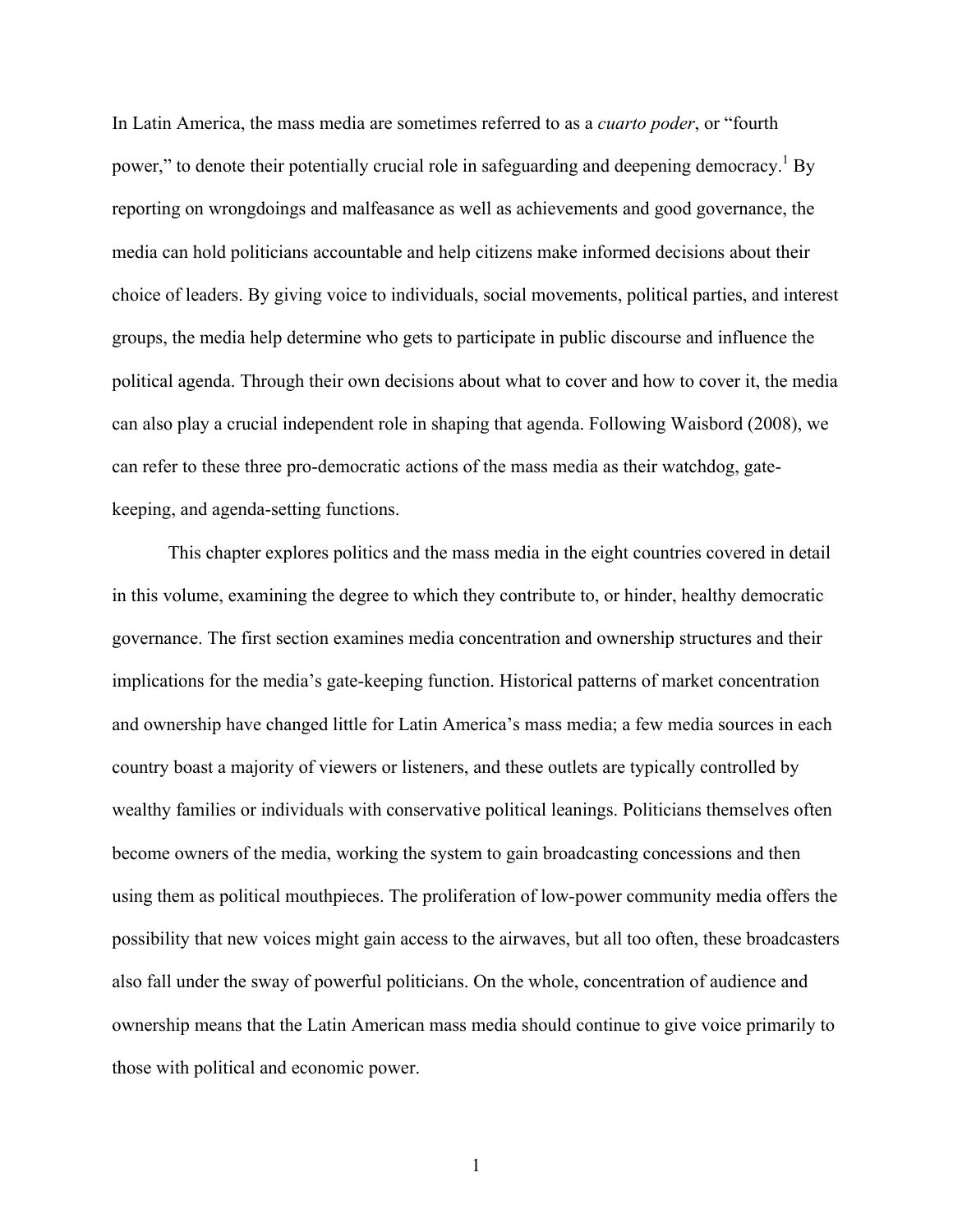The second part of the chapter examines factors that influence the media's role as watchdog of democracy. Historically, patterns of media ownership, combined with conservative governments in many countries, meant that the media often colluded with politically like-minded presidents. More recently, the rise of a "new Left" in Latin America has brought to power several populist presidents who routinely clash with their countries' media owners. Where the media might have been complicit in prior abuses of executive power, they now aggressively denounce them. Yet the polarized political climate in these countries complicates the media's watchdog function—journalists are unlikely to investigate malfeasance on their own side of the political divide, and retaliation by authorities may silence some critical voices. Elsewhere, conflict between politicians and the press is rampant at the local level, where political bosses can eliminate potential watchdogs through their manipulation of the judicial system or control over local security forces. In such countries, media with national scope may exercise all the functions of a fourth power, but local media remain weak, intimidated, and subject to political control.

The final section of the chapter addresses the media's agenda-setting role by examining coverage of candidates in recent presidential elections. Historically, the media in Latin America were often markedly biased against left-wing candidates and openly favored conservative politicians. In Brazil, Mexico, and Chile, which had some of the most notorious patterns of bias in the past, electoral coverage of major left- and right-wing candidates is now quite even-handed. In countries with more polarized politics, however, substantial biases against left-wing politicians remain. Where populists have gained power, as in Venezuela and Bolivia, they have been able to level the playing field only by countering their negative portrayal in commercial media with an even more one-sided positive coverage in media outlets controlled by the state.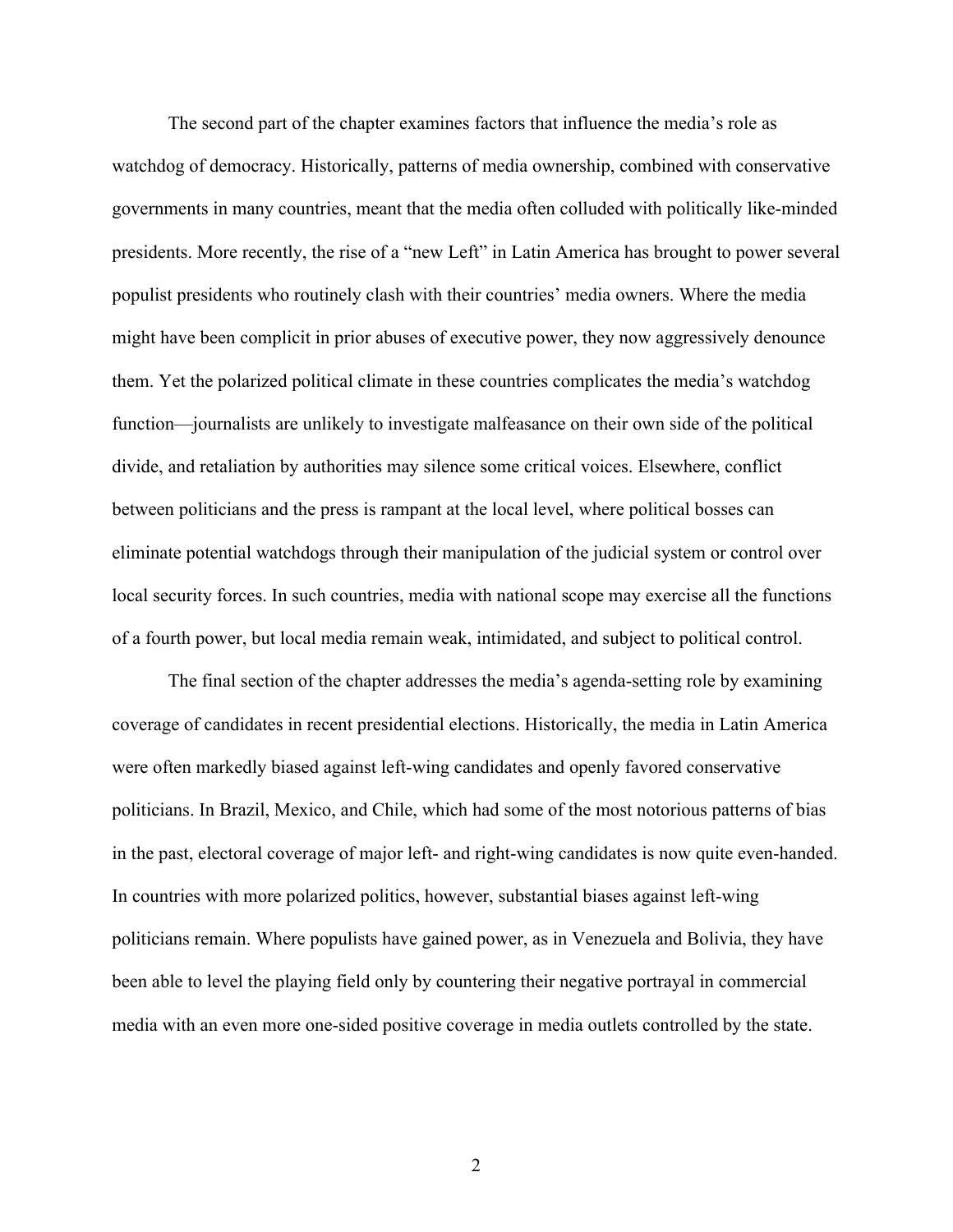Extreme polarization of this sort means that the media, first and foremost, engage in partisan battles; informing the public is relegated to a secondary plane.

The focus of this chapter is on broadcast media, primarily television, which remains the most politically influential medium in the region. As shown in Table 1, television is present in more than 95% of homes in most countries, and it is citizens' primary sources of information about current events by a wide margin. Radio plays an important secondary role in some countries, particularly in Bolivia and Peru, where its penetration rates are somewhat higher. Newspapers also matter for political information—particularly in Venezuela, where their circulation rates are relatively high—and in some countries they play particularly important roles in breaking scandals and setting the political agenda. Where relevant, therefore, the chapter also examines trends in newspaper and radio.

#### **<Table 1 about here>**

#### **Media Concentration and Ownership Structures**

Historically, a major impediment to the mass media acting as a force for democracy in Latin America was the fact that relatively few voices were represented. In countries such as Argentina, Brazil, Colombia, Mexico, and Venezuela, control of multiple media outlets by a handful of conglomerates meant politicians only had to collude with a few major players to ensure overwhelmingly favorable coverage. Oligopolistic market structures limited competitive pressures, so media owners could safely hue to the wishes of politicians without fear of losing readers, listeners, or viewers. Concentrated media markets also boosted the media's influence on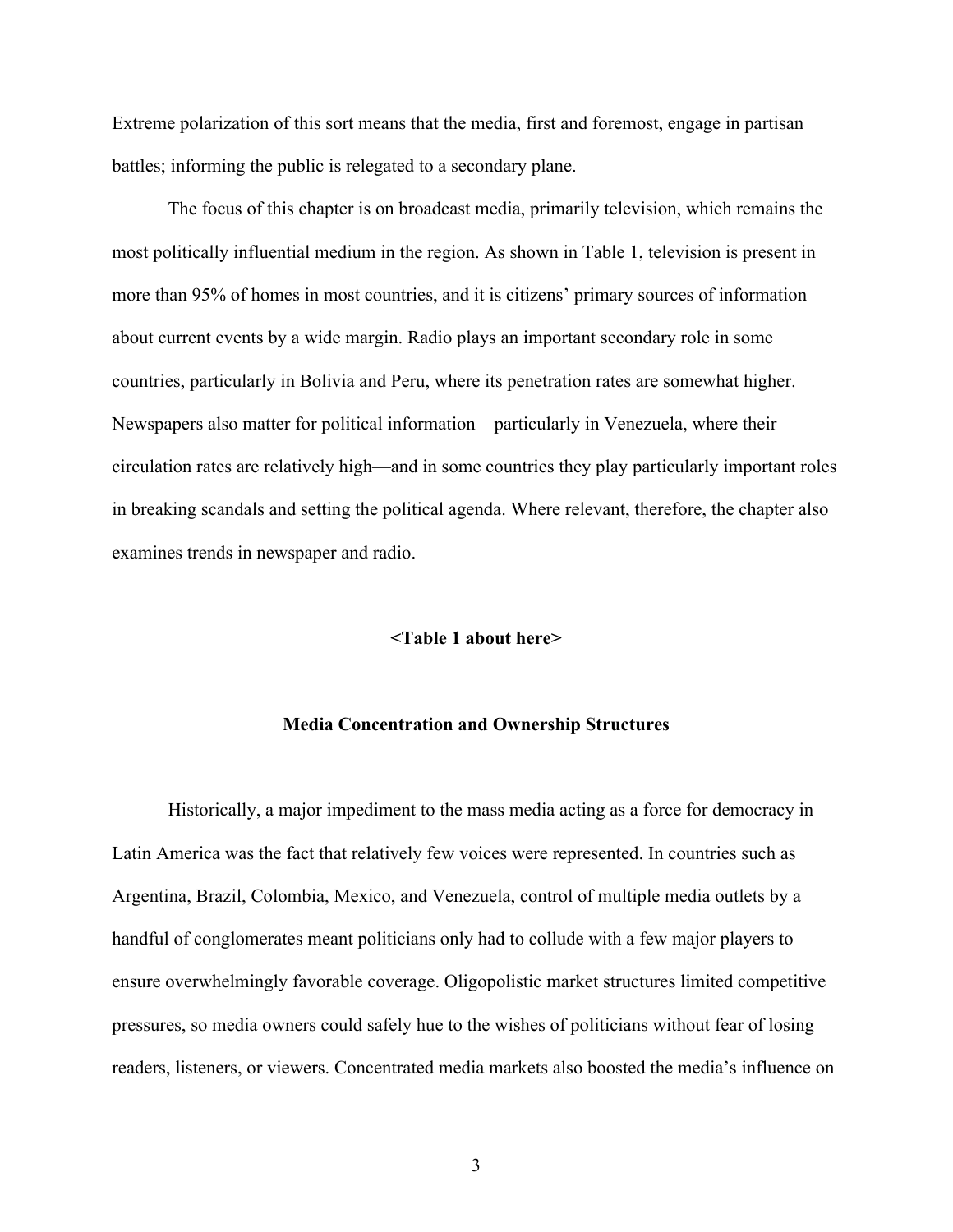public opinion. Where citizens across the political spectrum can choose from media espousing a variety of different perspectives, exposure tends to reinforce existing opinions. Where options are limited, media exposure is more likely to shift attitudes in one direction or another (Boas 2005; Lawson and McCann 2005).

# **Audience Share**

Latin America's media markets have become less concentrated since the 1980s, when Mexico's Televisa and Brazil's TV Globo boasted more than 80% of the national television audience during prime time (Lima 1990; Lawson 2002), though they remain at least moderately concentrated in comparative perspective. Table 2 lists the major broadcast television networks and average share of viewers in seven of the eight countries covered in this volume, as well as in the United States and Canada. $<sup>2</sup>$  For each country, audience data are used to compute the</sup> Herfindahl-Hirschman Index (HHI), a measure of industry concentration that is obtained by squaring and summing the percentage share of each firm in a particular market. The HHI approaches zero at the low end and would be 10,000 for a perfect monopoly.

#### **<Table 2 about here>**

Compared to the United States and Canada, Latin American broadcast television markets range from moderately to highly concentrated. Chile's market structure is most similar to those of the U.S. and Canada; in each country, the leading network claims about a quarter of viewers. Elsewhere, the industry leader boasts a third to more than a half of all viewers and is typically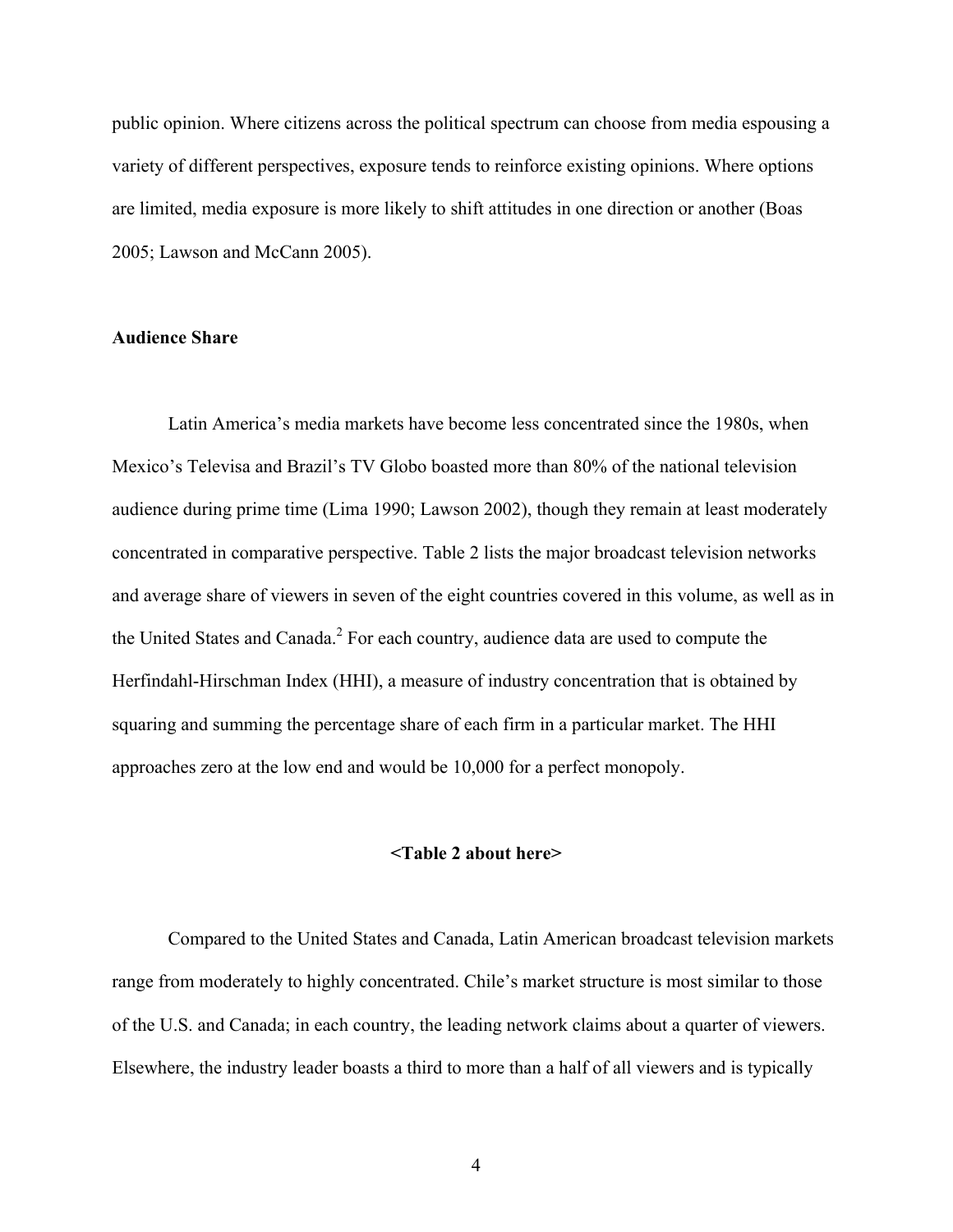well ahead of its closest competitor. In both Colombia and Mexico, broadcast television is essentially a duopoly; the third most popular network has less than a 5% audience share. On the other hand, broadcast television markets in most countries have become less concentrated in recent years. Compared to the figures calculated by Hughes and Lawson (2005) using data from 2002, the HHIs of Mexico and Brazil have declined by 1419 and 667 points, respectively. These changes reflect the declining dominance of Televisa and TV Globo, though each network still comfortably leads its closest competitor by about 30 percentage points.

National markets for radio and newspapers are generally less concentrated, in part because there are lower barriers to entry (Waisbord 2008). Using data from 2004, Becerra and Mastrini (2009) found that radio was more competitive than broadcast television in each of these eight countries—sometimes quite significantly. In Mexico City, the HHI for radio in 2010 was approximately 2900, or two-thirds of the national figure for broadcast television.<sup>3</sup> Newspaper markets are also less concentrated than television in most countries, though Chile stands as an important exception; the latter is essentially a duopoly dominated by the El Mercurio and COPESA groups (Becerra and Mastrini 2009).

The greater competitiveness of radio and newspaper markets in Latin America is mitigated by several factors. First, as noted above, these media serve as much less important sources of political information. In many countries, a competitive radio market essentially means multiple music options rather than different news perspectives. Second, cross-media ownership means that the major players in television are often represented in radio and newspapers, and vice versa. A number of dominant television networks, such as Mexico's Televisa and Colombia's RCN, started as radio broadcasters and still maintain significant holdings in this market. Other conglomerates, such as Globo in Brazil and Clarín in Argentina, began as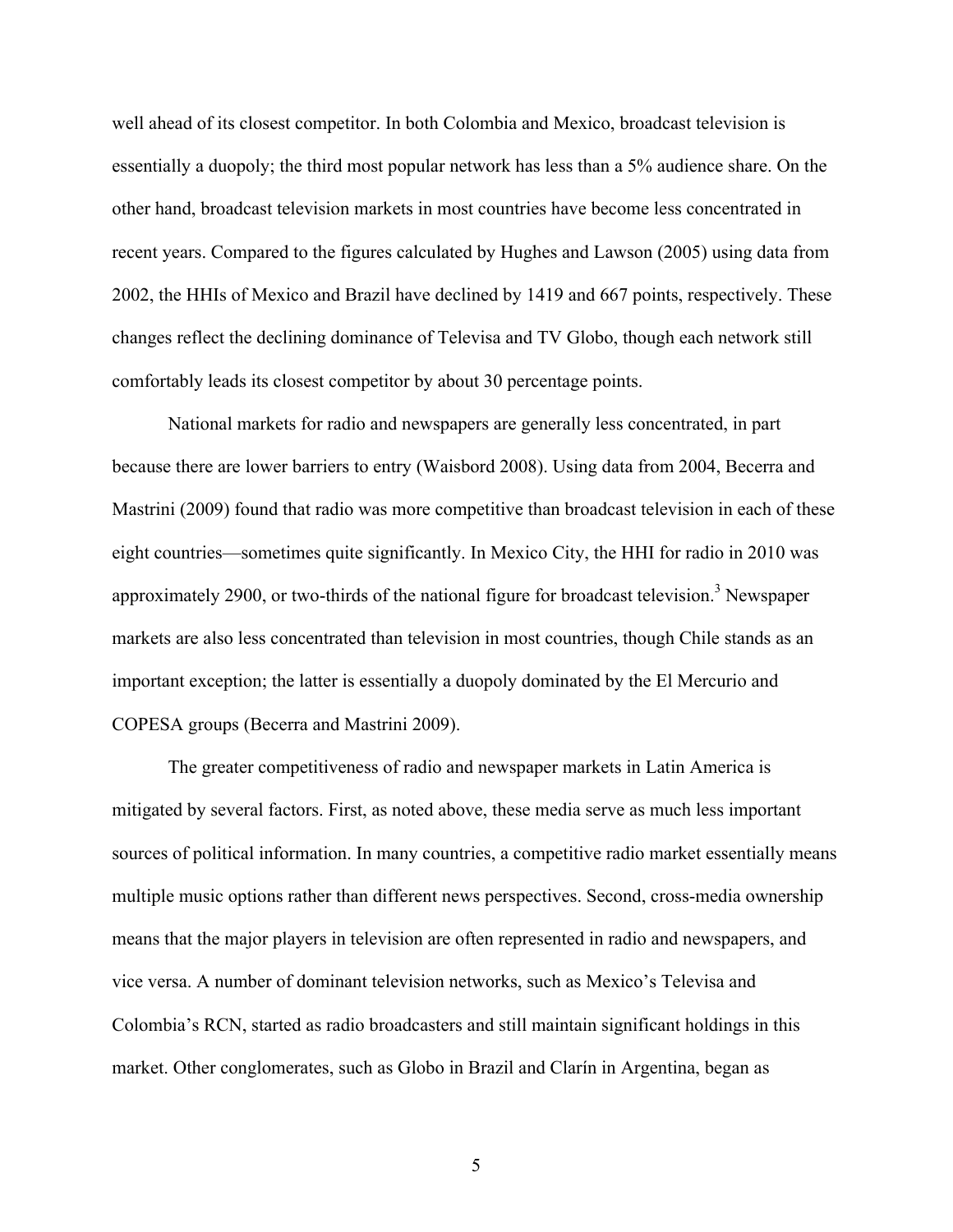newspapers before diversifying into both radio and television. Finally, in some countries, television plays an important agenda-setting role for other media, so that the topics covered by a small number of dominant networks tend to be reflected in the coverage of many more newspapers and radio stations (Lawson 2008).

# **Ownership**

The small number of networks dominating broadcast television in Latin America is only half of the concentration story; the ownership of these firms is also highly concentrated, with control typically exercised by a single family or individual. The predominant ownership pattern for broadcast television in Canada and the United States, in which the network's parent is a publicly traded corporation with no insider holding a controlling share, is uncommon in Latin America. As shown in Table 2, only three networks fall into this category. Of these, Mexico's Televisa has an ownership structure most similar to that of North American networks; its shares trade on its country's stock exchange (as well as in New York) and only a minority are controlled by the family of its president.<sup>4</sup> The other two networks, Chilevisión and Argentina's Telefe, are owned by conglomerates that trade only on foreign exchanges, which effectively limits the weight of any home-country concerns in corporate governance. Several other parent companies (Argentina's Grupo Clarín and Mexic's Azteca Holdings) list a minority of shares on their countries' exchanges, though their founders or directors hold controlling stakes.

The vast majority of Latin America's broadcast television networks are subsidiaries of privately-held rather than publicly-traded corporations, which are often wholly-owned by a single family or individual. These include Brazil's TV Globo, RCN and Caracol in Colombia,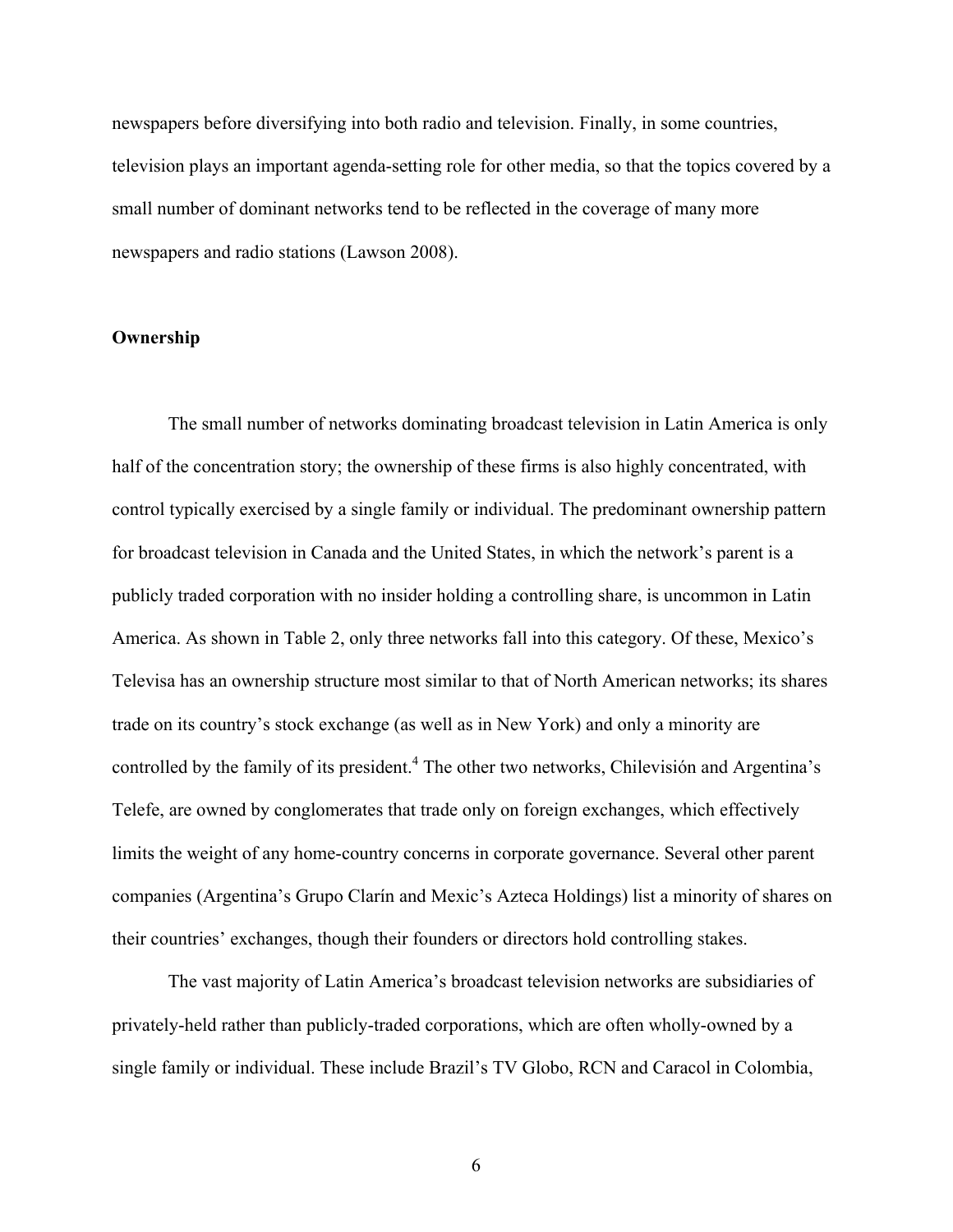and Venevisión in Venezuela, all of which belong to family-owned conglomerates. Albavisión, property of Mexico's Ángel González, owns major television networks in Argentina, Bolivia, Chile, and Peru, as well as Ecuador, Paraguay, Central America, and several Mexican states. Privately-held corporations such as these ensure that only a single voice is heard in corporate governance and, presumably, editorial decisions. González has openly admitted to using his media outlets to favor certain politicians, and journalists from his local stations in Mexico routinely toe the line (Hughes and Lawson 2004: 92-93). In addition, media conglomerates not traded on public exchanges are subject to few if any disclosure requirements, reducing transparency and making even basic information about their operations difficult to obtain. The owners of such firms also feel none of the market pressures that come from watching a share price plummet in response to media scandals. Most of Latin America's media moguls can act with an impunity that Rupert Murdoch would envy.

State-owned networks have a relatively minor presence in Latin America's television markets. Chile's Televisión Nacional, the country's most popular television network in 2010, is the major exception. Its strong audience share may be due to the fact that it operates in the same fashion as its privately-owned competitors, producing similar content and funding itself entirely through advertising revenues (González-Rodríguez 2008). State-owned television networks exist in each of the other countries, but only in Argentina and Venezuela do they have more than 5% market share. Rather than functioning according to a "public service" model, with educational objectives and a mandate for impartial journalism, state networks in Argentina, Bolivia, and Venezuela have been turned into partisan weapons in their presidents' repeated clashes with the private media (Hawkins 2003; Becerra and Mastrini 2010; Torrico and Sandoval 2011). In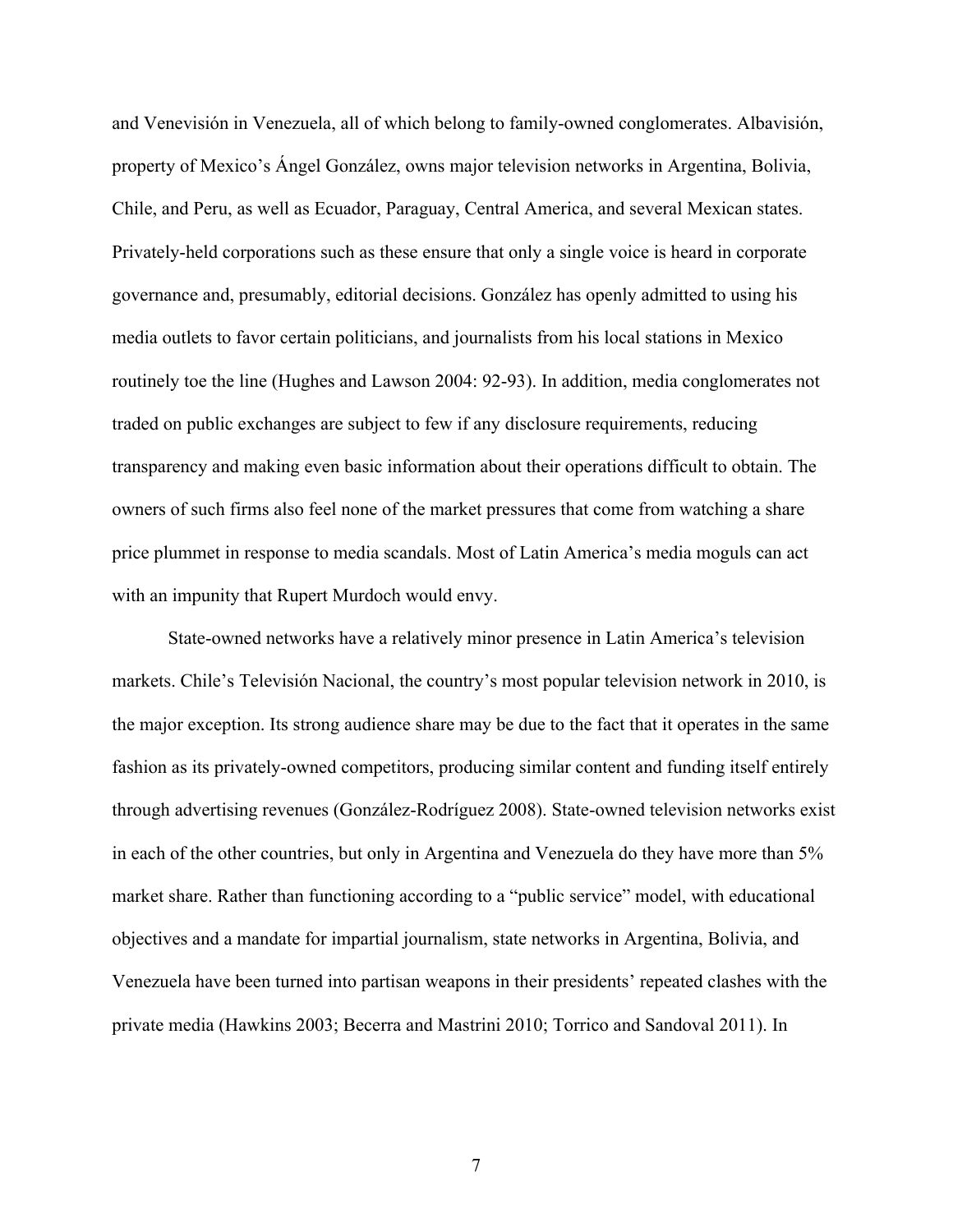Mexico, television stations owned by state governments have similarly become mouthpieces for whoever inhabits the governor's office (Hughes and Lawson 2004).

A number of Latin America's media moguls are politicians as well as businessmen. The partners in Argentina's América TV include Francisco de Narváez, a Peronist deputy, and José Luís Manzano, a former Peronist deputy and Minister of the Interior. In Bolivia, Unitel belongs to the family of Osvaldo Monasterio Añez, a former senator, while Red Uno is property of Ivo Kuljis Fuchtner, a vice presidential candidate in 1993, 1997, and 2002. The group of politicianowners was even larger in the recent past. Former Bolivian president Carlos Mesa Gisbert was the founder and a part-owner of Red PAT until 2007, including his years in executive office. Mesa's media ownership preceded his political ambitions, but the same cannot be said of Chilean President Sebastián Piñera, who acquired Chilevisión in April 2005, just before his first run for the presidency, and sold it only in October 2010, seven months after his inauguration. Media ownership by prominent politicians does not guarantee that they will use their influence improperly, but it certainly creates a strong temptation to do so.

At the regional and local level, politicians may be even more prominently represented among owners of the mass media, especially in large federal countries. In Brazil, commercial broadcasting licenses were routinely awarded free of charge to politicians and their families until competitive auctions began to be required in 1995 (Lima and Lopes 2007). As a result, at least 271 Brazilian politicians are partners or directors of state or local broadcast media (Donos da Mídia 2008). Among them are Fernando Collor, a senator and former president, and Roseana Sarney, a governor, former senator, and daughter of senator and former president José Sarney. The Collor and Sarney family conglomerates own radio stations, major newspapers, and the local affiliate networks of TV Globo in the states of Alagoas and Maranhão, respectively. In 2009,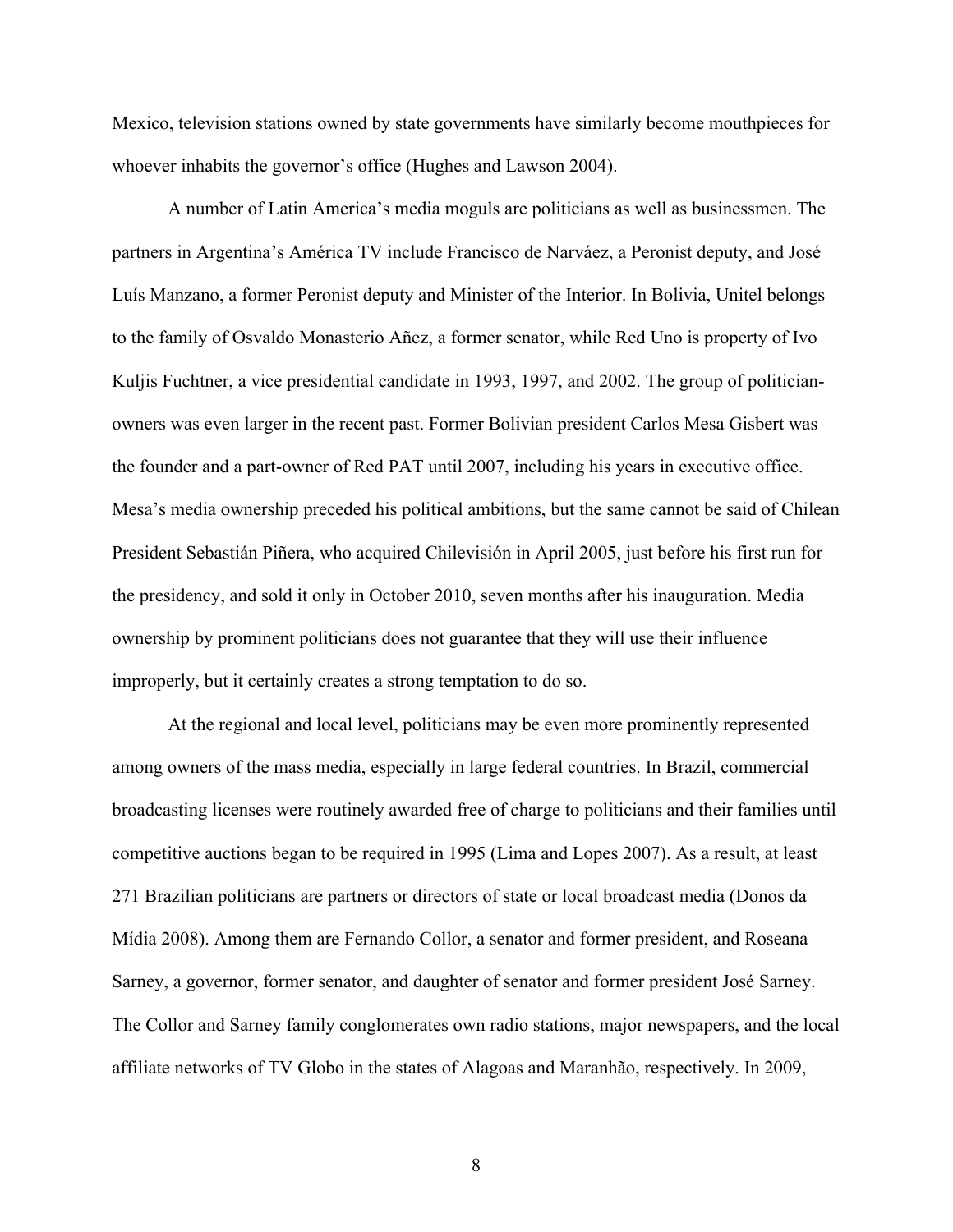Brazilian police recorded a conversation between José Sarney and his son in which they discussed using their television network and newspaper to attack one of Roseana's political opponents (Souza and Seligman 2009).

### **Community Media**

 A positive media ownership trend in many Latin American countries has been the proliferation of community broadcasting. Beginning in the 1990s and early 2000s, countries such as Colombia, Brazil, Venezuela, and Bolivia established legal frameworks to regulate community radio and television (Murillo 2003; Lima and Lopes 2007; Lloreda 2007; Martín 2010). Stations are usually licensed to local civic associations and required to operate as nonprofit entities, with advertising restricted or prohibited entirely. Broadcasting range is typically limited to the municipal or even neighborhood level. Community media have proliferated quite rapidly in some countries. There were 400 community radio and 34 community television stations in Venezuela as of 2008, and 2328 community radio stations in Brazil as of June 2009 (Moen 2009; Boas and Hidalgo 2011).

Community radio and television stations have a small but potentially important role to play in countering the domination of Latin American broadcasting by commercial interests. They can give voice to individuals, groups, and social and political agendas that would be unlikely to find space in mainstream broadcasting. They also can play an important role in informing citizens about local politics, which, outside of major cities, is unlikely to be covered by commercial media. In Brazil's primarily rural Northeast, for instance, local radio stations—many of them licensed as community broadcasters—are the principal source of information about the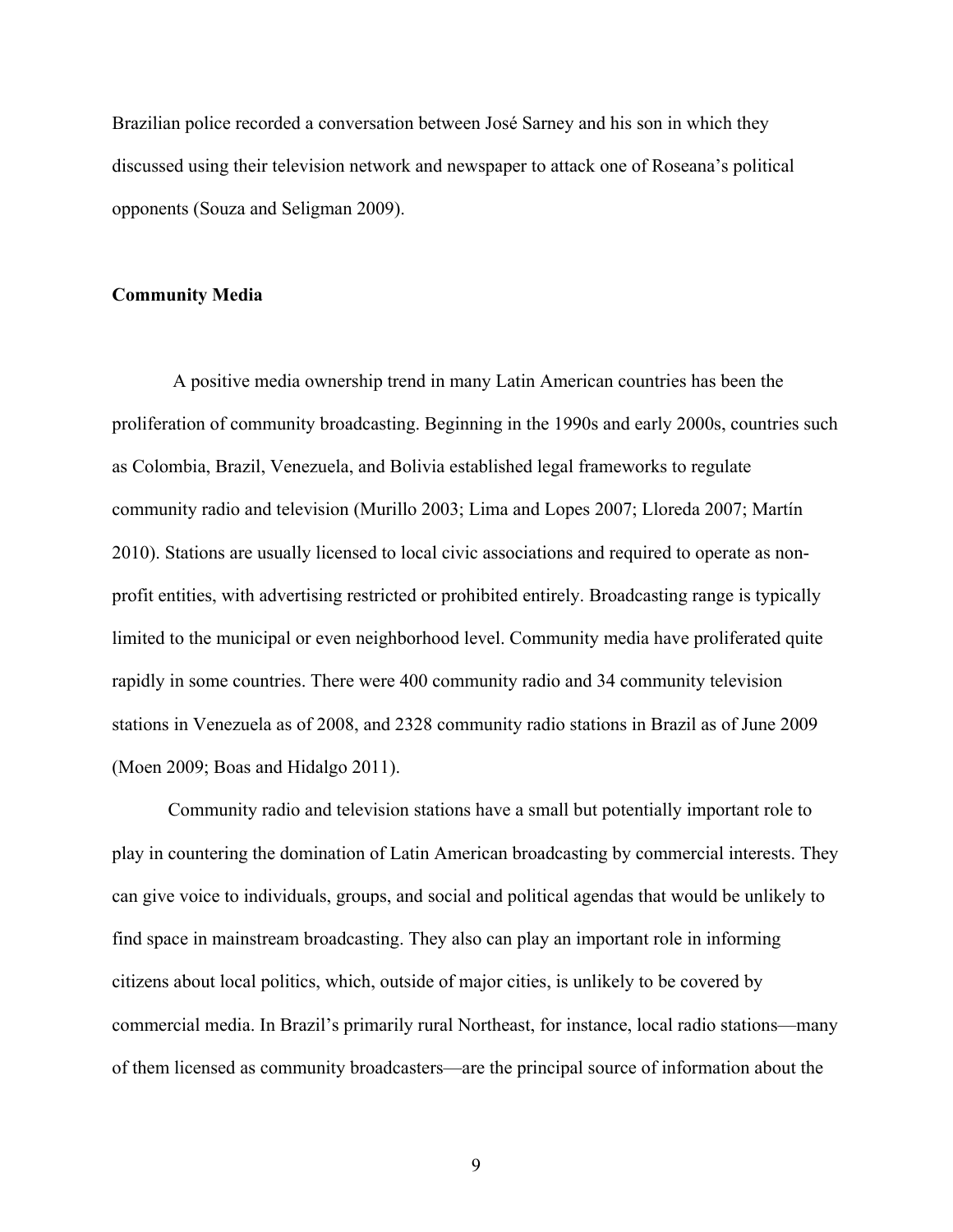doings of mayors and city council members, who might otherwise govern with much less public scrutiny (Lauría and González Rodríguez 2006).

Unfortunately, community broadcasters often fall under the sway of local or national politicians, functioning more as political mouthpieces than as authentic civic voices. In Brazil, half of all community radio stations licensed in Brazil from 1999 to 2005 had a local politician or major campaign donor among their directors (Lima and Lopes 2007). Local governing officials often leverage their connections to help get radio licenses approved. Boas and Hidalgo (2011) found that proposed community radio stations with ties to incumbent city council members are approved at twice the rate of those whose political sponsors lost the last election. Once a politically-controlled community radio station is up and running, it becomes a useful campaign tool. In Brazil's 2004 and 2008 municipal elections, city council candidates with ties to licensed community radio stations could expect a 17% higher vote share and 28% greater probability of winning (Boas and Hidalgo 2011).

In several other countries, community broadcast media tend to have ties to national governments. In Bolivia, community radio stations have received strong state support under the government of Evo Morales, calling into question whether they represent independent community voices. The vast majority of licensed Bolivian community radio stations are part of the National Network of Indigenous Radio Stations (*Red Nacional de Radios de los Pueblos Originarios*), which was developed in partnership with the state. The Bolivian government grants broadcasting licenses to the community but loans them the necessary equipment and trains each station's lead reporters. Stations essentially function as affiliates of the state-run Radio Patria Nueva; they are required to broadcast Patria Nueva newscasts at certain times and also send local dispatches to the national radio network (Martín 2010).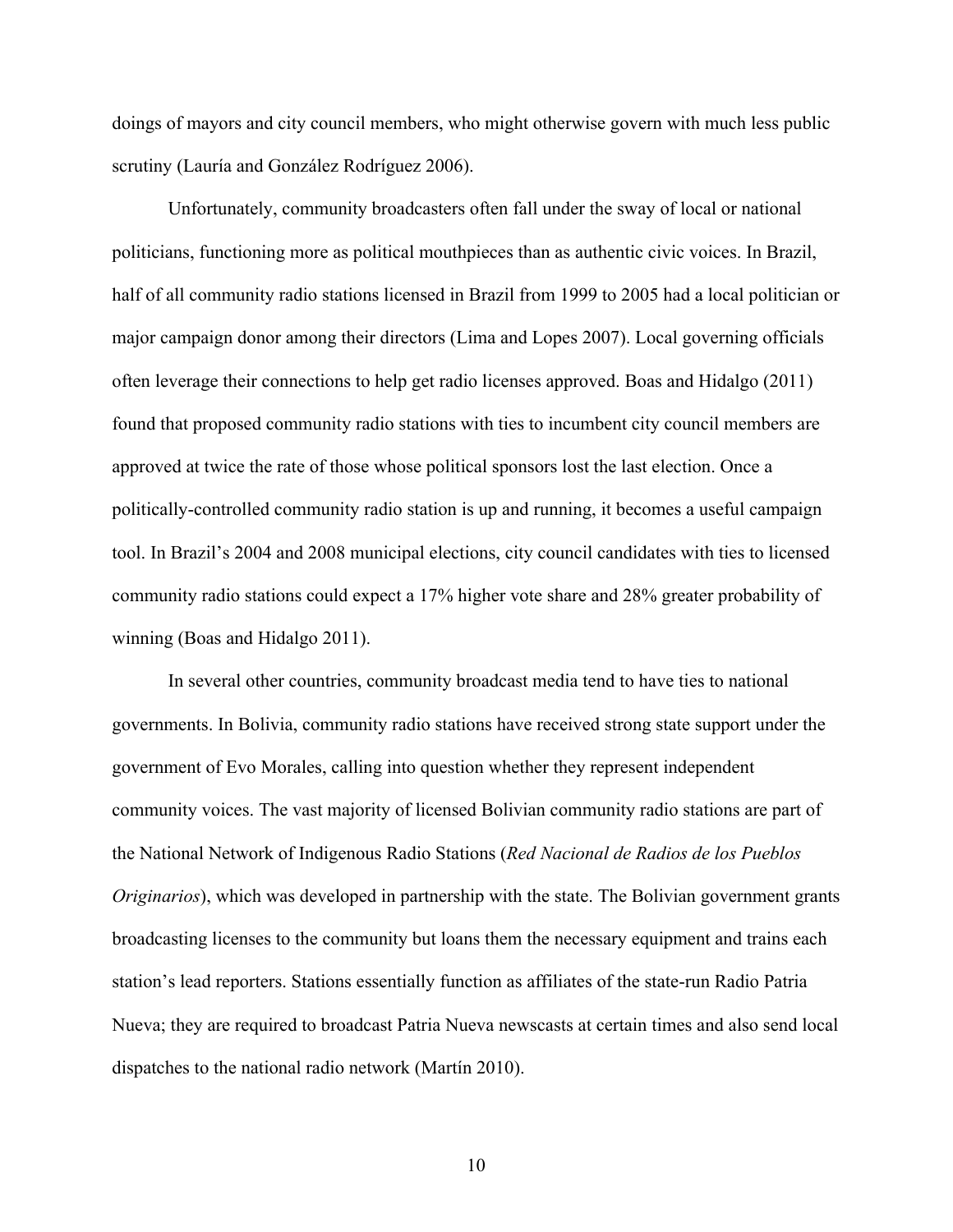The government of Venezuela's Hugo Chávez has also taken an active interest in promoting community media. Though state support is less formalized than in Bolivia, the government has donated equipment and headquarters to some stations and also favors them by purchasing advertising time. From 2006 onward, funds in the national budget were specifically allocated for promoting community broadcasting. Stations are required to broadcast 70% locallyproduced content, but they are also allowed to rebroadcast material from state media, and many of them spend a lot of time airing Chávez's speeches (Hawkins 2003; Lloreda 2007; Dinatale and Gallo 2009; Leary 2009; Moen 2009). More research is necessary to determine if political criteria are used to award community broadcasting licenses in Venezuela, or if the progovernment tilt of these stations reflects its use of leverage, rather than simply the strong public support for Chávez in poor communities. At the very least, it is clear that governing officials in multiple countries, from city council members to the president, make a serious effort to get even low-power community broadcasting outlets on their side.

In sum, concentration of the mass media in Latin America suggests that they will continue to give voice primarily to powerful politicians and leading economic interests rather than a wide range of actors in civil society. Broadcast television markets are highly concentrated, approaching duopolies in some countries. Concentration has lessened during the first decade of the 2000s, but those networks gaining market share are mostly similar in profile to the industry leaders that have ceded ground. Few parent corporations are publicly traded; most are owned outright by one or a few wealthy investors. Politicians have significant stakes in several national television networks and may be even more dominant at the local level. Latin America's commercial media, therefore, seem likely to represent the economic and political interests of a few wealthy, largely conservative owners. Community and state-owned broadcasters may fall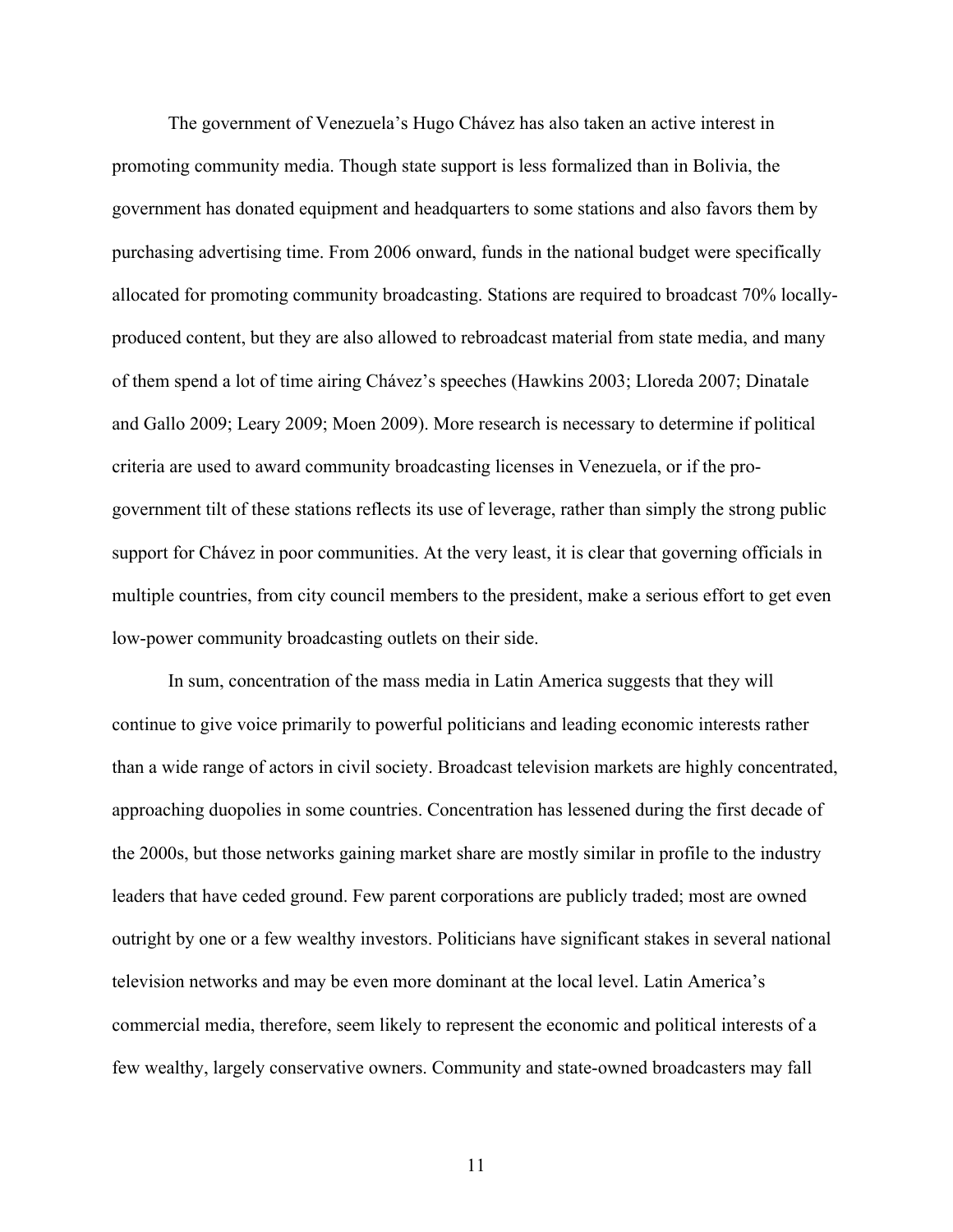outside of the media moguls' sway, yet here too, there are signs that power and politics prevail. In particular, leftist presidents like Chávez and Morales have enlisted these outlets in their struggle against hostile commercial media.

#### **Press-State Relations, "Left Turns," and the Rule of Law**

Patterns of media concentration may have changed little during the first decade of the 2000s, but Latin American politics has undoubtedly shifted in ways that should have implications for the traditionally cozy relationship between state authorities and the press. In the past, conservatively-inclined commercial media often coincided with conservative governments, facilitating collusion between the two. More recently, the "left turn" in Latin American politics has seen left-of-center presidents come to power in six of the eight countries covered in this volume—Argentina, Bolivia, Brazil, Chile, Peru, and Venezuela (Cameron and Hershberg 2010; Weyland, Madrid, and Hunter 2010; Levitsky and Roberts 2011). Some of these presidents most prominently, Chávez and Morales—not only champion economic policies that challenge media owners' class interests, but also aim to exert greater state control over the media themselves. In such countries, politicized journalism in the commercial media seems likely to produce conflict with national governments rather than collusion.

A second trend of relevance for press-state relations in Latin America is a general improvement in the rule of law at the national level, combined with ongoing weaknesses in "brown areas"—primarily rural zones where local political bosses exert undue influence over security forces and the judiciary (O'Donnell 1993). In present-day Latin America, it seems unlikely that a national government would resort to a systematic, extralegal campaign against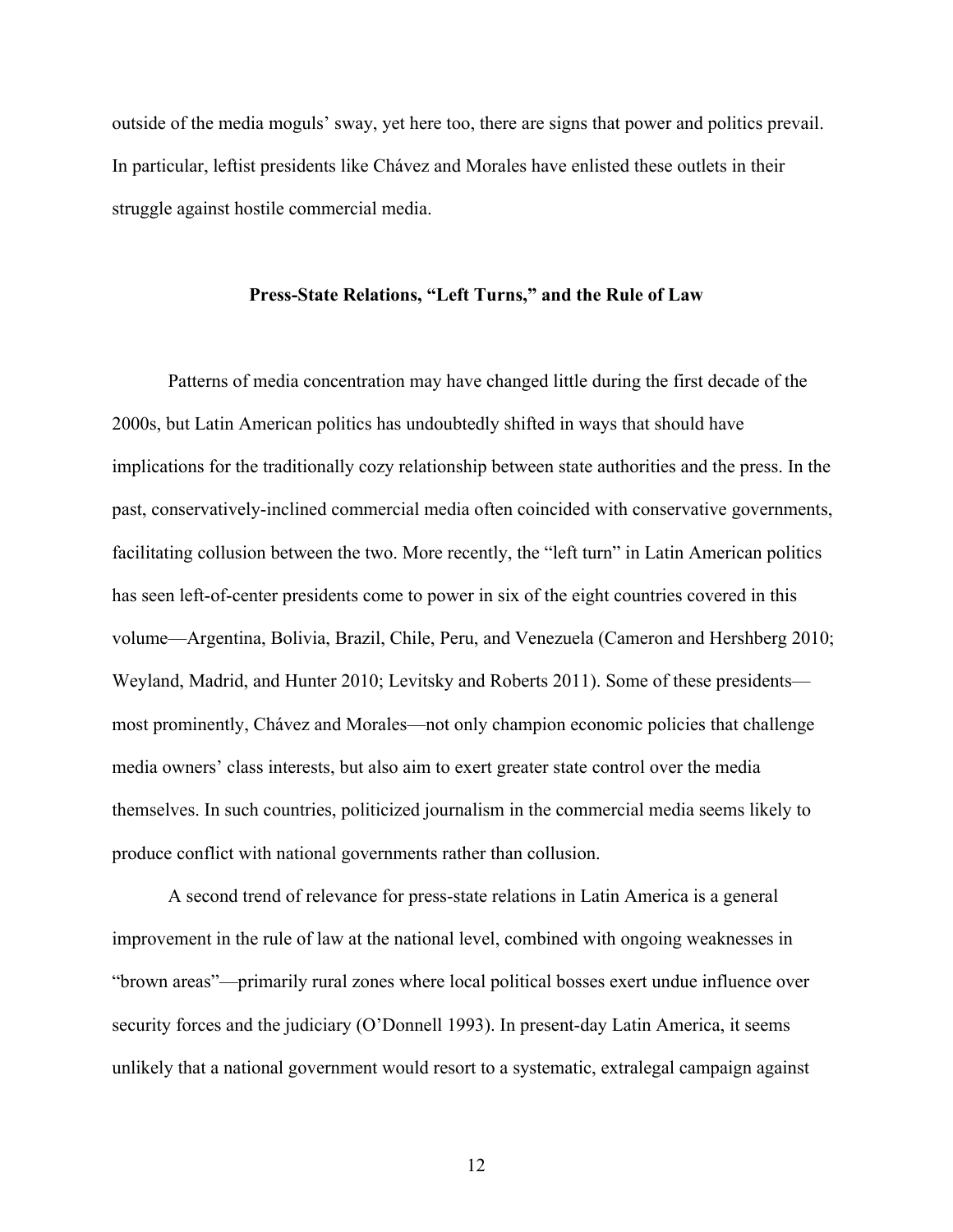independent media, such as the bribery, surveillance, and intimidation of journalists carried out by Peru's National Intelligence Service (SIN) under Alberto Fujimori in the 1990s (Conaghan 2005).<sup>5</sup> Though isolated incidents may occur, use of the legal system itself is a more likely weapon for presidents who want to silence critical media. In areas with weak rule of law dominated by local political bosses, however, outspoken journalists and media owners may be much more at risk of extralegal retribution by governments and security forces, as well as to abuses of the legal system via influence over local courts.

To examine recent trends in press-state relations in these eight Latin American countries, I catalogued and coded all separate, specific instances of government actions against the press mentioned in the annual Human Rights Report from the U.S. Department of State, Freedom of the Press survey from Freedom House, and Attacks on the Press survey from the Committee to Project Journalists. The coding scheme assigned each incident a score from 1 to 5 according to the degree to which it would likely silence critical media; police detaining a reporter on assignment would merit a 1, whereas permanently shutting down a media outlet would be a 5. I also distinguished whether the incident involved government officials and security forces at the national level versus the local level. After classifying each incident, I summed the individual scores to generate a "national" and "local" total for each country in each year.

Results from this analysis are presented in Figure 1, which graphs the scores for each country over the 2001-2009 period. Several trends are notable. Venezuela stands out in terms of the overall severity of government actions against the press, especially those taken by the national government. Countries also differ in terms of the level of government that most often clashes with the press. In Bolivia and Venezuela, national authorities take more severe action against the media; in Argentina, Brazil, Mexico, and Peru, it is local governments that do so. To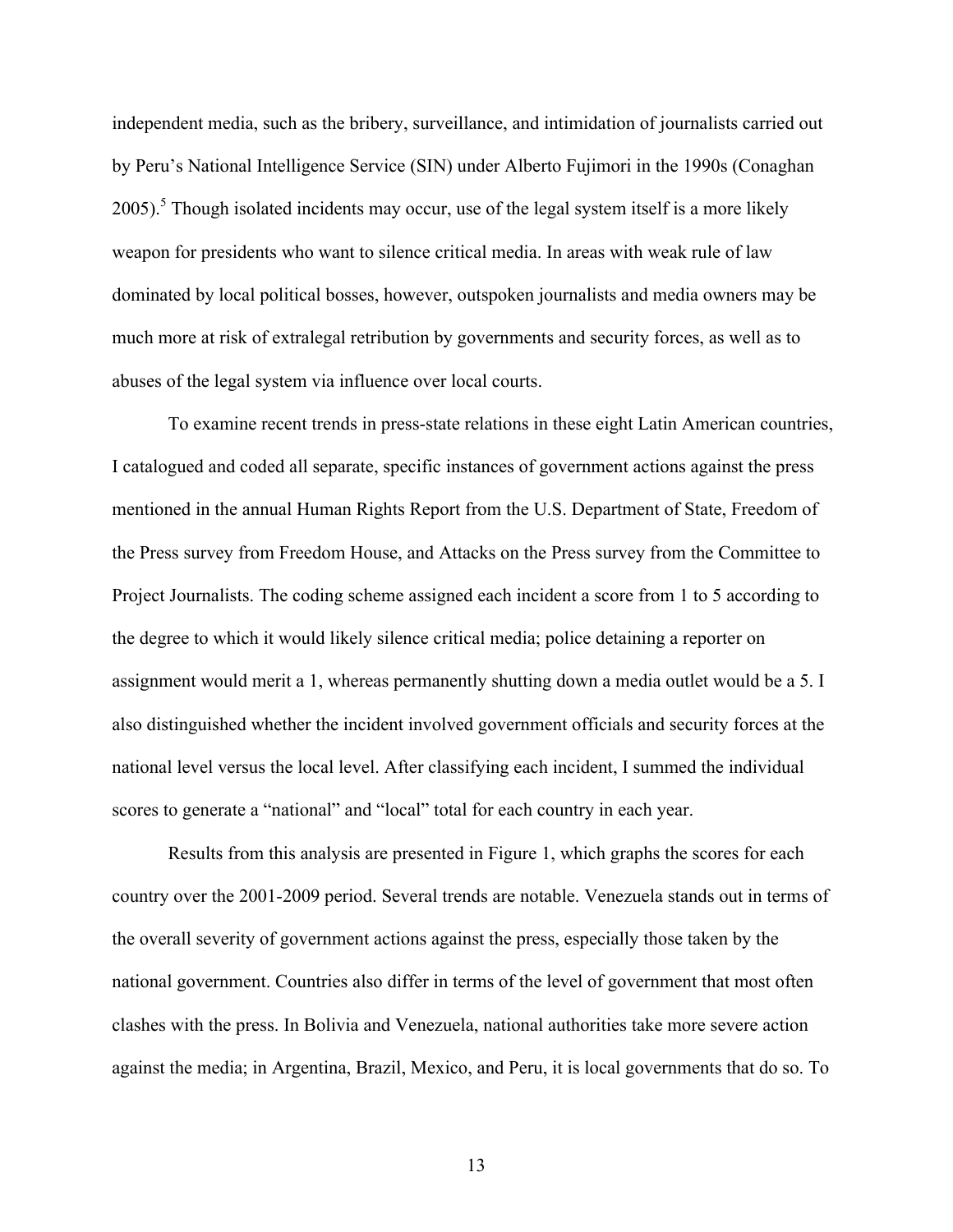some extent, this contrast is a product of government structure and country size: Bolivia has no subnational security forces, whereas Argentina, Brazil, and Mexico are all large federal systems with numerous subnational jurisdictions. Yet the high incidence of local government actions against the press also reflects significant weaknesses in the rule of law in the "brown areas" of these four countries.

#### **Populists versus Media Moguls**

In Latin American countries that have seen a more radical left come to power, relations between populist presidents and the commercial mass media have been highly conflictual.<sup>6</sup> While left-wing leaders have occasionally cultivated friendly relations with certain media outlets and their owners, the more common pattern is all-out war between the two. Many commercial media outlets have abandoned all pretence of neutrality and openly taken the side of the political opposition, especially where right-wing and other opposition parties remain weak and incapable of mounting a serious electoral challenge. In return, populist presidents have targeted the media with a series of weapons. The first is use, and abuse, of the legal system. Regulatory agencies, backed up by a pliant judiciary, can charge media outlets with everything from tax evasion to airing prohibited content. New laws, such as Venezuela's 2004 Law of Social Responsibility in Radio and Television, allow media to be shut down for offenses such as showing "disrespect toward legitimate institutions and authorities." Even if rarely invoked, such laws can have a strong deterrent effect. Strategic allocation of state advertising, police action targeting critical journalists, and inflammatory rhetoric (carried by state broadcasters) against media owners and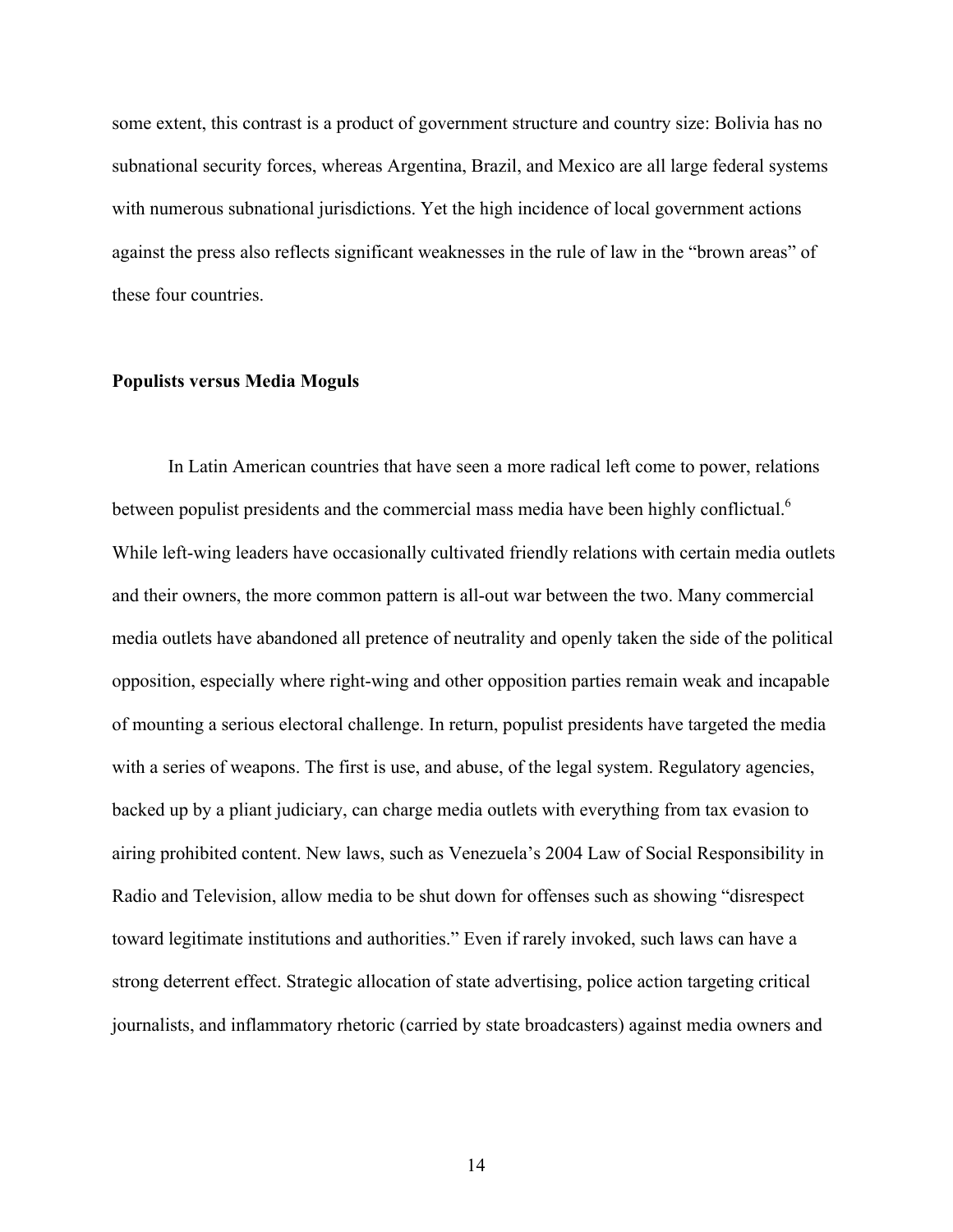reporters are additional weapons that populist presidents have used in their battles against the commercial media.

Conflict between a president and major private media outlets has been most intense in Venezuela. In the early 2000s, all major commercial television stations actively supported the political opposition to Hugo Chávez, who fought back with an array of questionable legal proceedings. In April 2002, commercial television networks gave extensive and often biased coverage to anti-government protests that preceded the unsuccessful coup attempt; Venevisión went so far as to broadcast edited footage falsely suggesting that Chávez supporters shot unarmed demonstrators. At the height of the crisis, Chávez responded by shutting down the signals of all four leading broadcasters. Commercial television stations continued their open support for the opposition over the next several years—for example, broadcasting public service messages urging people to join a general strike against the government in 2002–2003. In return, the leading networks were hit with a litany of charges, including nonpayment of taxes, transmitting prohibited content, and broadcasting on illegal frequencies. When an appeals court ruled in favor of Globovisión on the latter case, the court was shut down and its judges suspended (Hawkins 2003; Wilpert 2007; Dinatale and Gallo 2009).

In more recent years, Chávez's approach to the commercial media has discriminated between those that continue to support the opposition and those willing to adopt a more neutral stance. After Venevisión owner Gustavo Cisneros struck a truce with Chávez in 2004, the network eliminated its critical news and opinion shows, as did Televén between 2004 and 2005 (Dinatale and Gallo 2009). From 2004 onward, no government actions against either network occurred. Instead, Chávez intensified his campaign against the two major networks that remained loyal to the opposition. In 2007, the government refused to renew the broadcasting license of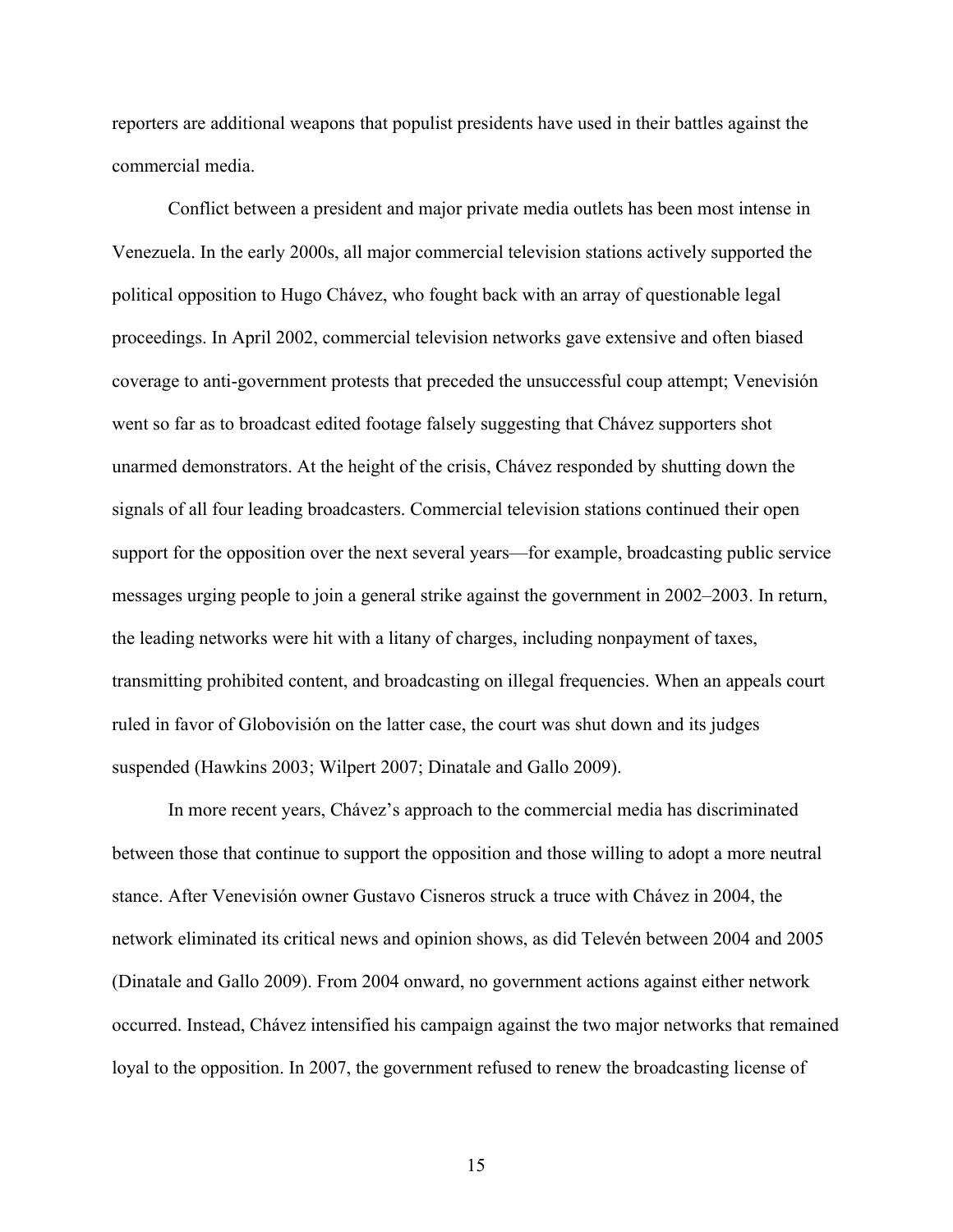Radio Caracas Televisión (RCTV), the leading network at the time. RCTV was forced to move to cable, and it was shut down entirely in 2010. For its part, Globovisión has been charged repeatedly with inciting violence against the government for such offenses as airing footage of the 1981 assassination attempt on Pope John Paul. The government also moved to obtain a 20% ownership stake in Globovisión by confiscating the shares of an investor, Nelson Mezerhane, whose bank had been taken over by authorities.

Bolivia has also witnessed conflict between the government and critical media during the presidency of Evo Morales, though anti-press actions have stopped short of shutting down broadcasters or newspapers. Some moves against the press have involved use of the judicial system. In March 2009, for instance, the government sued newspaper *La Prensa* for slander after it implicated Morales and one of his ministers in a plan to smuggle contraband goods into Brazil. More common have been actions by security forces, especially against television network Unitel, whose owner Morales once declared an "enemy of the government." Police intelligence agents have spied on Unitel's news director, and an Army officer bombed a local Unitel television station in June 2008. In September 2009, police attacked and fired upon a Unitel reporter and cameraman while they were covering the arrest of a farm owner. Reporters from Red PAT, also critical of Morales, were assaulted by police and shot at while reporting on a kidnapping in November 2009.

Argentina's Cristina Fernández de Kirchner has also taken action against critical commercial media, primarily those owned by the Clarín group. During the presidency of her husband Néstor Kirchner, relations with Clarín were quite friendly, and coverage of the government was generally positive. The relationship deteriorated after Fernández de Kirchner took office and announced increased taxes on soy exports in 2008, sparking a "farm war" that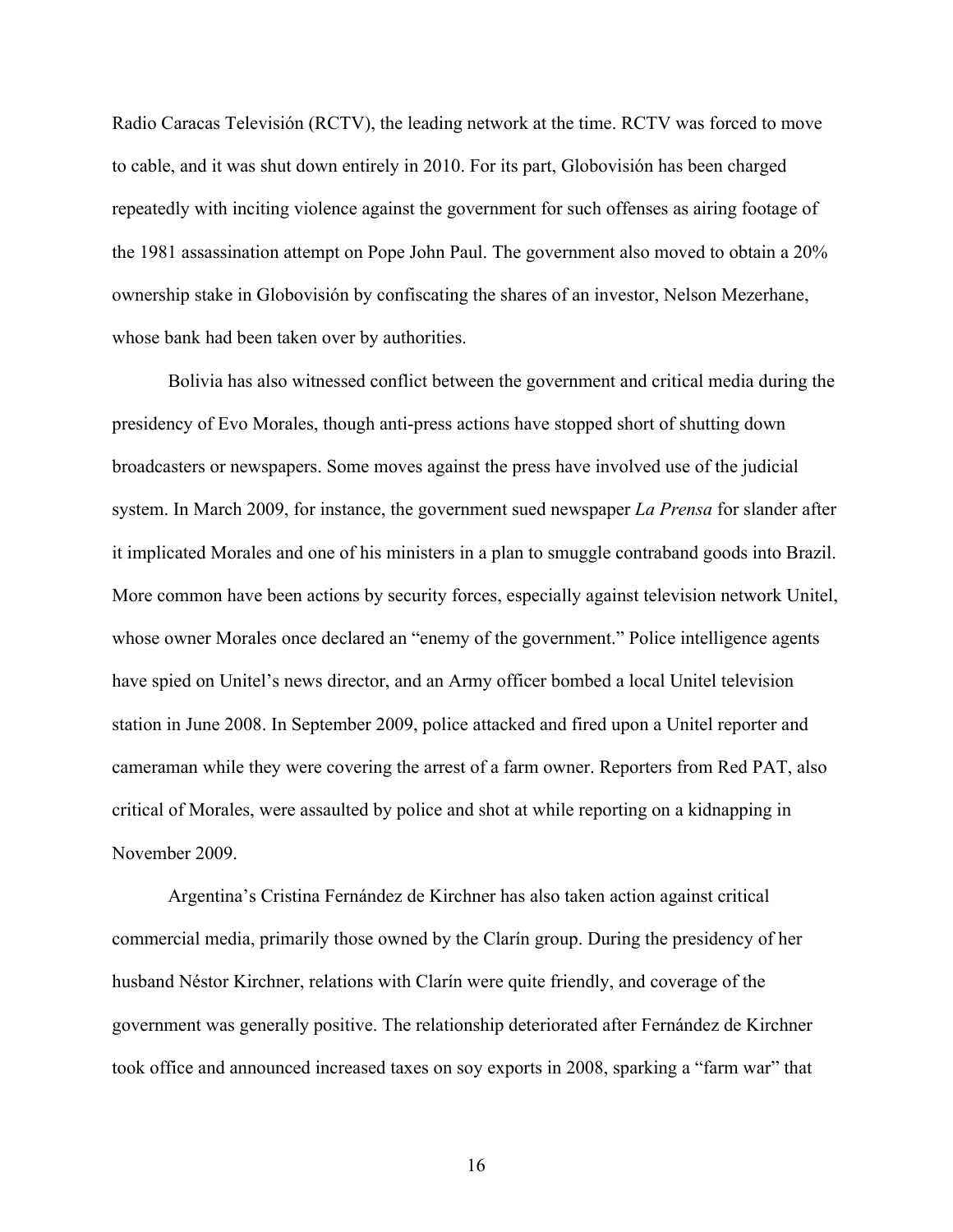involved a producers' strike and massive demonstrations. Fernández claimed that *Clarín*'s coverage favored the farmers, and she began to lash out against the newspaper, going so far as to organize an anti-Clarín rally. In September 2009, tax agents conducted a raid of *Clarín's* offices, later claiming that the action was a mistake (Waisbord 2010). Other media also came under attack: Radio Continental, which had criticized the government during the farm war, saw its FM broadcasting license suspended. Though government actions against the press did not reach the severity of those in Venezuela or Bolivia, the atmosphere of polarization was similar.

While not reflected in Figure 1, the principal tool used by both Néstor Kirchner and Cristina Fernández de Kirchner to punish critical media and reward friendly media is the allocation of advertising revenues. State spending on advertising increased from \$5 million in 2002, the year before Kirchner took office, to \$47 million in 2006 and \$52 million in the first half of 2008 alone (Freedom House 2007, 2010). Critical media received a smaller allocation of this budget than would be suggested by their circulation or audience share, while friendly media benefited. In 2006, the pro-government *Página/12* (circulation 51,000 per day) received \$4.5 million in state advertising, while *La Nación* (circulation 187,000) received only \$2.8 million (Dinatale and Gallo 2009; Fernández 2007).

Apart from incidents in which Venezuelan, Bolivian, and Argentine officials targeted the press with concrete actions, rhetorical battles between presidents and the commercial media have created a climate in which government supporters frequently attack media installations or individual journalists while authorities do little to intervene. In the State Department, Freedom House, and Committee to Project Journalist reports, violent actions by mobs of protestors, or assaults and even murders for which a suspect was never charged, were more common than actions that could be attributed to state security forces or government officials. Frequently, such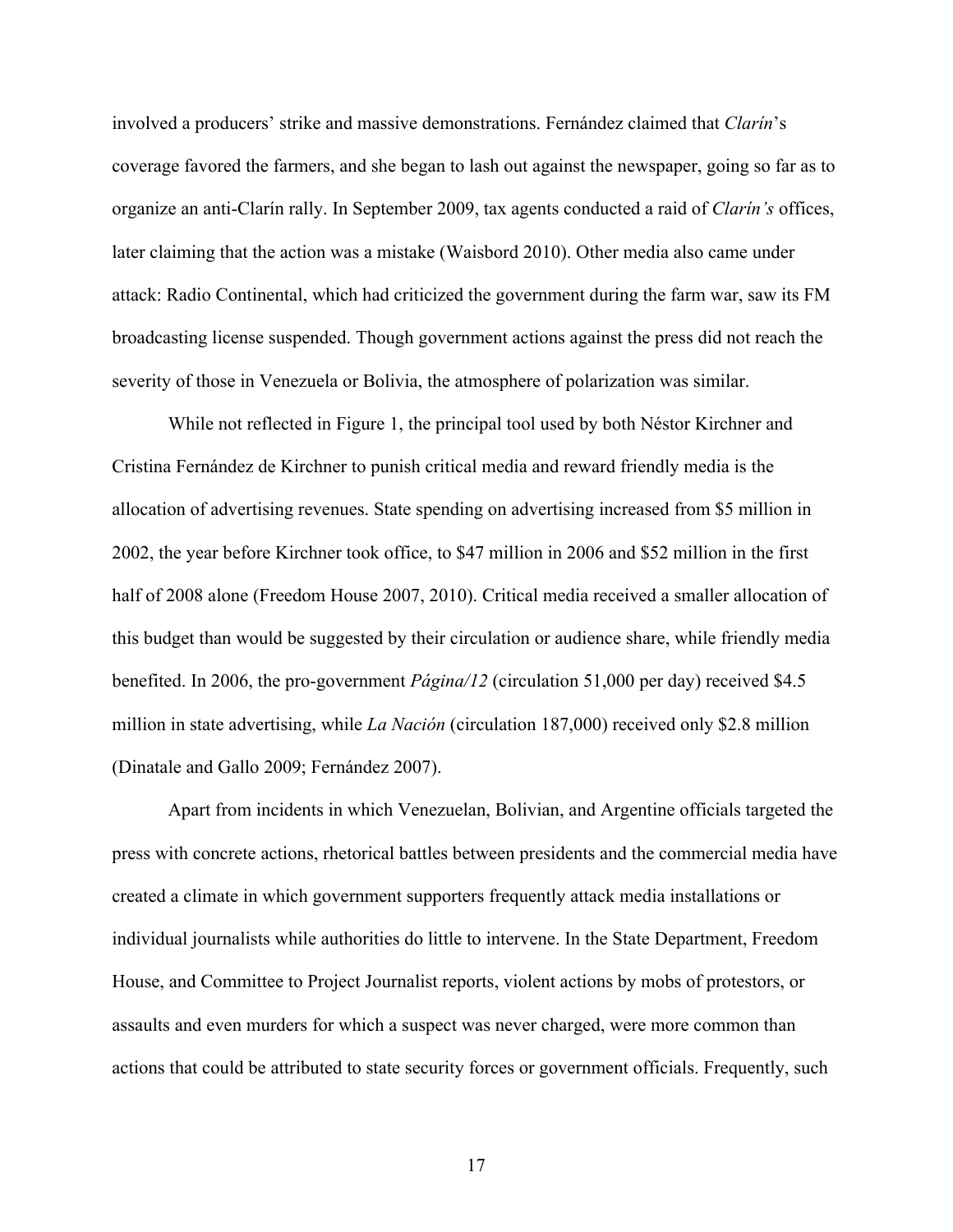attacks followed specific presidential invectives against the media, sometimes naming individual journalists or owners.

Populist attacks on critical media are not limited to left-wing presidents, as Peru's Alberto Fujimori amply demonstrated during the 1990s. Colombia's Álvaro Uribe has employed some of the same tactics as his leftist counterparts in an effort to silence critical journalists. During his presidency, Uribe referred to Gonzalo Guillén, Bogotá correspondent for Miami's *El Nuevo Herald*, as "a person who has persisted in trying to harm me," and he denounced Hollman Morris, invited by the Revolutionary Armed Forces of Colombia (FARC) to interview hostages, as an "accomplice to terror." Both received anonymous threats in the aftermath and had to leave the country for their safety. In 2010, an investigation revealed that agents from the state Administrative Department of Security (DAS) had been ordered to follow Morris and Daniel Coronell, another critical journalist, because Uribe was upset about their reporting.

A climate of conflict between populist presidents and the commercial media complicates their ability to serve as effective watchdogs of democracy. Some media will be intimidated by legal sanctions or actions taken by state security forces and will self-censor or abandon investigative and critical reporting entirely. Others may choose to remain silent because they have struck deals with populist governments and been spared the harassment directed at their competitors. Those that take up the mantle of opposition politics will pursue a watchdog function with vigor, but only in battles against a government they seek to defeat. Politicized watchdog journalism is unlikely to be credible to those who do not already support the opposition, and its practitioners will probably avoid investigating wrongdoings on their own side of the political divide.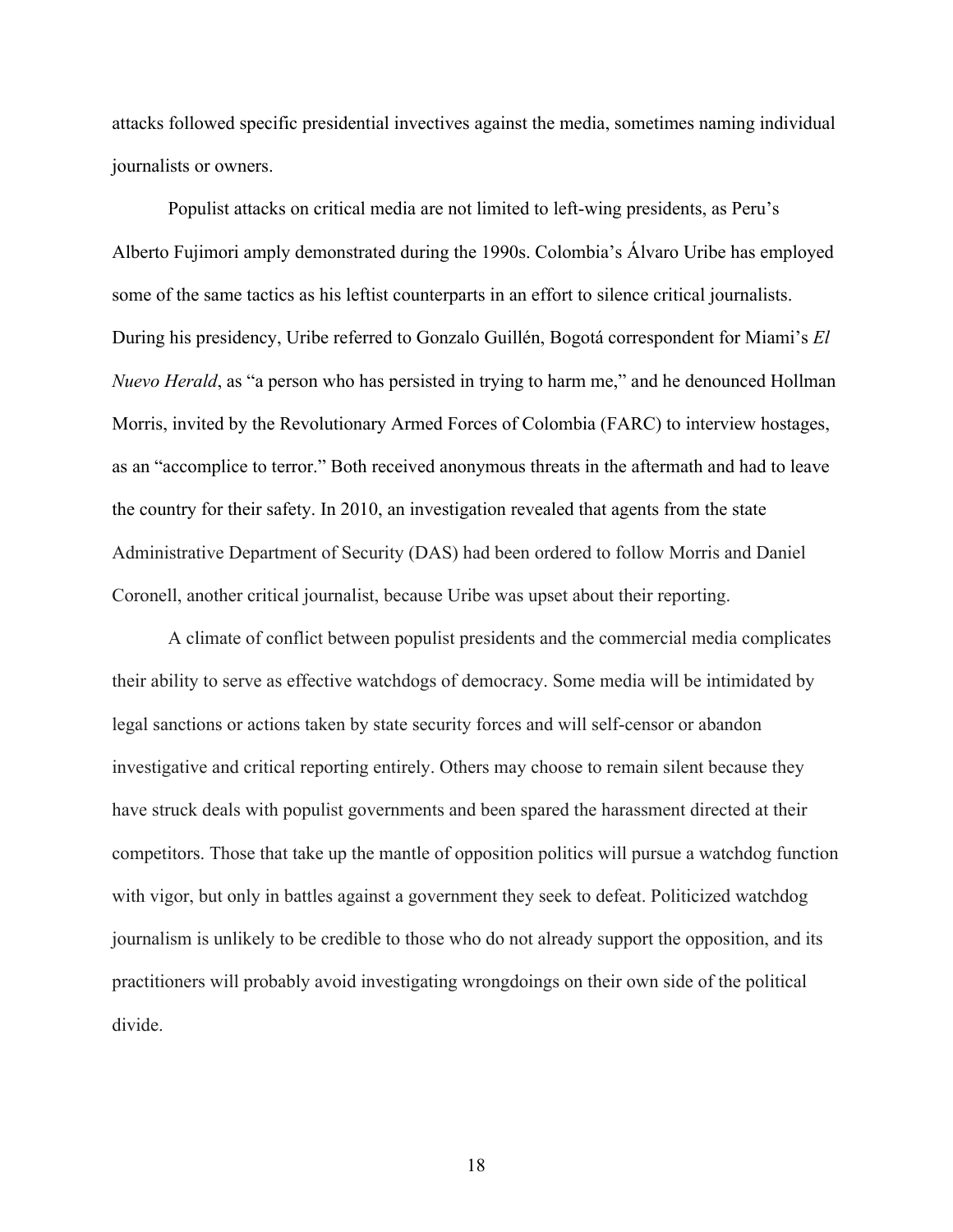#### **Political Bosses versus the Press**

In several countries where relations between presidents and major commercial media have been more harmonious, conflict still abounds at the local level, where powerful political bosses use their influence over the judiciary and security forces to intimidate and silence critical journalists and media outlets. One of the most common weapons consists of laws against defamation, slander, and libel. Thanks to statutes with roots in military regimes or even the colonial period, insulting the honor of public officials is a criminal offense in many countries (Lawson and Hughes 2005). Cases against journalists are prosecuted most frequently in local courts, where powerful mayors or governors may be able to ensure convictions, silencing investigations into their own malfeasance. State-sponsored violence against critical journalists and media owners, including murder and abduction, is also disturbingly common at the local level. Lethal violence perpetrated by non-state actors such as drug traffickers and criminal gangs (quite possibly with the complicity of local authorities) is an even more frequent occurrence where states fail to exert authority throughout their national territory.

In Brazil, judges routinely employ prior censorship to prevent the publication or airing of information that would defame public officials, typically in response to petitions from politicians with influence over local courts. In May 2010, for example, a São Paulo state court forced the *Diário do Grande ABC* to stop reporting on mismanagement of public school supplies after a complaint from the mayor of São Bernardo do Campo. Sometimes judges abuse the law to protect their own colleagues: in July 2009, the newspaper *A Tarde* in Salvador, Bahia was barred from reporting on allegations that an appeals court judge had sold sentences. Many examples of prior censorship target local or regional media, but some of Brazil's most prominent national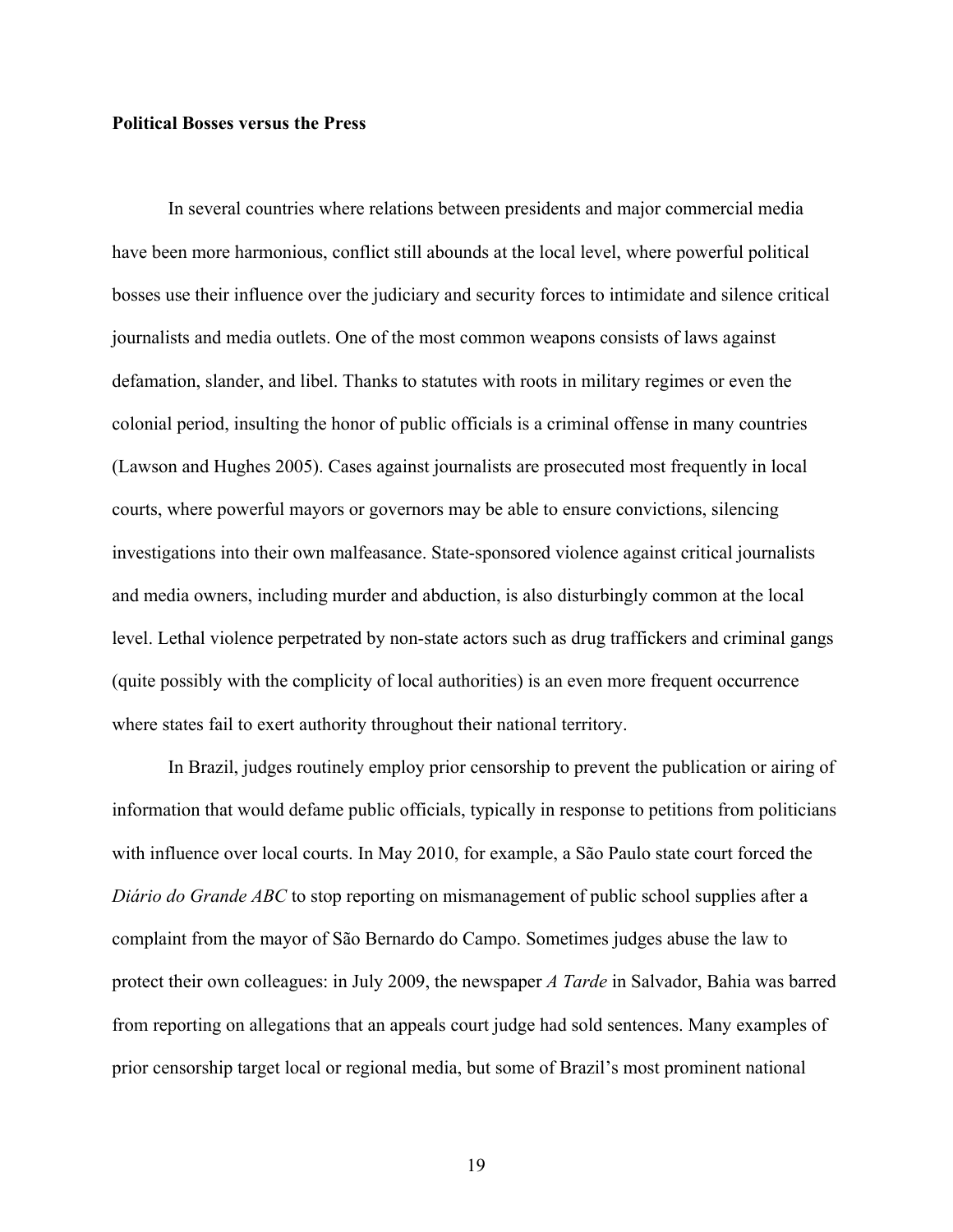publications are also affected. In July 2001, a Rio de Janeiro judge banned *O Globo*, the city's leading newspaper, from printing the transcript of a phone conversation in which state governor Anthony Garotinho authorized a bribe.

Prior censorship is common only in Brazil, but defamation laws are used in many countries to punish journalists and media outlets after their stories are printed or aired. In November 2006, a court in the Brazilian state of Mato Grosso do Sul sentenced the editor of newspaper *Correio do Estado* to ten months in prison for accusing the governor-elect of corruption during his previous term as mayor. In Mexico, after journalist Lydia Cacho published a book in 2005 that implicated a wealthy businessman in a child prostitution ring, he conspired with the governor of the state of Puebla to have her arrested and harassed by police. In January 2010, the editor of the newspaper *Nor Oriente*, based in Bagua, Peru, was sentenced to a year in prison for defamation after writing several articles on corruption in a local public school. As with prior censorship, abuse of defamation laws is not limited to smaller, regional media. In 2001 and 2002, defamation charges were filed against the president and publisher of *Reforma,* one of Mexico's City's leading newspapers, for reporting on city and state government corruption.

Most troubling are cases in which critical journalists have been killed or abducted in crimes linked to local government officials or security forces. Such events are most common in Brazil. In 2003 and 2004, politically outspoken radio hosts were murdered in Limoeiro do Norte, Ceará and Coronel Sapucaia, Mato Grosso do Sul; local mayors were later charged with both crimes. In May 2008, journalists from the Rio de Janeiro newspaper *O Dia* were kidnapped and tortured by a local police officer and accomplices after reporting on the control of local politics by criminal gangs in a Rio slum. Similar crimes have taken place in other countries. In 2004, Peruvian mayors in the towns of Yungay and Pucallpa were implicated in the murders of radio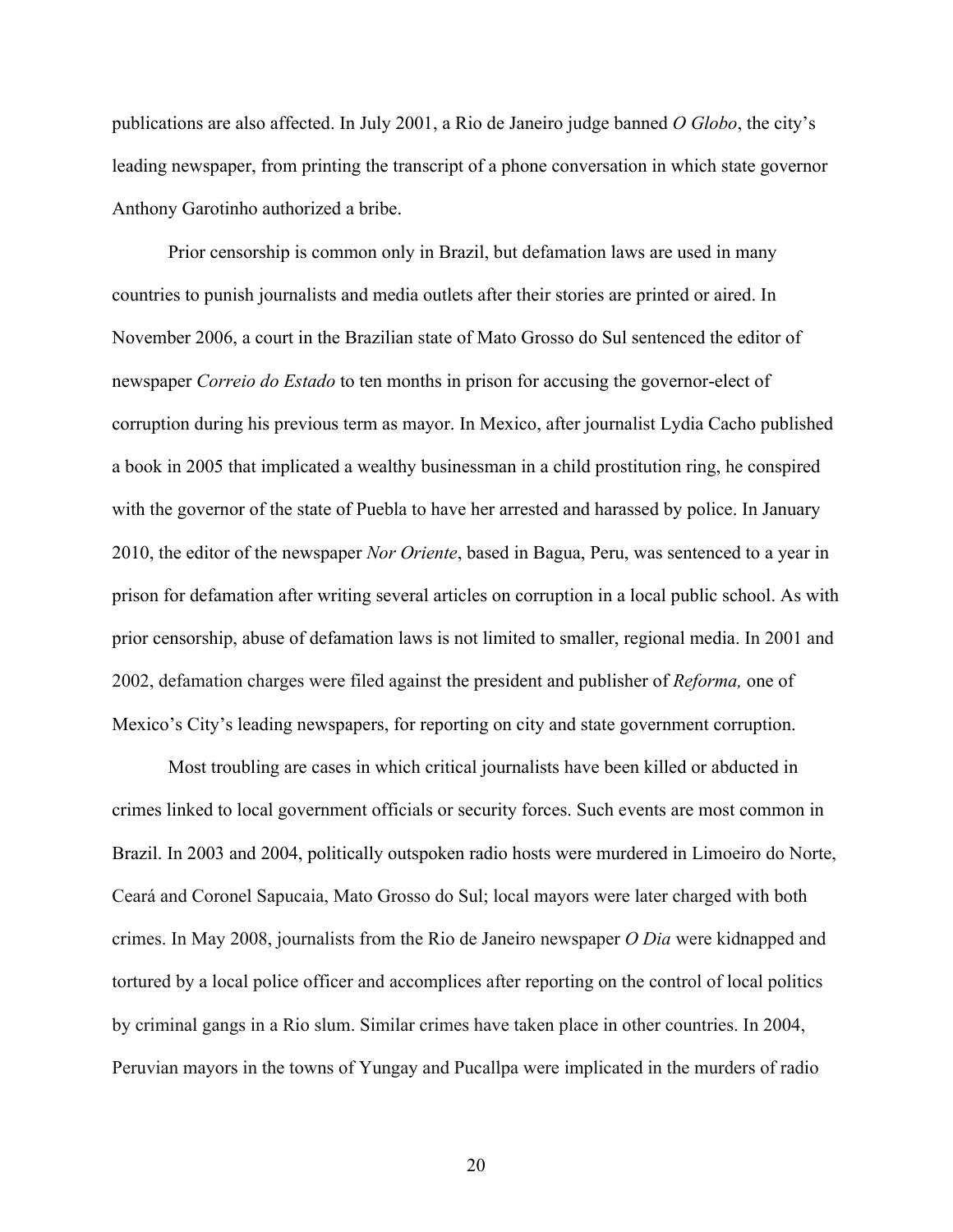journalists who had been investigating local corruption and government ties to drug traffickers. In 2003, a radio journalist in Barrancabermeja, Colombia was killed following his reports on local corruption; the city's mayor was eventually convicted of ordering the assassination. These murders and abductions come on top of numerous incidents in which reporters were assaulted by local security forces when attempting to cover politically sensitive issues or events.

In Colombia and Mexico, acts in which government officials are implicated are only a minority of cases in which lethal violence is used against local media. In parts of northern Mexico along the U.S. border, and in large swathes of the Colombian jungle, state security forces have little effective control over drug traffickers, paramilitaries, guerrillas, or criminal gangs. Journalists investigating the activities of these groups are routinely murdered in retaliation. Though their involvement rarely comes to light, it is likely that corrupt local authorities are complicit in many of these killings, especially when the topic of investigative reporting was government ties to armed non-state actors.

While most local government assaults on the media do not seem to follow any partisan logic, those in Argentina have primarily involved Peronists, mirroring the conflict at the national level. In 2001, after printing an insulting headline, newspaper *El Liberal* in Santiago del Estero province was subject to espionage by the Peronist-controlled provincial government, a lawsuit by the women's branch of the Peronist Party, and nonpayment of government advertising debts. In 2006, the Peronist mayor of Quilmes convinced federal regulators to revoke the licenses of two local radio stations. In September 2007, a court in Salta gave journalist Sergio Poma a suspended sentence for slander and barred him from reporting for one year after he called the province's Peronist governor "a crook of the worst kind." These and other incidents reflect the dominance of Peronist political machines in many parts of the country; they also suggest that conflict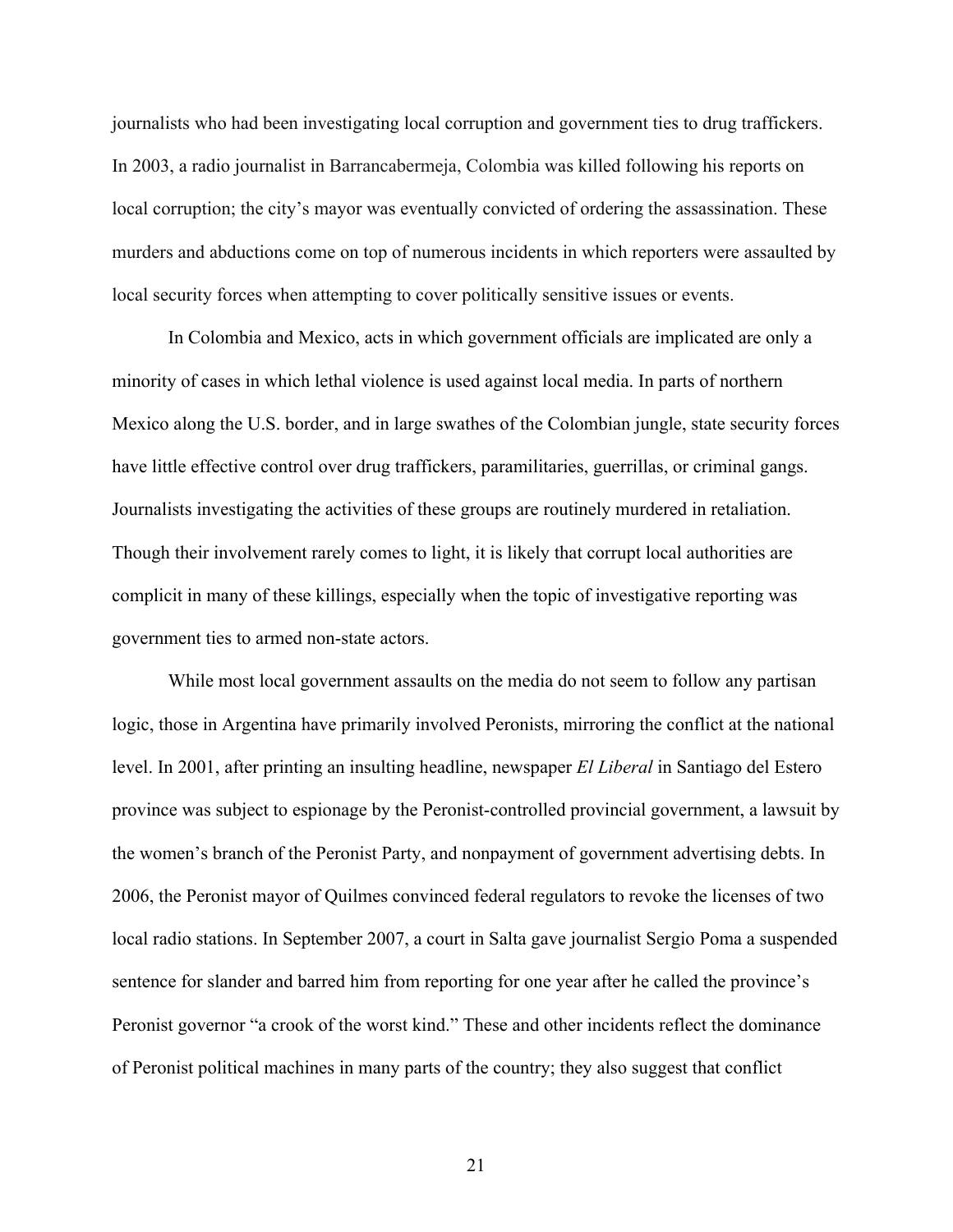between politicians and the media in Argentina cannot simply be attributed to the confrontational personality and governing style of president Cristina Fernández de Kirchner.

Assaults on the press by regional and local governments are likely to have an even more chilling effect on watchdog journalism than conflict between populist presidents and prominent national media. The small, local media that are most often targeted by political bosses have many fewer resources than national television networks based in major cities and owned by wealthy media moguls, so they are much less able to defend themselves. Moreover, they tend to be targeted precisely because of their investigations of local corruption, rather than ideologicallydriven criticism of the government and its policies. Murders of local journalists and criminal defamation suits almost certainly have a strong deterrent effect on watchdog journalism, extending their impact well beyond those who were actually targeted.

#### **Media Coverage of Recent Election Campaigns**

If concentrated ownership makes it unlikely that the media will give voice to new actors, and conflict between governments and the press complicates or inhibits its watchdog function, what about the media's role in setting the political agenda and influencing citizens' choices about who should govern them? Historically, biased political coverage was the norm among Latin America's most influential mass media. The now-deceased former heads of Globo and Televisa, Roberto Marinho and Emilio Azcárraga, famously proclaimed that they had no qualms about using their media empires to influence their country's politics in ways that they saw fit (Miguel 2000: 69; Lawson 2002: 30). Yet generational changes in leadership, increased competition, the growing professionalization of journalism, and political democratization have all combined to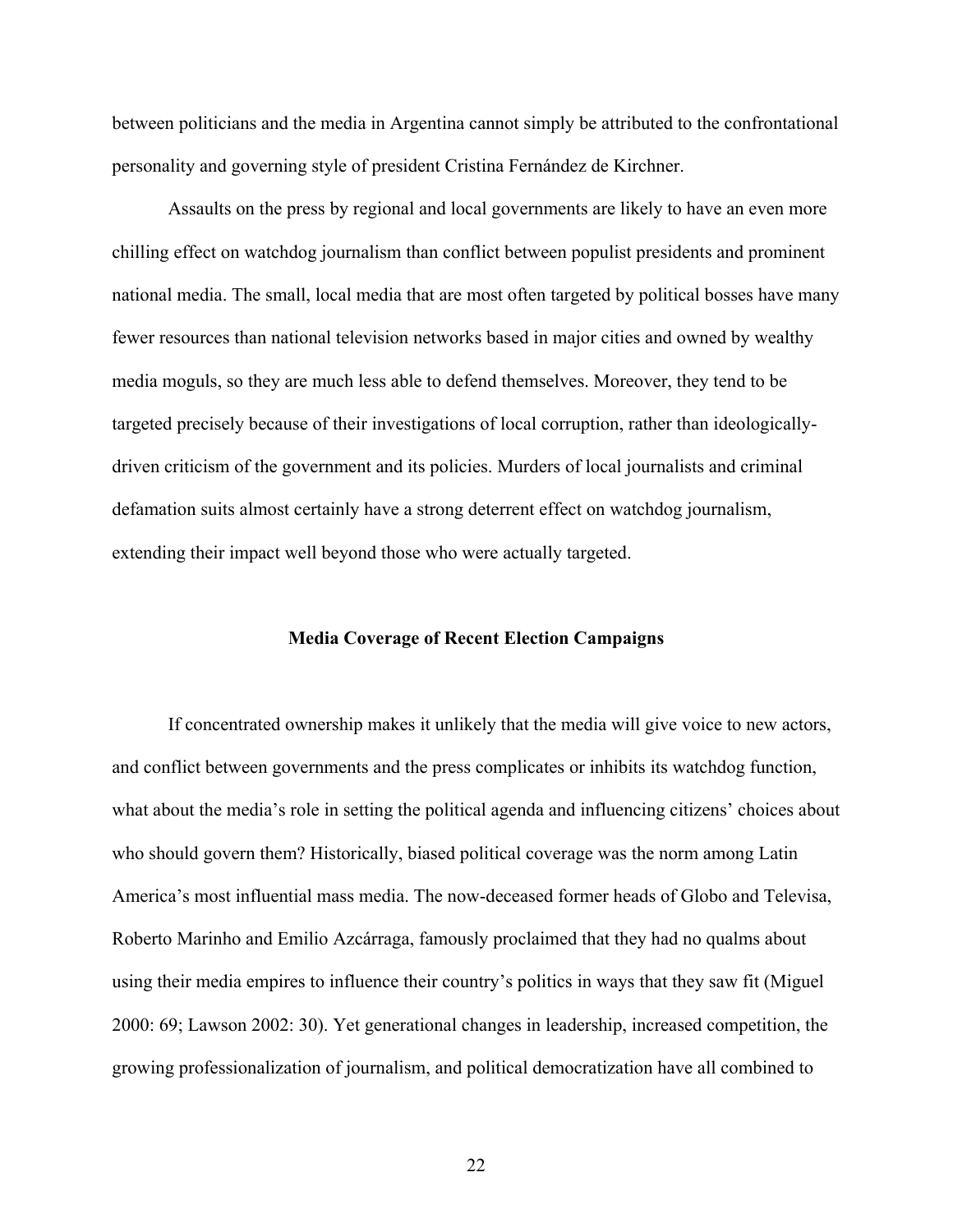create strong incentives for more balanced political reporting by these and other media conglomerates in Latin America (Lawson 2002; Porto 2012). At the same time, bitter conflict with leftist presidents in Venezuela, Bolivia, and Argentina has encouraged the commercial media to defend their economic interests and also take up the mantle of opposition politics where right-wing political parties have been particularly weak.

Given these conflicting incentives, how has the media's coverage of politics evolved in Latin America during the first decade of the 2000s? This section draws on the results of content analyses of newspaper, radio, and television news coverage of selected presidential election campaigns (plus Venezuela's 2004 presidential recall and 2009 constitutional amendment referenda) in seven of the eight countries covered in this volume.<sup>7</sup> Electoral coverage is an attractive focus because there is a relatively clear standard by which one can assess bias versus balance. Ideally, mass media should not tilt heavily one way or the other in their coverage of competing candidates for office. If strong editorial preferences do end up influencing the content of reporting, it is better than major outlets lean in different directions so that no single candidate is systematically disadvantaged by the media as a whole.

Table 3 presents a summary measure of the tone of coverage—positive versus negative of major candidates in recent elections for which content analysis data are available. For most elections, "Net Positive Differential" is defined as the difference in percent net positive coverage (positive coverage minus negative coverage divided by total coverage) between the leading rightand left-wing candidates. A score greater than zero thus indicates bias in the direction that, knowing nothing else about the election, we would expect commercial media to lean. For Mexico's 2000 election and the two Argentine elections, net positive differential is the difference between the second-place candidate and the winner, with the latter less likely to receive positive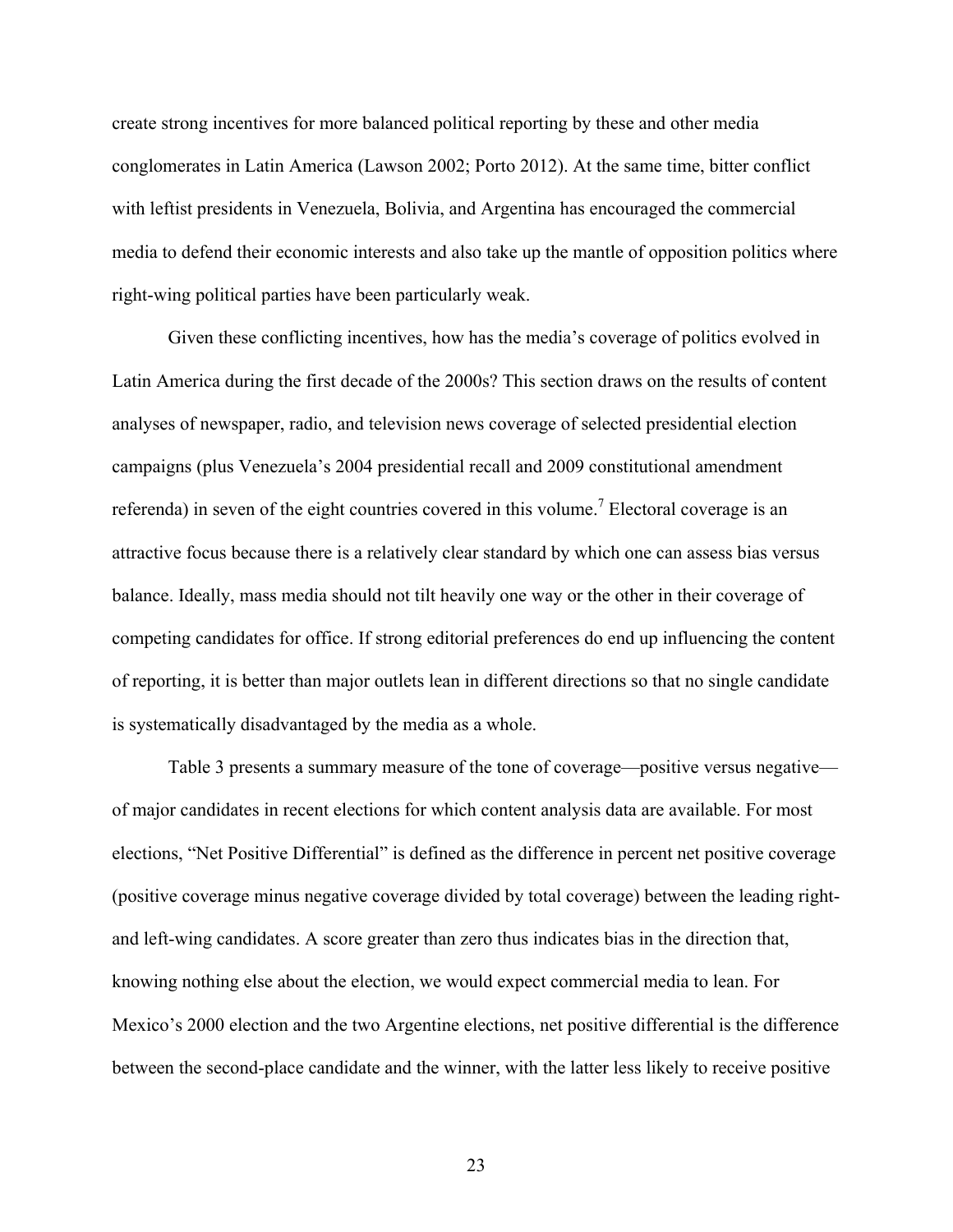coverage. Where disaggregated data are available, the table also presents the standard deviation of net positive differential, a measure of the degree to which bias differed across major media outlets.

#### **<Table 3 about here>**

In several of the countries that historically had some of the most biased media coverage, reporting on major contenders in recent elections has been remarkably balanced. In Brazil, candidates of the left-wing Worker's Party (PT)—including Luiz Inácio Lula da Silva, a favored bête noir of the commercial media in the 1980s and 1990s—have received even-handed treatment in the 2000s. In 2002, the evening newscasts of TV Globo and TV Record both gave slightly more favorable coverage to Lula than to his right-wing opponent (Quenehen 2003). Four major newspapers leaned in somewhat different directions, but on balance, their coverage was also slightly more positive toward Lula (Doxa 2002). In 2006 and 2010, newspaper coverage tended to benefit the right-wing challenger rather than the PT candidate, but by similarly small margins (Doxa 2006; Massuchin, Tavares, and Nava 2011). More negative coverage of the PT the party of the incumbent in both elections—likely reflected reporting on political scandals that came to light during each campaign rather than any systematic effort to hurt the Left's electoral chances.

In Mexico and Chile, similar transformations have taken place. Biases in Mexican television were legendary during the 1980s; Televisa once displayed images of Benito Mussolini and Fidel Castro next to videos of the ruling party's right- and left-wing opponents giving campaign speeches (Lawson 2002: 53). In the 2000 election, the two major television networks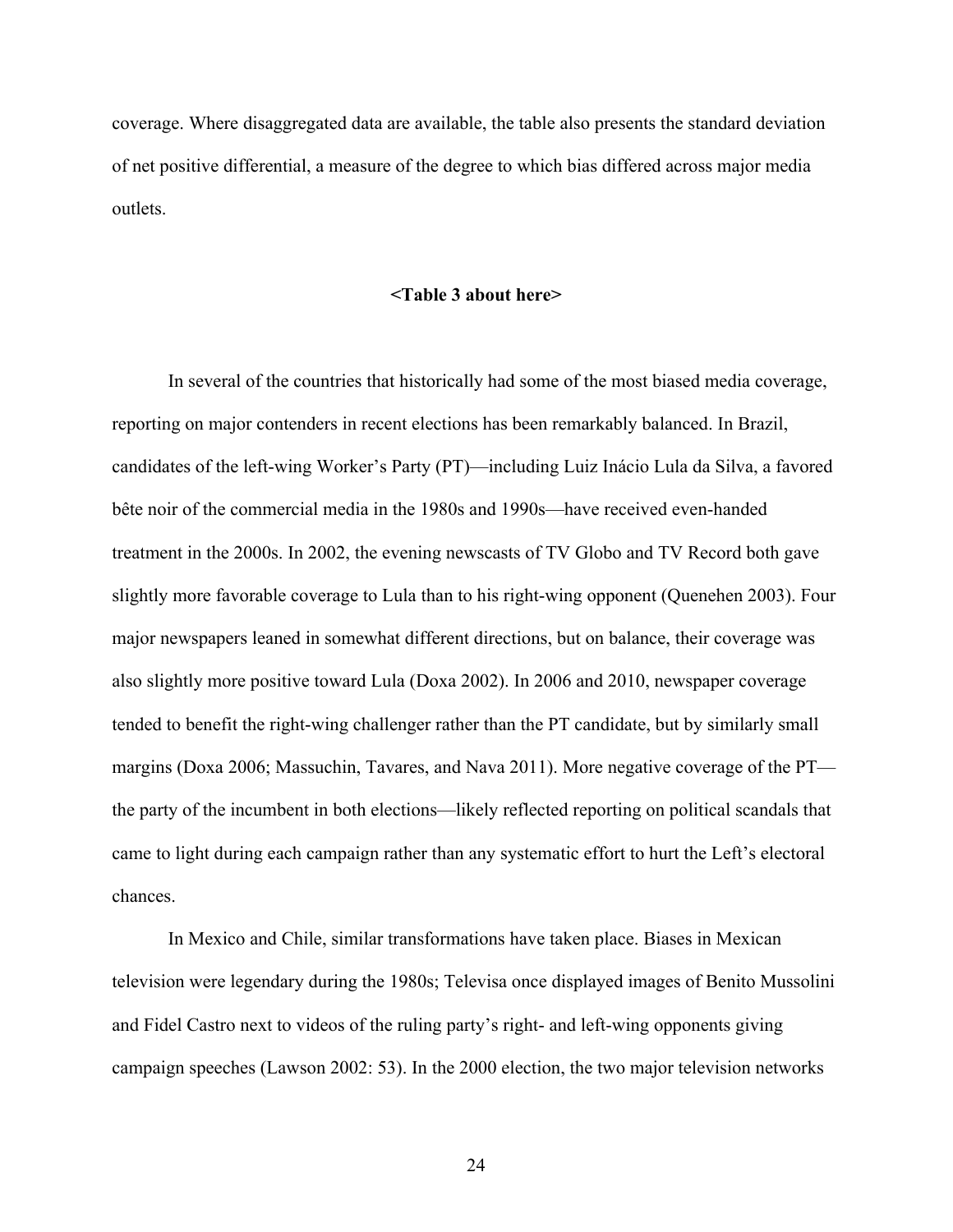leaned in different directions from one another, but on average their individual biases canceled out, as indicated by a net positive differential of nearly zero (Lawson and McCann 2005). Likewise, in 2006, campaign coverage on both radio and television did not strongly favor one side of the political spectrum, despite bitter ideological polarization between the two leading candidates in this election (IFE 2006). In Chile, the commercial media were strong supporters of the Pinochet regime in the 1980s and favored the dictator in their coverage of the 1988 plebiscite (Hirmas 1993; Tironi and Sunkel 2000). In the 2005-2006 presidential election, however, biases were either negligible or in the opposite direction of what one would expect. Newspaper and radio coverage of candidates in the second round of the election favored center-left candidate Michelle Bachelet over Piñera. Only television leaned toward Piñera, and by a negligible margin (COMUNICAN 2006).

While Brazil, Mexico, and Chile all illustrate positive trends in the media's reporting on presidential elections, countries with more ideologically polarized politics tell a different story. In Venezuela, the ongoing conflict between Chávez and the commercial media has been borne out in electoral coverage during the 2000s. On their own, the net positive differential figures presented in Table 3 do not suggest extremely biased coverage of Venezuela's 2004 recall referendum and 2009 constitutional amendment referendum—some types of media tended to favor the opposition, while others leaned toward the Chávez government. However, these scores are relatively close to zero only because the extreme pro-government slant of state media countered moderate pro-opposition bias in major commercial media. Net positive differentials for individual media outlets are as large as 98 for newspaper *El Universal* in 2004 and 96 for Globovisión in 2009. But these are offset by even more extreme scores for government-owned media such as *Diario Vea* (-160 in 2009) and VTV (-132 in 2009). The standard deviation of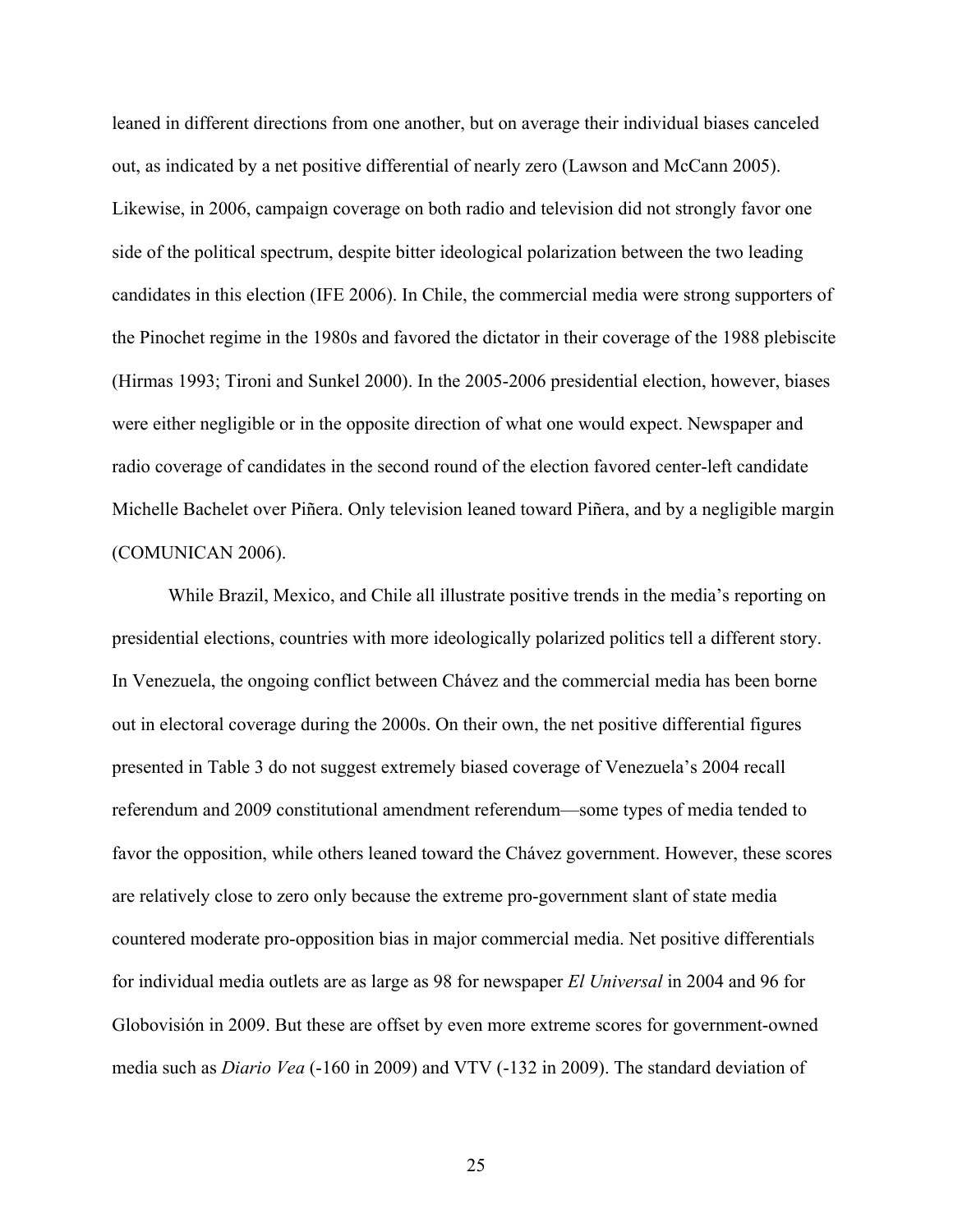scores for different media outlets, much larger than in Mexico or Brazil, testifies to the polarized coverage of each of these elections (Observatorio Global de Medios 2004, 2009).

The most extreme case of anti-Left bias is Bolivia. By the time of his second run for the presidency, Evo Morales had already earned the ire of commercial media, but he did not yet control any state-owned outlets. Television news coverage was thus overwhelmingly biased against him; only 1% of his coverage was positive, and only 2% of that devoted to his major opponent, Jorge "Tuto" Quiroga, was negative. Radio coverage was somewhat more balanced, but still favored Quiroga. Only newspapers, a relatively unimportant source of information for the mass public, treated the candidates in a roughly equal fashion (COMUNICAN 2005). In the 2009 election, evidence suggests a pattern similar to that of Venezuela: critical coverage of the Left in commercial media, along with an overwhelmingly positive treatment in the state-owned outlets that Morales's government now controls.<sup>8</sup> In television reporting, for instance, Unitel's news broadcasts most often cited sources from the party of challenger Manfred Reyes Villa, while state-owned Bolivia TV cited sources from Morales's party 51% of the time, and Radio Patria Nueva did so 80% of the time (ONADEM 2010).

To a lesser degree, Argentina presents evidence of the same sort of media biases as in Venezuela and Bolivia. In the 2007 election, major newspapers were, on average, completely evenhanded in their treatment of Cristina Fernández de Kirchner and her major opponent Elisa Carrió (Pontificia Universidad Católica Argentina 2007). Néstor Kirchner's strategy of cultivating a friendly relationship with major commercial media appears to have paid off during his wife's first campaign. A different pattern was evident in coverage of the 2011 election, after the government-media relationship became politically polarized during Fernández de Kirchner's first term. On balance, newspaper coverage leaned in her favor, but only because of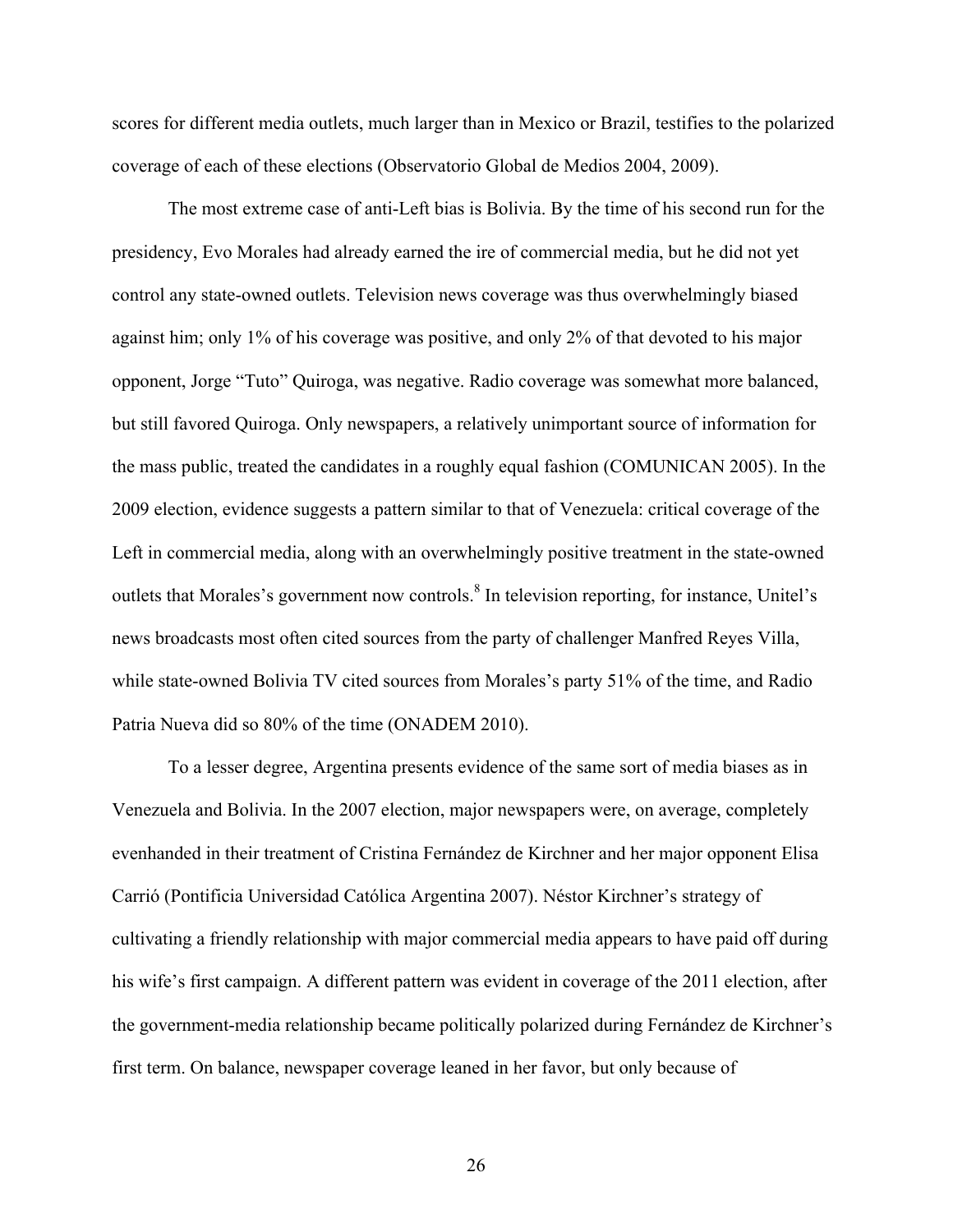overwhelmingly positive coverage in two pro-government dailies, *Pagina/12* and *Tiempo Argentino* (Pontificia Universidad Católica Argentina 2011). The standard deviation of coverage across different newspapers, similar to that of Venezuelan television in 2004, testifies to this relatively high degree of polarization.

Peru also shows evidence of ideological bias in campaign coverage, though less severe than in Venezuela or Bolivia. On average, major newspapers, radio stations, and television stations all favored right-wing candidate Keiko Fujimori over leftist Ollanta Humala during the first round of the 2011 presidential election (Transparencia 2011a, 2011b, 2011c). Bias may well have been even more severe during the bitterly fought second round, though comparable data are not available. Humala presented himself as a moderate social democrat in 2011, but in the 2006 election, he had run as a radical populist in the mold of Chávez or Morales, with frequent denunciations of the commercial mass media. Negative coverage of his candidacy thus reflects a similar polarization dynamic as in Venezuela and Bolivia.

What conclusions can one draw from these diverse cases of media coverage of recent presidential elections in Latin America? On the one hand, Brazil, Mexico, and Chile show that the mass media can be relatively balanced in their treatment of major candidates, even in countries where strong pro-establishment biases existed in the past. Political democratization, changes in media leadership, and increased competition and professionalism in journalism have all contributed to these outcomes, but so has the more moderate nature of the Left, at least in Chile and Brazil. Where left-wing candidates present little credible threat to the business interests of commercial media and the class interests of their owners, there are fewer incentives for biased coverage. The case of Mexico shows that more radical populist candidates, such as Andrés Manuel López Obrador in 2006, can also sometimes find fair treatment in Latin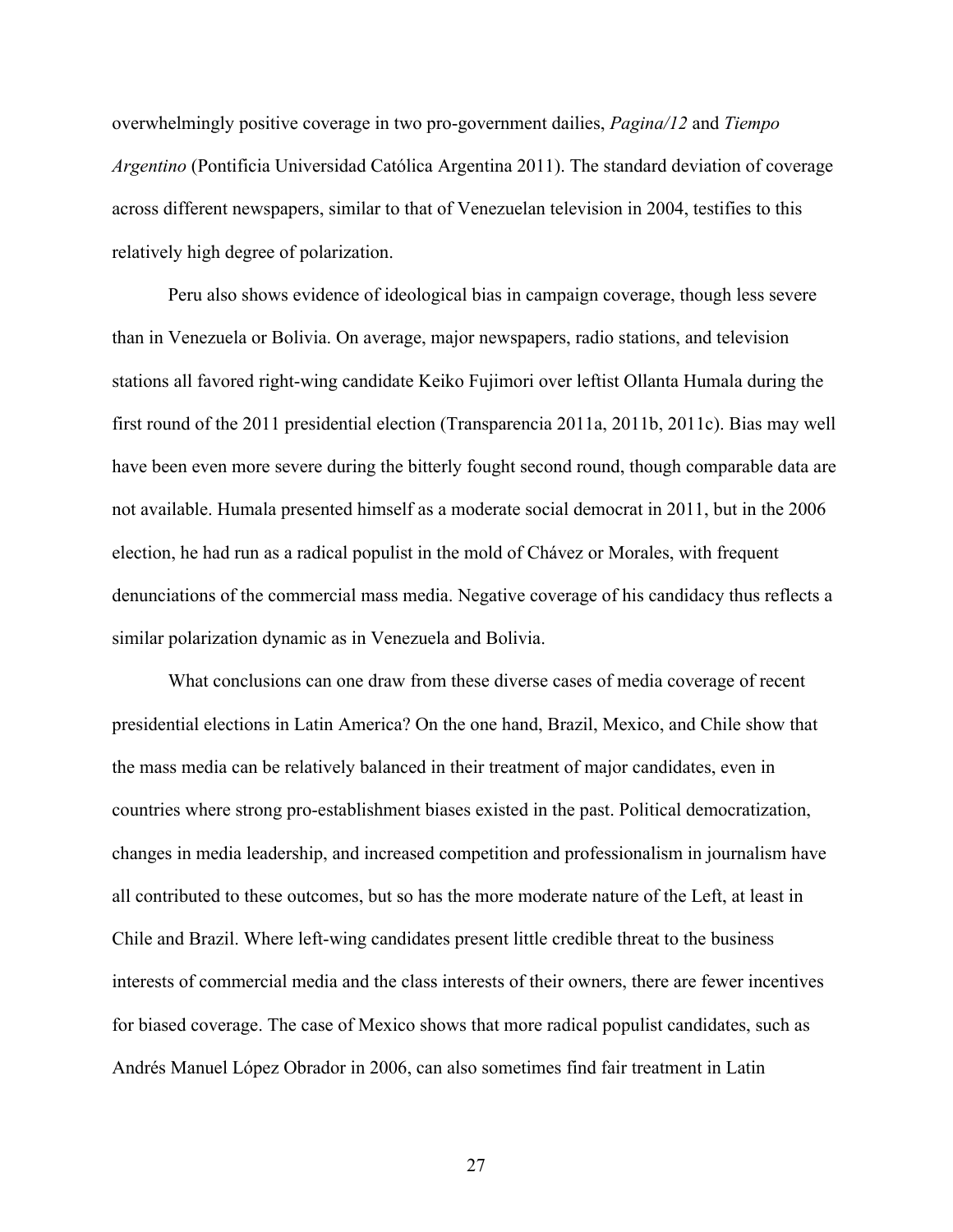America's commercial media.<sup>9</sup> These results are good news for the media's agenda-setting function and its implications for democracy in Latin America.

On the other hand, in countries with a recent history of more ideologically polarized politics, including Venezuela, Bolivia, Argentina, and Peru, commercial media have not treated left- and right-wing candidates equally during presidential elections. At the extreme, in Bolivia's 2005 election, television coverage of Evo Morales was almost entirely negative. More radical left-wing candidates thus face significant barriers in winning elections in an era in which most voters follow politics through broadcast media. Those that succeed despite the odds, as Morales did in 2005, are likely to enter the presidency with a vendetta against the commercial broadcasters who discriminated against them during the campaign. Once in office, they may be able to level the mass media playing field, but only by turning state-owned outlets (or private media heavily dependent on state advertising) into political mouthpieces that are even more biased in their favor. In these cases, media coverage of elections reflects only partisan agendas rather than civic ones.

# **Conclusion**

The analysis presented in this chapter underscores that collusion between national executives and the mass media in Latin America is largely a thing of the past. The concentration of media markets and media ownership have not changed significantly, but the political scenario underlying these cozy relations has definitely been transformed. Democratization has eliminated the military regimes that collaborated closely with conservative media in previous decades. In Brazil and Mexico, voters have elected and reelected parties that were historically the targets of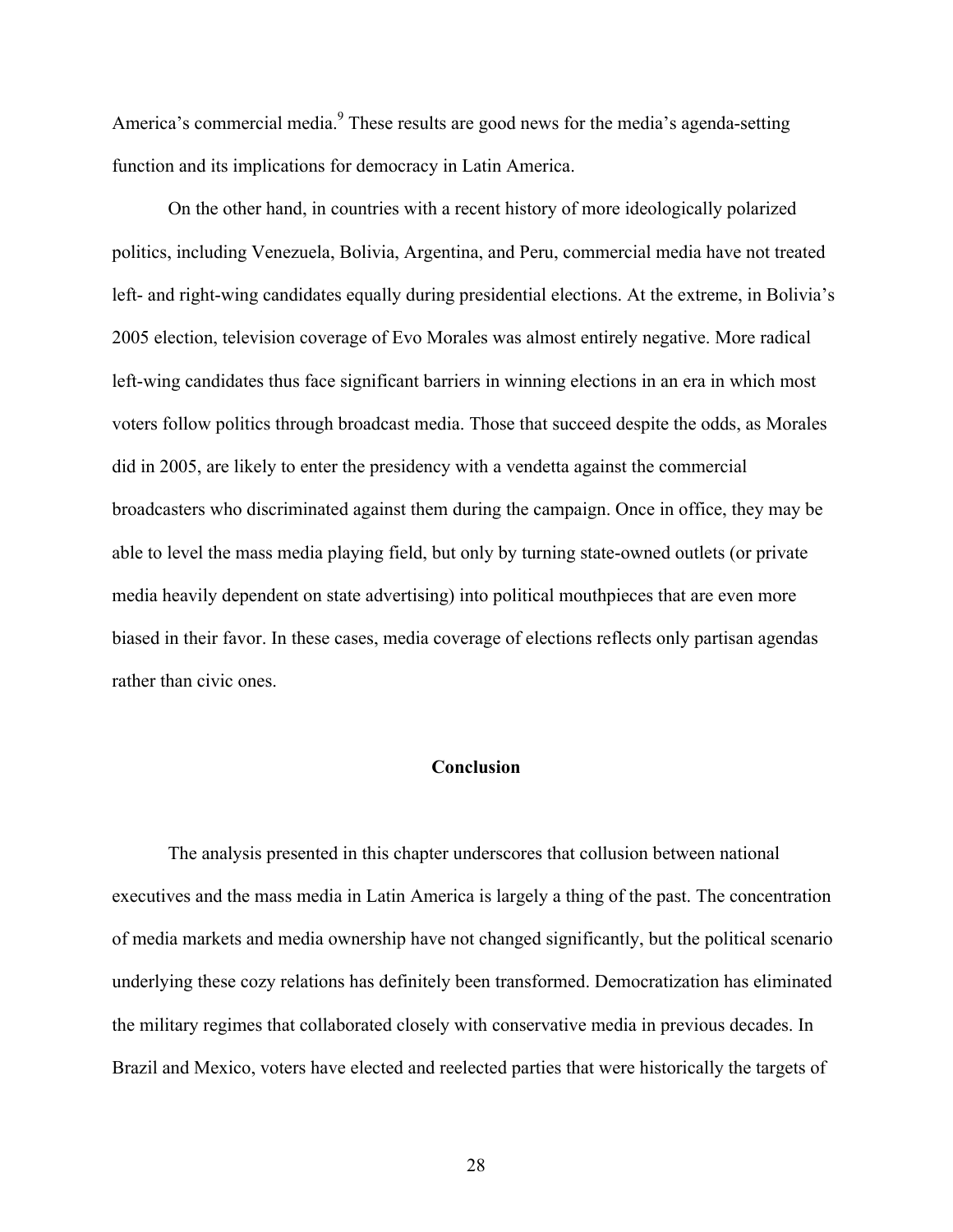biased reporting. In Colombia, the presidencies of Álvaro Uribe and Juan Manuel Santos have ended the domination of the Liberal and Conservative parties, to which the two leading media groups had extensive ties. In Bolivia and Venezuela, the rise of radical populists has largely quashed any prospects of friendly relations between the government and the commercial media. Some collusion still occurs, as demonstrated by the Kirchners' use of state advertising to cultivate media allies in Argentina, but it seems to be the exception rather than the rule.

Yet the decline of outright collusion between presidents and the press does not mean that the media have taken on the new role of a fourth power that contributes to democratic governance. Continued concentration of media markets and ownership, along with the politicization of state-owned media in many countries, mean that the media are most likely to give voice to those segments of society that currently hold economic or political power. The rise of community media offers the prospect of a counter-trend, but frequently even these small-scale broadcasters fall under the sway of powerful local or national politicians. In countries governed by the more radical of the "new Left" presidents, ongoing conflicts between authorities and commercial mass media are likely to deter some media outlets from exercising a watchdog function and encourage others to do so only when it serves their partisan interests. In countries with weak rule of law at the local level, political bosses' crackdowns on critical media should have an even more chilling effect on watchdog journalism.

News coverage of recent Latin American elections offers a partial silver lining to this assessment of the media's contribution to democracy in Latin America. The largely balanced treatment of major candidates in Brazil, Chile, and Mexico shows that the commercial media do not necessarily set the political agenda in a fashion that discriminates against the Left. Yet elsewhere, significant biases remain. In Venezuela and Bolivia, most commercial media have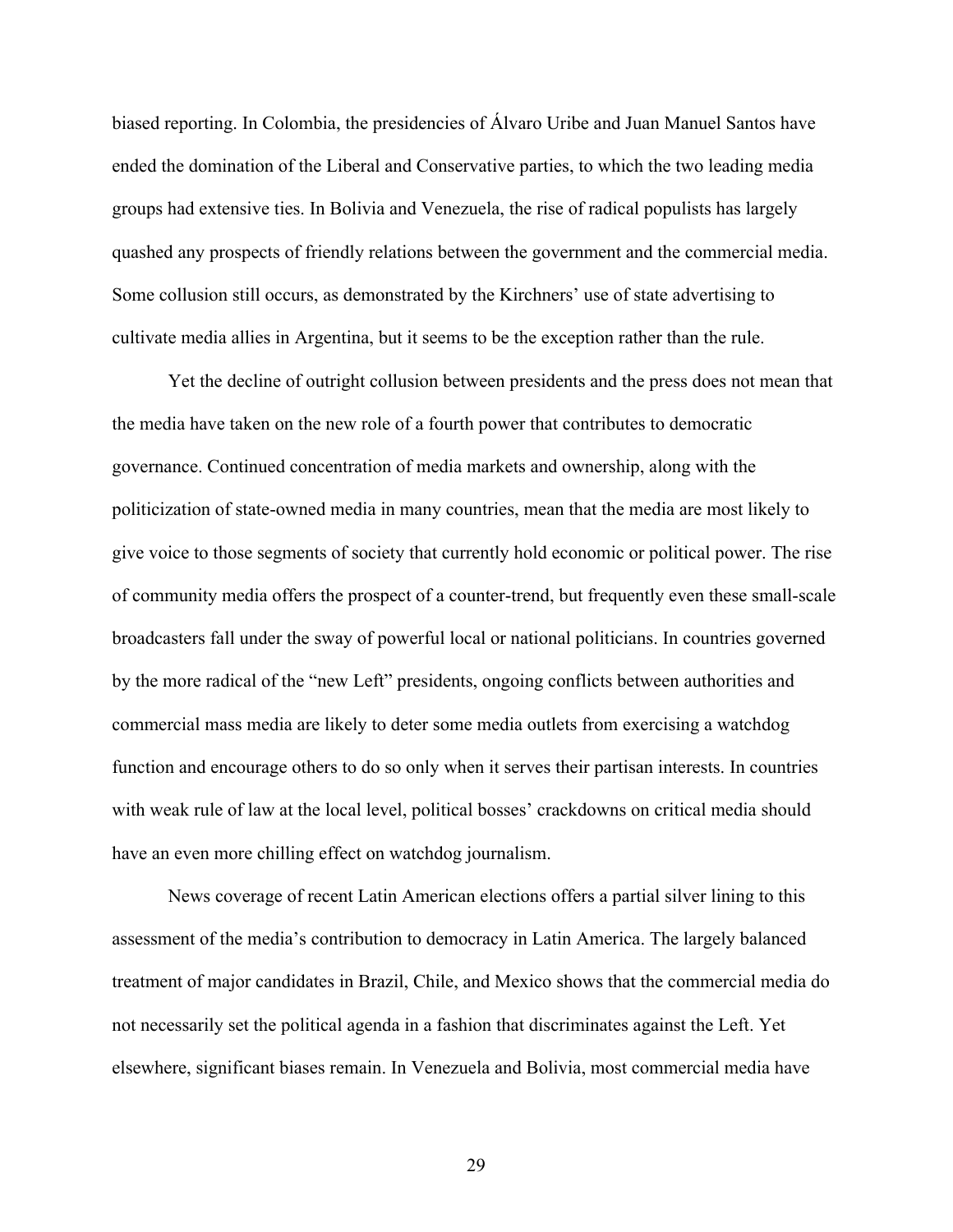essentially become partisan supporters of the opposition, and populist presidents have abandoned any public service pretensions with state media, dragging them into the fray as well. Argentina and Peru may also be in danger of falling into this vicious cycle of polarization between a leftleaning president and the privately-owned press.

The best hope for the future of democratic media in Latin America seems to lie in greater competition as well as greater scrutiny. The concentration of media markets has lessened in recent years as competitors have gained ground against historical industry leaders like TV Globo and Televisa. In Mexico and elsewhere, greater competition has played a key role in the decline of biased reporting (Tironi and Sunkel 2000; Lawson 2002). The slow but steady penetration of cable television is another positive development, especially since it carries international networks with less of a stake in domestic politics, such as CNN en Español. Greater scrutiny of the press also ensures that collusion and politicized reporting are more likely to be noticed, and denounced, than in the past. Mexico's Federal Electoral Institute (IFE) has commissioned monitoring of news coverage of recent elections, and local non-governmental organizations or teams of foreign electoral observers regularly do the same in other countries. International organizations such as the Committee to Project Journalists and Reporters Without Borders help to publicize and denounce government actions against the press, especially those occurring far from national capitals that might otherwise remain unnoticed. Hopefully these trends will continue to play a role in transforming Latin America's mass media into true defenders of democracy.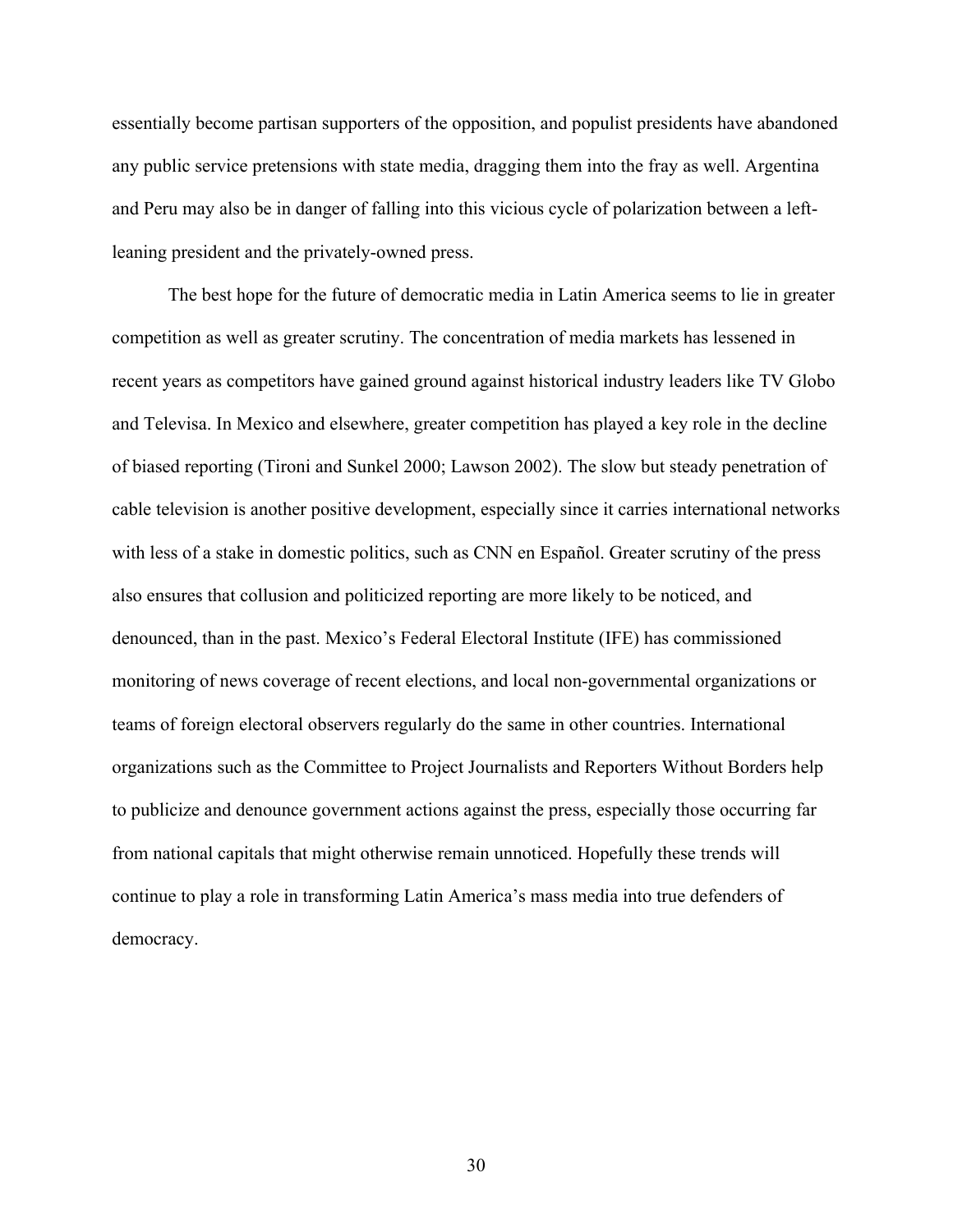#### **References**

AGB Nielsen. 2010. "Habitos y tendencias televisivas Venezuela 2009."

http://www.agbnielsen.com.ve/libro2009/, visited August 22, 2011.

- Becerra, Martín Alfredo, and Guillermo Mastrini. 2010. "Crisis. What Crisis? Argentine Media in View of the 2008 International Financial Crisis." *International Journal of Communication* 4: 611-629.
- Becerra, Martín, and Guillermo Mastrini. 2009. *Los dueños de la palabra: Acceso, estructura y concentración de los medios en la América Latina del siglo XXI.* Buenos Aires: Prometeo Libros.
- Boas, Taylor C. 2005. "Television and Neopopulism in Latin America: Media Effects in Brazil and Peru." *Latin American Research Review* 40, 2: 27–49.
- Boas, Taylor C., and F. Daniel Hidalgo. 2011. "Controlling the Airwaves: Incumbency Advantage and Community Radio in Brazil." *American Journal of Political Science* 55, 4: 869-885.
- Bolivia. Comite Técnico Consejo Nacional de Alimentación y Nutrición. 2009. *Estudio Linea de Base D-Cero.* La Paz.
- Cameron, Maxwell A., and Eric Hershberg, eds. 2010. *Latin America's Left Turns: Politics, Policies, and Trajectories of Change.* Boulder: Lynne Rienner Publishers.
- Committee to Protect Journalists. 2002-2010. *Attacks on the Press.* New York: Committee to Protect Journalists.
- COMUNICAN. 2005. "Observatorio de medios de comunicación social. Elecciones presidenciales. Bolivia 2005."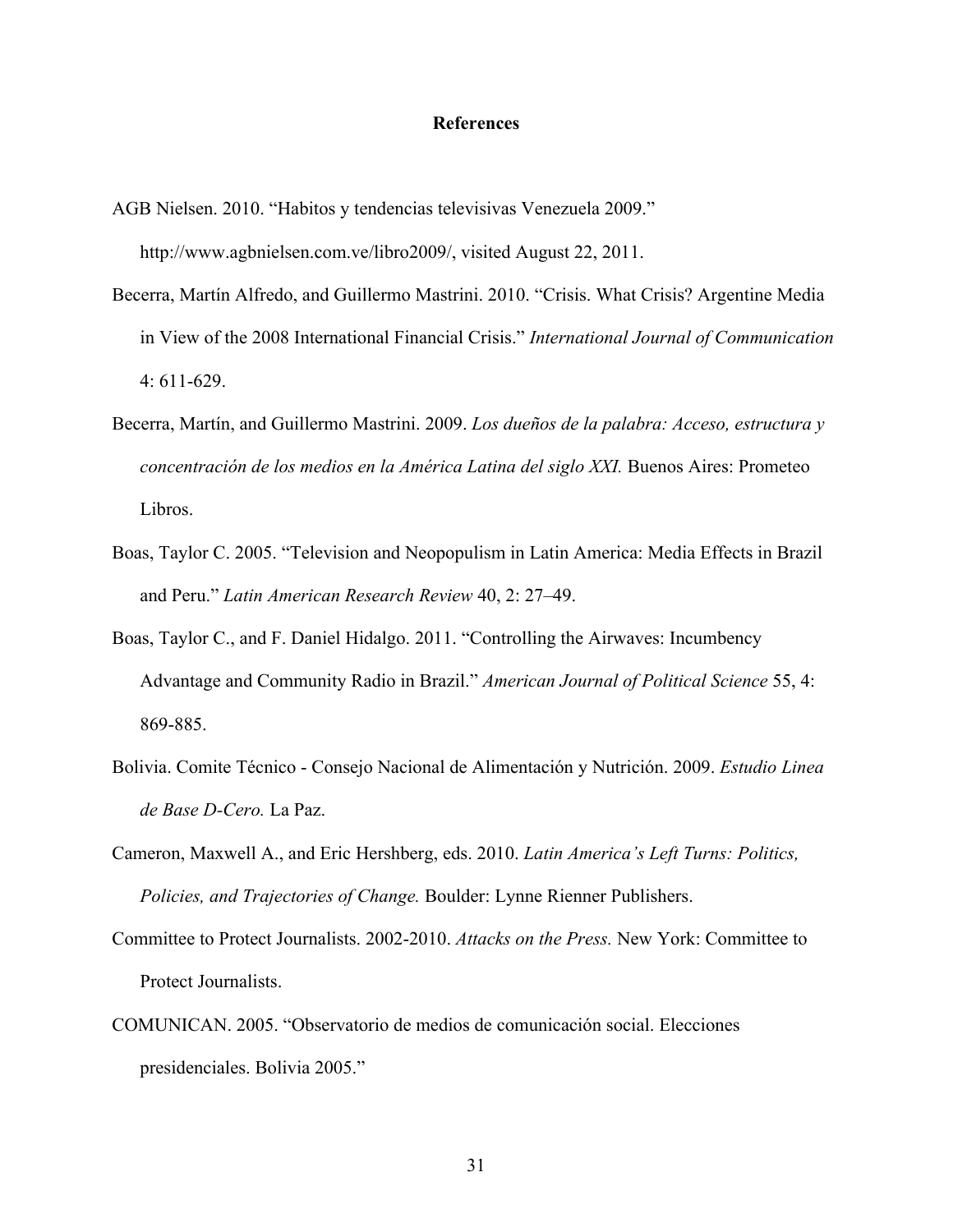http://www.observatoriodemedios.org.ve/docs/investigacion\_bolivia.doc, visited August 22, 2011.

- COMUNICAN. 2006. "Monitoreo de los principales medios de comunicación social de alcance nacional: Chile. Elección presidencial 2006, segunda votación." http://www.observatoriodemedios.org.ve/docs/elecciones\_2006.doc.
- Conaghan, Catherine M. 2005. *Fujimori's Peru: Deception in the Public Sphere.* Pittsburgh: University of Pittsburgh Press.
- Dinatale, Martín, and Alejandra Gallo. 2009. *Luz, Cámara… ¡Gobiernen! Nuevos Paradigmas de la comunicación presidencial en América Latina.* Buenos Aires: Konrad Adenauer Stiftung.
- Donos da Mídia. 2008. "Comunicação e politicos."

http://donosdamidia.com.br/levantamento/politicos, visited August 22, 2011.

Doxa. 2002. "Eleições 2002." http://doxa.iesp.uerj.br/eleicoes2002.htm, visited January 1, 2012.

Doxa. 2006. "Eleições 2006." http://doxa.iesp.uerj.br/eleicoes2006.htm, visited January 1, 2012.

Freedom House. 2002-2010. *Freedom of the Press.* New York: Freedom House.

Fuenzalida, Valerio, and Pablo Julio, eds. 2011. *Quinto Informe Obitel Chile.* Santiago: Facultad de Comunicaciones, Pontificia Universidad Católica de Chile.

G2Mi. 2011. "Media Sector Data." London: Heernet Ventures Limited.

González-Rodríguez, Gustavo. 2008. "The Media in Chile: The Restoration of Democracy and the Subsequent Concentration of Media Ownership." In Jairo Lugo-Ocando, ed., *The Media in Latin America.* New York: Open University Press.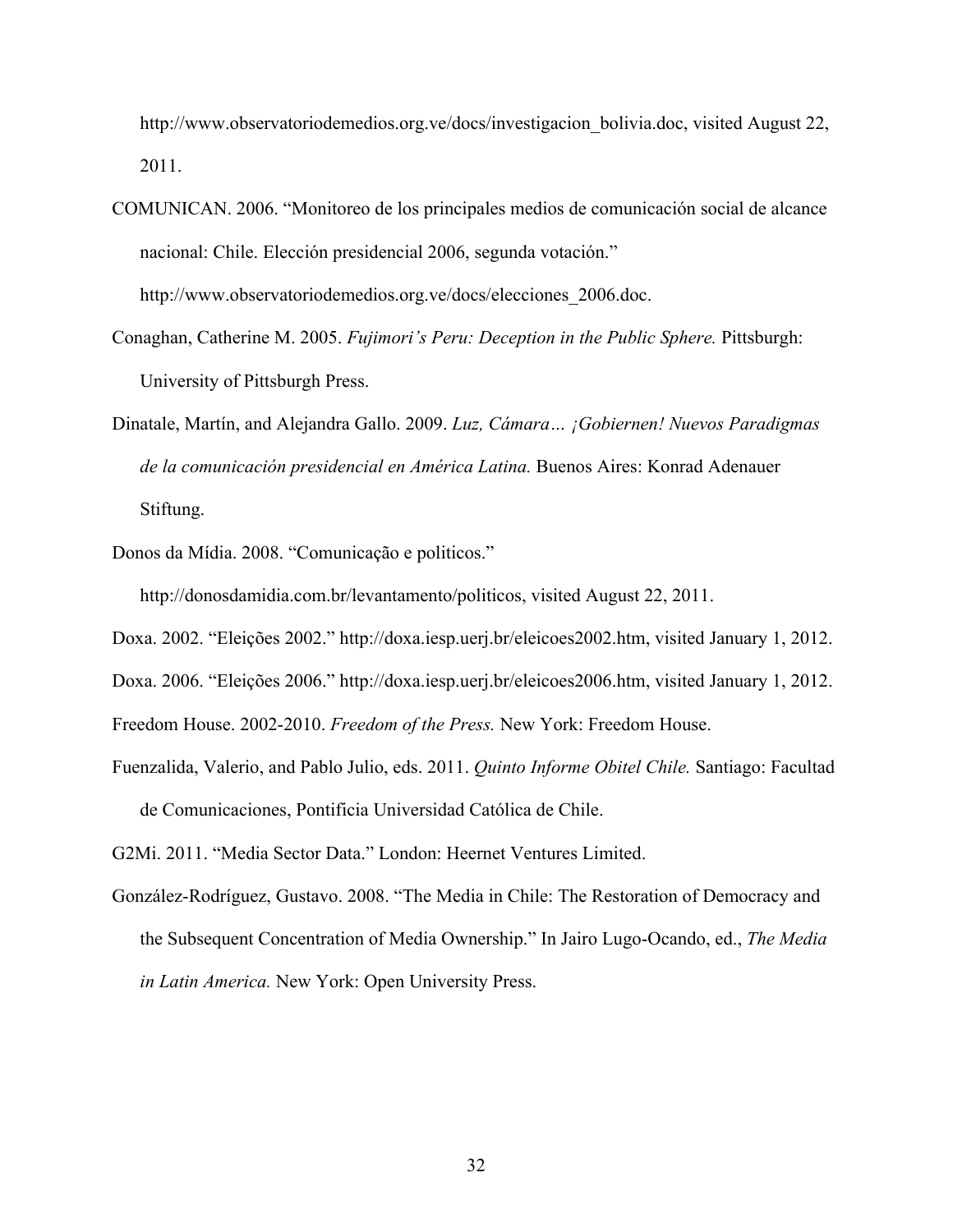Grupo Radio Centro. 2011. Reporte Anual.

http://radiocentro.com.mx/grc/grccorp.nsf/9206A7A3646FE97C862578B600600BE1/\$File/ RepAnualGRC2010.zip, visited August 22, 2011.

- Hawkins, Eliza Tanner. 2003. "Conflict and the Mass Media in Chávez's Venezuela." Paper presented at the International Congress of the Latin American Studies Association, Dallas, March 27-29.
- Hirmas, María Eugenia. 1993. "The Chilean Case: Television in the 1988 Plebiscite." In Thomas E. Skidmore, ed., *Television, Politics, and the Transition to Democracy in Latin America.*  Washington, D.C./Baltimore: Woodrow Wilson Center Press/Johns Hopkins University Press.
- Hughes, Sallie, and Chappell Lawson. 2004. "Propaganda and Crony Capitalism: Partisan Bias in Mexican Television News." *Latin American Research Review* 39, 3: 81–105.
- Hughes, Sallie, and Chappell Lawson. 2005. "The Barriers to Media Opening in Latin America." *Political Communication* 22: 9-25.
- IBOPE Colombia. 2008. "Rating y share canales."

http://www.ibope.com.co/ibope/ratingshare.htm, visited Nov. 21, 2008.

- IFE (Instituto Federal Electoral). 2006. "Análisis general de los resultados del monitoreo de noticias." http://www.ife.org.mx/documentos/proceso\_2005- 2006/docs/monitoreo\_noticiarios.pdf, visited August 22, 2011.
- Initiative. 2009. "Evolución Rating Canales Televisión." Newsletter 10, April-July. http://www.initiative.com.uy/newsletter/mailing/e10/img/pu/g5.gif, visited August 22, 2011.
- Lauría, Carlos, and Sauro González Rodríguez. 2006. "Radio Rage in Brazil." Report,

Committee to Protect Journalists.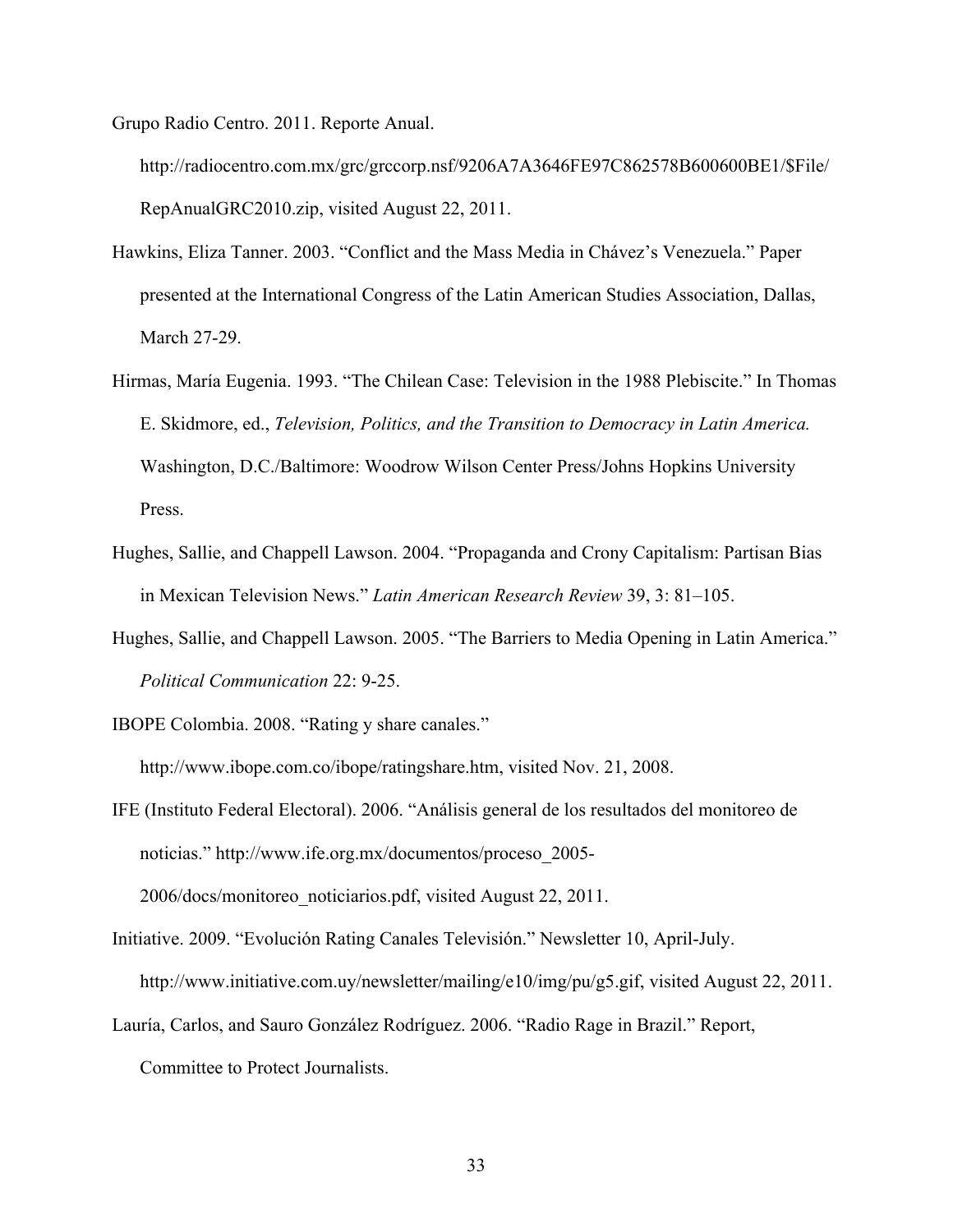- Lawson, Chappell. 2002. *Building the Fourth Estate: Democratization and the Rise of a Free Press in Mexico.* Berkeley: University of California Press.
- Lawson, Chappell. 2008. "Election Coverage in Mexico: Regulation Meets Crony Capitalism." In Lynda Lee Kaid and Jesper Strömbäck, eds., *Handbook of Election Coverage around the World.* New York: Routledge.
- Lawson, Chappell, and James A. McCann. 2005. "Television News, Mexico's 2000 Elections and Media Effects in Emerging Democracies." *British Journal of Political Science* 35: 1–30.
- Lawson, Chappell, and Sallie Hughes. 2005. "Latin America's Post-Authoritarian Media." In Rachel A. May and Andrew K. Milton, eds., *(Un)civil Societies: Human Rights and Democratic Transitions in Eastern Europe and Latin America.* Lanham, MD: Lexington Books.
- Leary, John Patrick. 2009. "TV Urgente: Urban Exclusion, Civil Society, and the Politics of Television in Venezuela." *Social Text* 99, 2: 25-53.
- Levitsky, Steven, and Kenneth M. Roberts, eds. 2011. *The Resurgence of the Latin American Left.* Baltimore: Johns Hopkins University Press.
- Lima, Venício A. de, and Cristiano Aguiar Lopes. 2007. *Coronelismo eletrônico de novo tipo (1999-2004).* [Brasília]: Observatório da Imprensa/ProJor.
- Lima, Venicio A. de. 1990. "Televisão e política: Hipótese sobre a eleição presidencial de 1989." *Comunicação e Política* 9, 11: 29–54.
- Lloreda, Oscar. 2007. "Televisión comunitaria en Venezuela: una Mirada en perspectiva." *Temas de comunicación* 14: 125-142.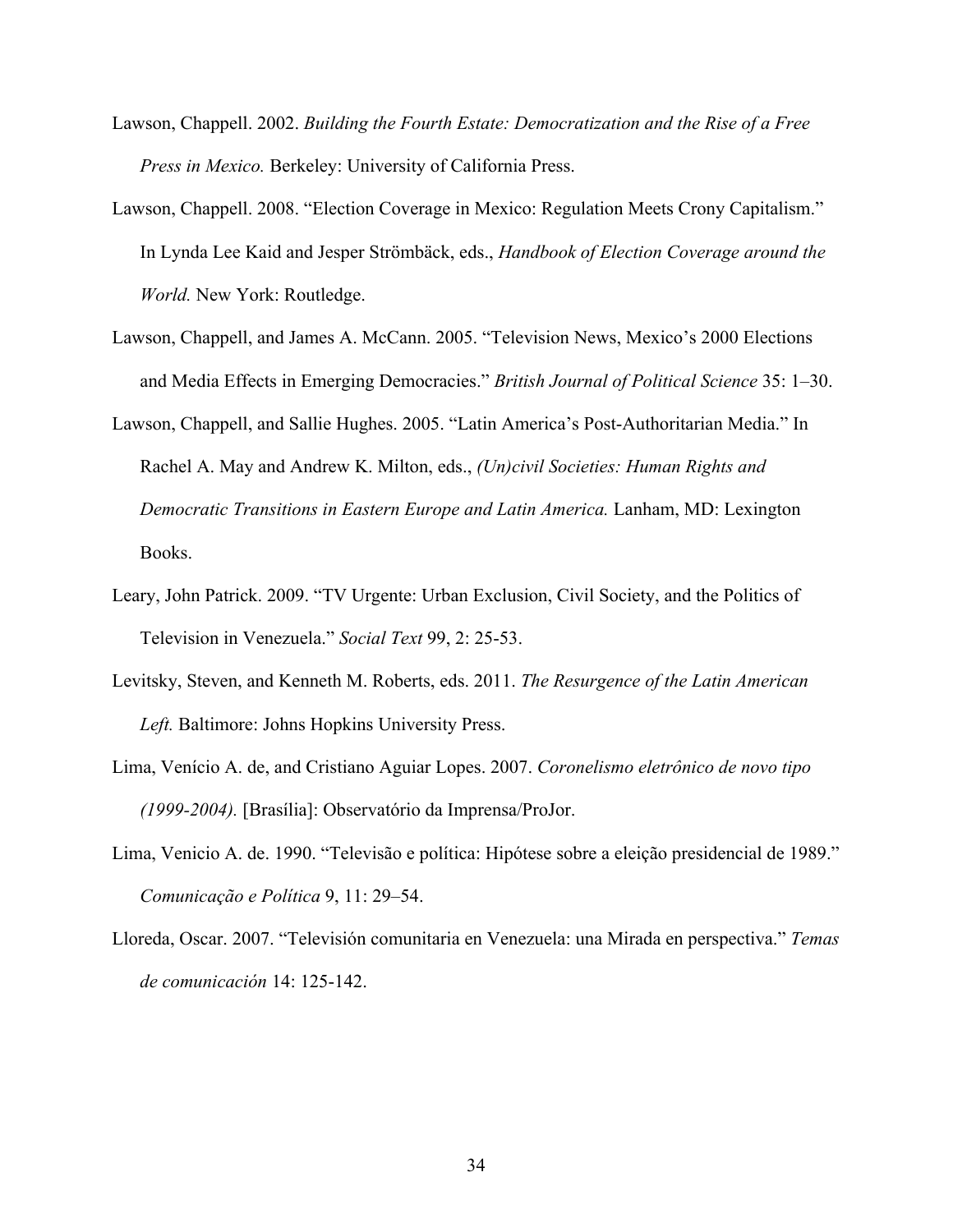- Martín, Juan Ramos. 2010. "De viejos y nuevos actores: Cambios en la estructura 'alterradiodifusora' boliviana." M.A. thesis, Instituto de Iberoamérica, Universidad de Salamanca.
- Massuchin, Michele Goulart, Camila Quesada Tavares, and Mariane Nava. 2011. "Produção jornalística em período eleitoral: O posicionamento da Folha de S. Paulo e Estado de São Paulo em 2010. Paper presented at GT–Impresso, VII Ciclo de Debates sobre Jornalismo, Curitiba, PR, Brazil, Nov. 9-11.
- Media Life. 2011. "This week's broadcast ratings."
	- http://www.medialifemagazine.com/artman2/publish/mediaByTheNumbers/This\_week\_s\_br oadcast ratings.asp, visited August 9, 2011.
- *Mídia Dados Brasil 2010.* São Paulo: Grupo de Mídia São Paulo.
- *Mídia Dados Brasil 2011.* São Paulo: Grupo de Mídia São Paulo.
- Miguel, Luis Felipe. 2000. "The Globo Television Network and the Election of 1998." *Latin American Perspectives* 27, 6: 65-84.
- Moen, Darrell Gene. 2009. "Public Access to Alternative/Critical Analysis: Community Media in Venezuela." *Hitotsubashi Journal of Social Studies* 41: 1-12.
- Murillo, Mario Alfonso. 2003. "Community Radio in Colombia: Civil Conflict, Popular Media and the Construction of a Public Sphere." *Journal of Radio Studies* 10, 1: 120-140.
- O'Donnell, Guillermo. 1993. "On the State, Democratization and Some Conceptual Problems: A Latin American View with Glances at Some Postcommunist Countries." *World Development* 21, 8: 1255-1369.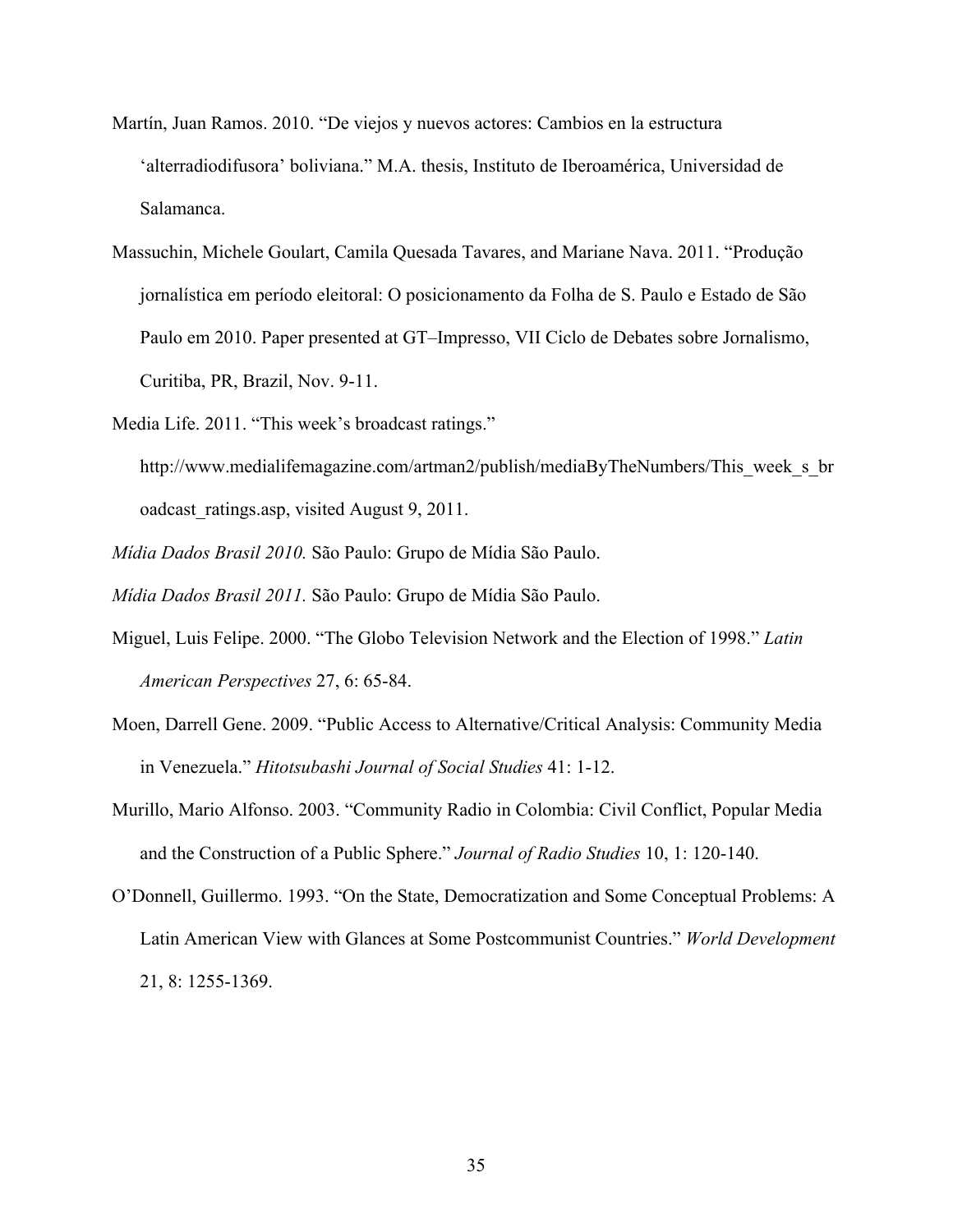Observatorio Global de Medios. 2004. "La información política en los principales medios de comunicación social de Caracas: Referéndum Presidencial 2004."

http://www.observatoriodemedios.org.ve/docs/informe\_i.doc, visited August 22, 2011.

Observatorio Global de Medios. 2009. "Los contenidos de opinión e información electoral en medios de comunicación social nacionales y regionales: Referendum enmienda constitucional, Venezuela 2009."

http://www.observatoriodemedios.org.ve/docs/Informa\_FINAL\_%202da%20version.pdf, visited August 22, 2011.

- Pontificia Universidad Católica Argentina. Instituto de Comunicación Social. 2007. "Elecciones a Presidente de la Nación , 28 de Octubre de 2007."
	- http://www.diariosobrediarios.com.ar/observatorio07-final/index.htm, visited October 20, 2007.
- Pontificia Universidad Católica Argentina. Instituto de Comunicación Social. 2011. "Observatorio Electoral 2011."
	- http://www.uca.edu.ar/uca/common/grupo82/files/nov\_2011\_ICOS-REPORTE-CAMPANA-PEN-2011-1.pdf, visited December 31, 2011.
- Porto, Mauro. 2012. *Media Power and Democratization in Brazil: TV Globo and the Dilemmas of Political Accountability.* New York: Routledge.
- Quenehen, Romulo. 2003. "A cobetura do JN e do JR durante as eleições 2002." Thesis, Universidade Tuiuti do Paraná.
- Radio Fides. 2011. "ATB Y UNITEL las redes televisivas preferidas en La Paz y El Alto." *Periódico Digital radiofides.com*, April 14.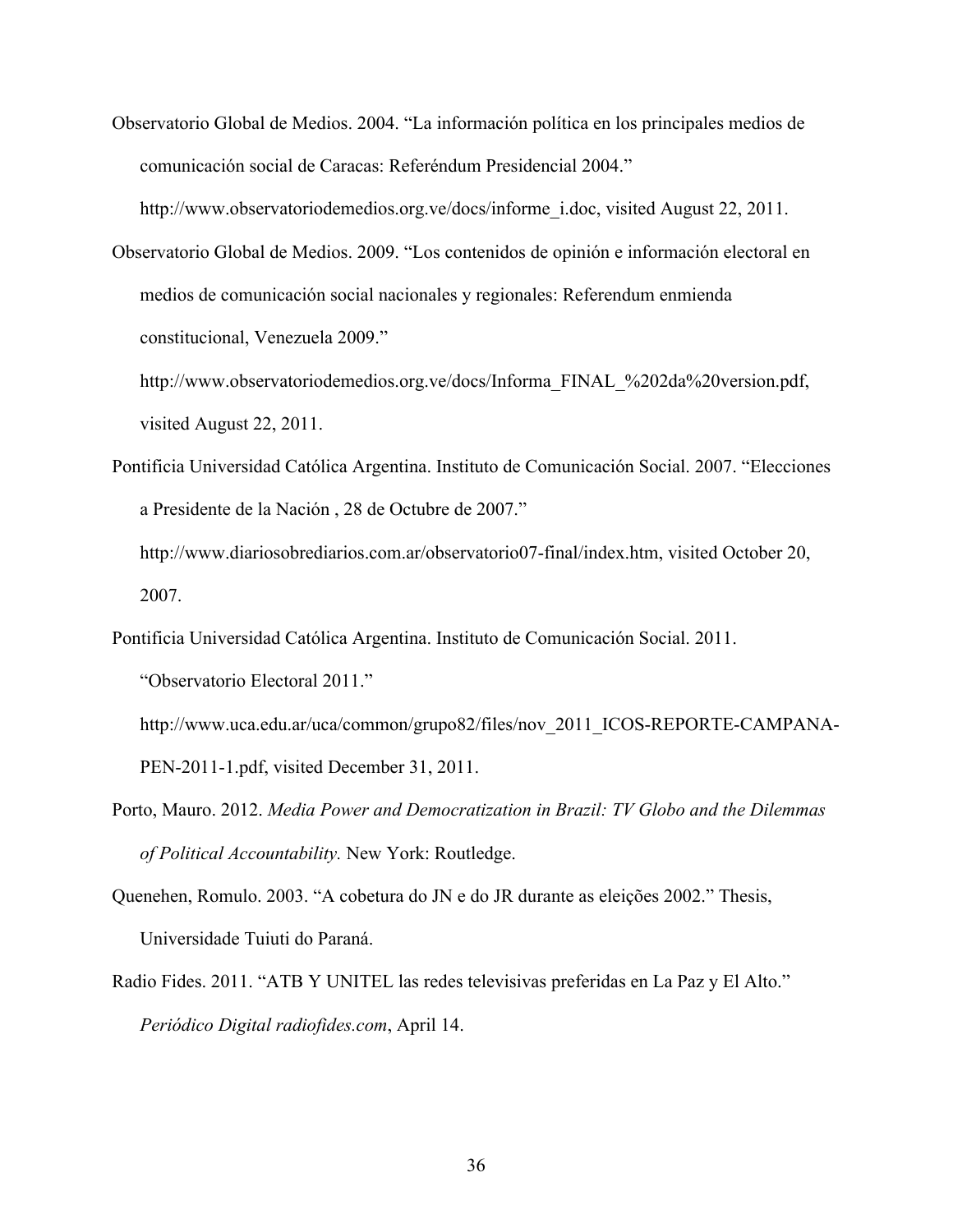Souza, Leonardo, and Felipe Seligman. 2009. "Grampo da PF indica que Sarney usou jornal e TV para atacar grupo de Lago." *Folha de São Paulo* February 9.

Television Bureau of Canada. 2011. "TV Basics 2010-2011."

http://www.tvb.ca/page\_files/pdf/InfoCentre/TVBasics.pdf, visited August 22, 2011.

- Tironi, Eugenio, and Guillermo Sunkel. 2000. "The Modernization of Communications: The Media in the Transition to Democracy in Chile." In Richard Gunther and Anthony Mughan, eds., *Democracy and the Media: A Comparative Perspective.* New York: Cambridge University Press.
- Torrico, Erick, and Vania Sandoval. 2011. "Cómo elegir con los medios o qué medio elegir: Los medios en la política y las elecciones bolivianas." In *Medios y elecciones en América Latina 2009 – 2011*. Bogotá, Colombia: Centro de Competencia en Comunicación para América Latina, Friedrich Ebert Stiftung.
- Transparencia. 2011a. "¿De qué se ocupo la prensa escrita durante dos meses de campaña?" *Datos Electorales* 8 (April 19).
- Transparencia. 2011b. "¿De qué se ocupó la radio limeña en dos meses de campaña?" *Datos Electorales* 10 (May 30).
- Transparencia. 2011c. "¿De qué se ocupó la televisión de señal abierta en dos meses de campaña?" *Datos Electorales* 9 (May 25).
- United States. Department of State. 2002-2010. *Country Reports on Human Rights Practices.* Washington, D.C.: Government Printing Office.
- Waisbord, Silvio. 2008. "Press and the public sphere in contemporary Latin America." Paper presented at the Harvard-World Bank Workshop, Cambridge, MA, May 29-31.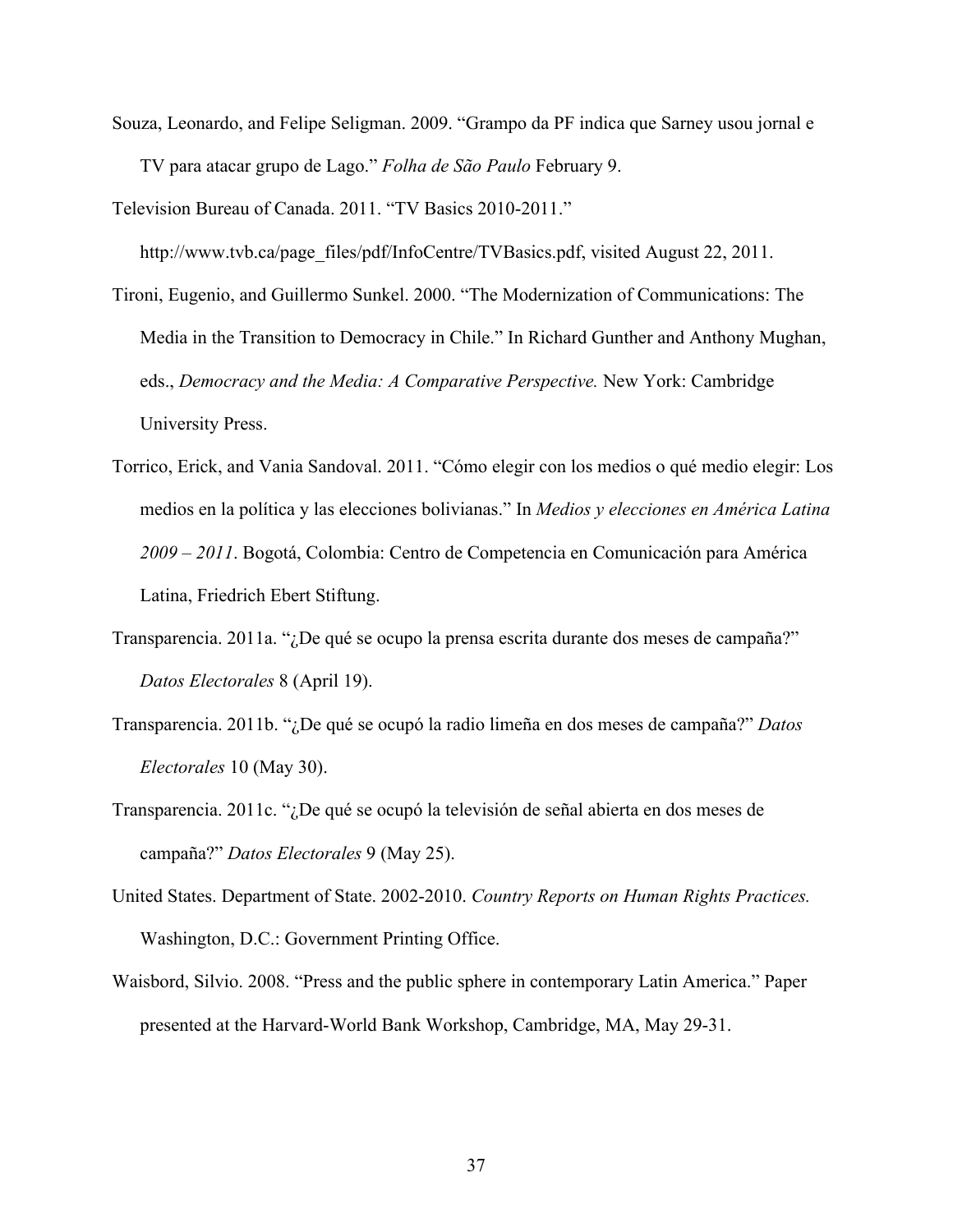- Waisbord, Silvio. 2010. "All-Out Media War: It's *Clarín* vs. the Kirchners, and journalism will be the loser." *Columbia Journalism Review* September/October.
- Weyland, Kurt, Raúl L. Madrid, and Wendy Hunter, eds. 2010. *Leftist Governments in Latin America: Successes and Shortcomings.* New York: Cambridge University Press.
- Wilpert, Gregory. 2007. "RCTV and Freedom of Speech in Venezuela." Znet. http://www.zcommunications.org/rctv-and-freedom-of-speech-in-venezuela-by-gregorywilpert.
- World Association of Newspapers. 2010. *World Press Trends.* Paris: International Federation of Newspaper Publishers.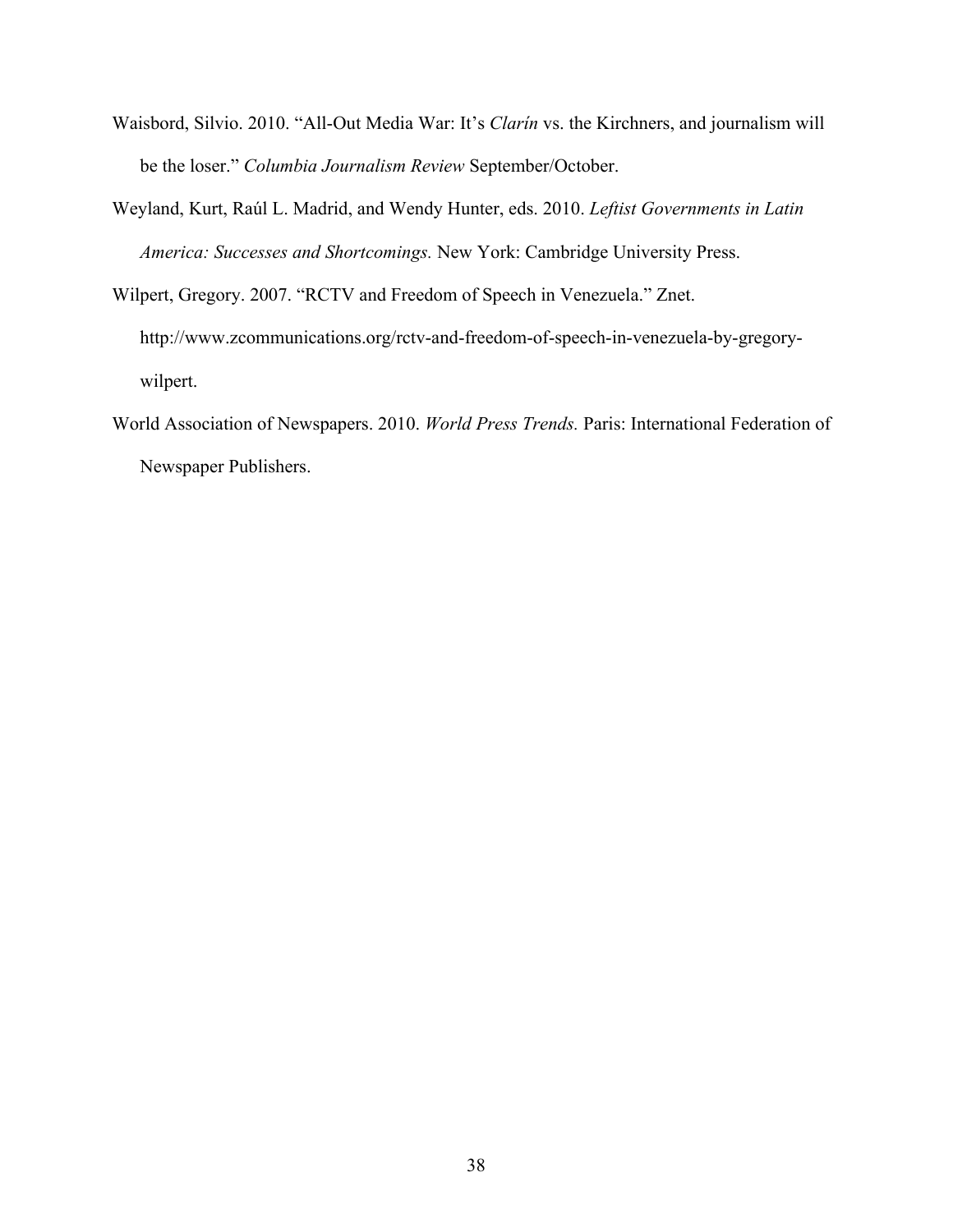#### **Notes**

For helpful comments on previous drafts, I am grateful to Jorge Domínguez, Shannon O'Neill, Mauro Porto, and participants in the Constructing Democratic Governance Workshop. Thanks to Dominic Zarecki for research assistance.

 $<sup>1</sup>$  The more typical English rendering is "fourth estate," a phrase attributed to Edmund Burke.</sup> <sup>2</sup> Audience share data are from Nielsen (U.S.), AGB Nielsen (Venezuela), BBM (Canada), and IBOPE (all others), as cited in *Mídia Dados Brasil 2011*; G2Mi 2011; Fuenzalida and Julio 2011; IBOPE Colombia 2008; AGB Nielsen 2010; Initiative 2009; Media Life 2011; and Television Bureau of Canada 2011. Audience share measurement via set-top boxes is not done in Bolivia. Bolivian networks listed in Table 2 are those mentioned as most-watched network by more than 5% of La Paz respondents in Radio Fides's (2011) survey.

<sup>3</sup> Calculated based on data in Grupo Radio Centro 2011: 24. National data for radio are not available.

<sup>4</sup> The Azcárraga Trust owns 30% of voting shares (classes A and B) in Televisa, and 15.5% of all shares (http://www.televisa.com/inversionistas-espanol/preguntas-frecuentes/160420/preguntasfrecuentes-televisa-inversionistas-espanol, visited August 16, 2011).

 $<sup>5</sup>$  The SIN's extralegal actions include bombing a local television station, wiretapping journalists,</sup> and most notoriously, paying massive bribes to media owners in exchange for editorial control over political content. The legal system was also used, e.g., by stripping a critical television station owner of his Peruvian citizenship in order to divest him of his shares.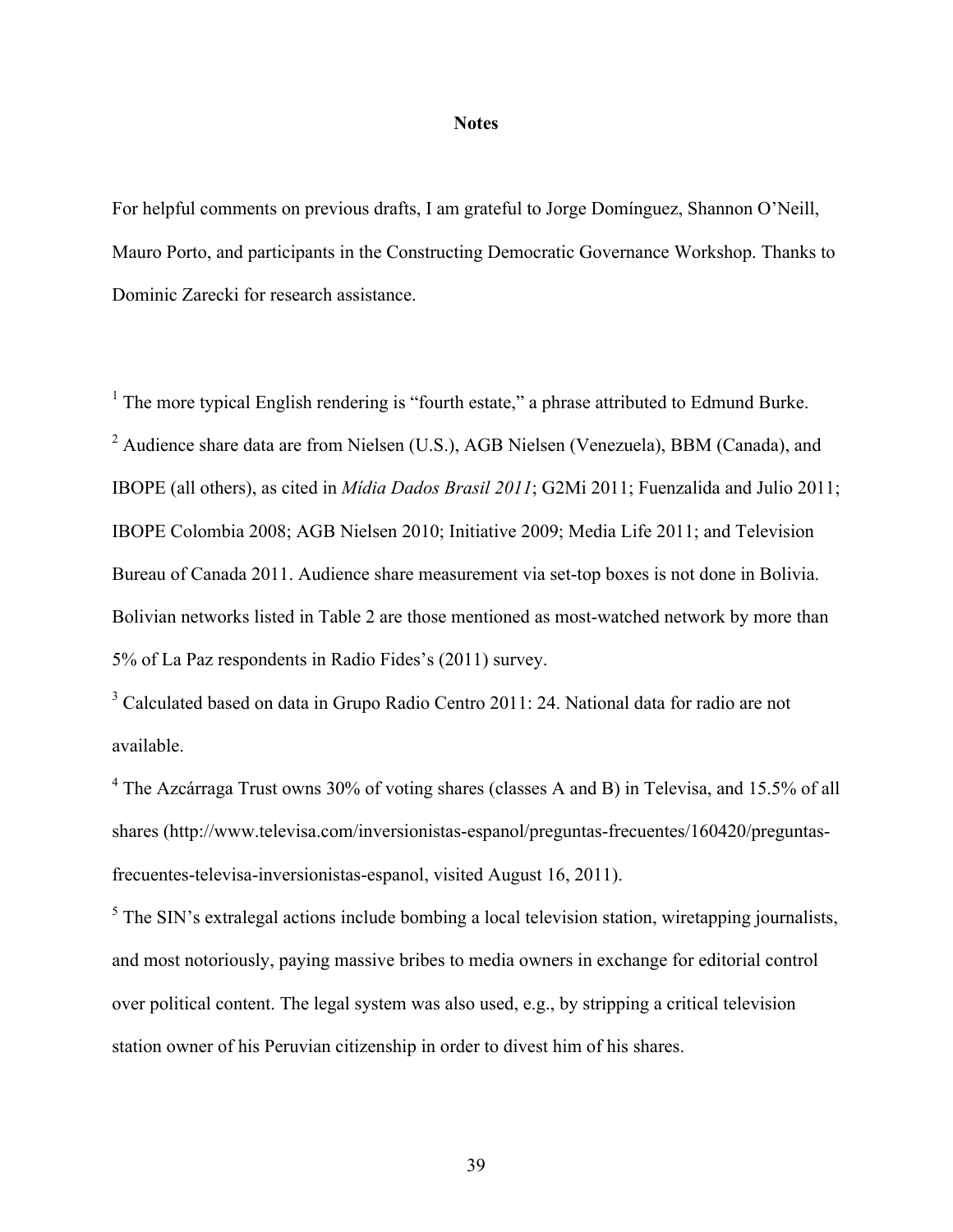<sup>6</sup> In this section, I refer to Hugo Chávez, Evo Morales, and Cristina Fernández de Kirchner as populists based primarily on their rhetoric and political tactics. Typological schemes that look primarily at political organization tend to place them in different categories (e.g., Levitsky and Roberts 2011).

 $\sigma$  Comparisons among these individual studies should be taken with the caveat that they were conducted by a variety of scholars and monitoring organizations and employ different methodologies and samples of news content.

 $8$  Data from the 2009 content analysis were not complete enough to compute the net positive differential.

 $9^9$  Compared to his post-election political stance, López Obrador was much more moderate during the 2006 campaign, so in that sense he fits with the Chilean and Brazilian left-wing candidates.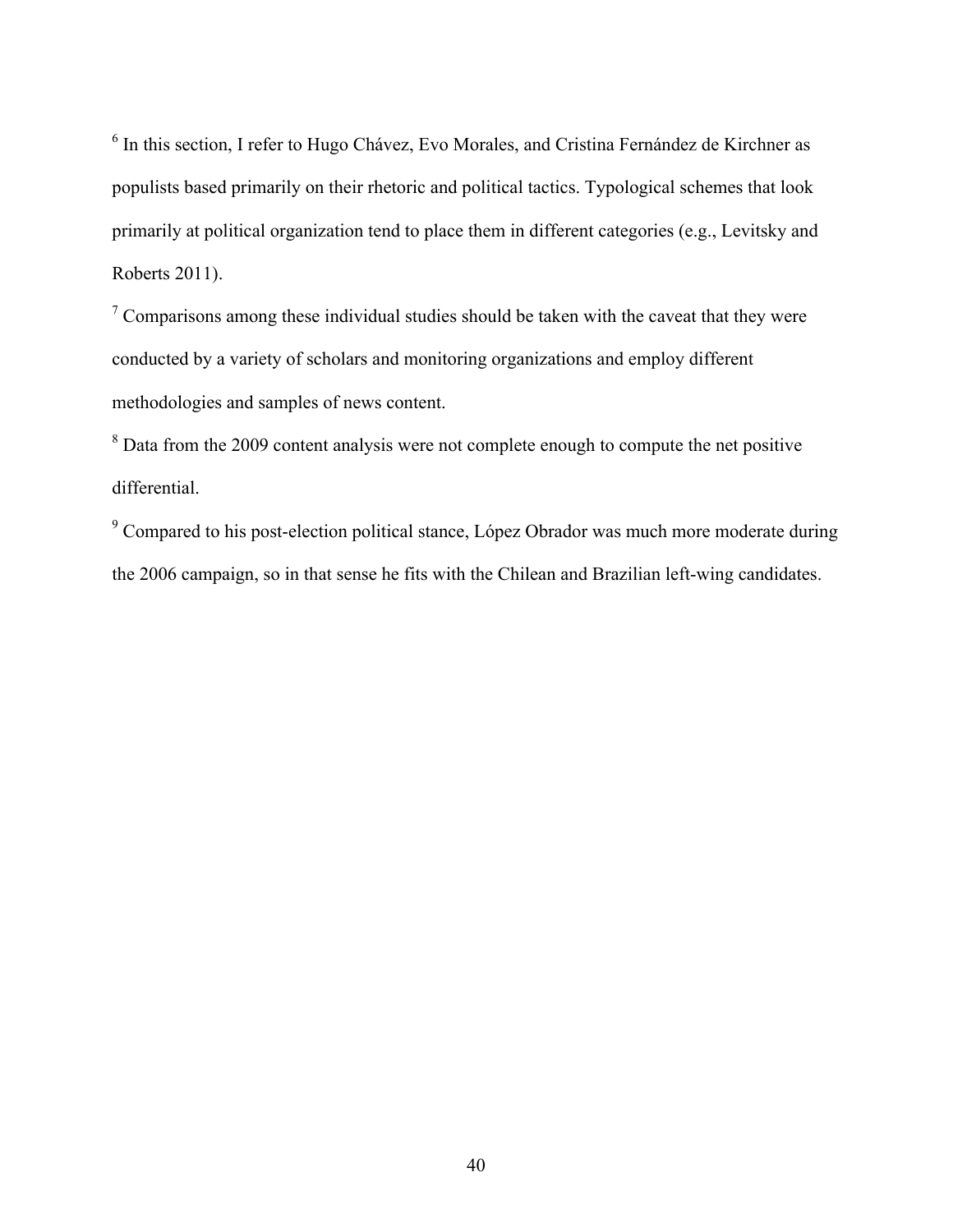|                | <b>Penetration (Percent)</b> |       |                  | <b>Information Source (Percent)</b> |       |                  |  |
|----------------|------------------------------|-------|------------------|-------------------------------------|-------|------------------|--|
| Country        | <b>Television</b>            | Radio | <b>Newspaper</b> | <b>Television</b>                   | Radio | <b>Newspaper</b> |  |
|                |                              |       |                  |                                     |       |                  |  |
| Argentina      | 98.0                         | 76.0  | 5.0              | 72.8                                | 8.0   | 6.3              |  |
| <b>Bolivia</b> | 67.3                         | 82.4  | 2.5              | 78.9                                | 15.6  | 3.1              |  |
| <b>Brazil</b>  | 94.0                         | 91.4  | 6.2              | 73.8                                | 2.4   | 10.4             |  |
| Chile          | 99.8                         | 95.0  | 5.9              | 78.5                                | 2.3   | 6.5              |  |
| Colombia       | 99.3                         | 71.0  | 4.8              | 88.0                                | 5.6   | 1.2              |  |
| Mexico         | 98.0                         | 57.0  | 6.8              | 82.4                                | 4.6   | 5.2              |  |
| Peru           | 75.0                         | 82.0  |                  | 78.3                                | 11.0  | 6.4              |  |
| Venezuela      | 98.0                         | 66.0  | 10.5             | 64.3                                | 1.0   | 26.5             |  |

# **Table 1: Media Penetration and Use as an Information Source**

NOTE: Penetration figures for television and radio are percent of homes owning the device, from *Mídia Dados Brasil 2010* and Bolivia 2009. Newspaper penetration figures are average circulation per hundred adults, from World Association of Newspapers 2010. Information source figures, from the 2010 wave of the AmericasBarometer, are responses to the question "what is your main source of information about the country's situation?"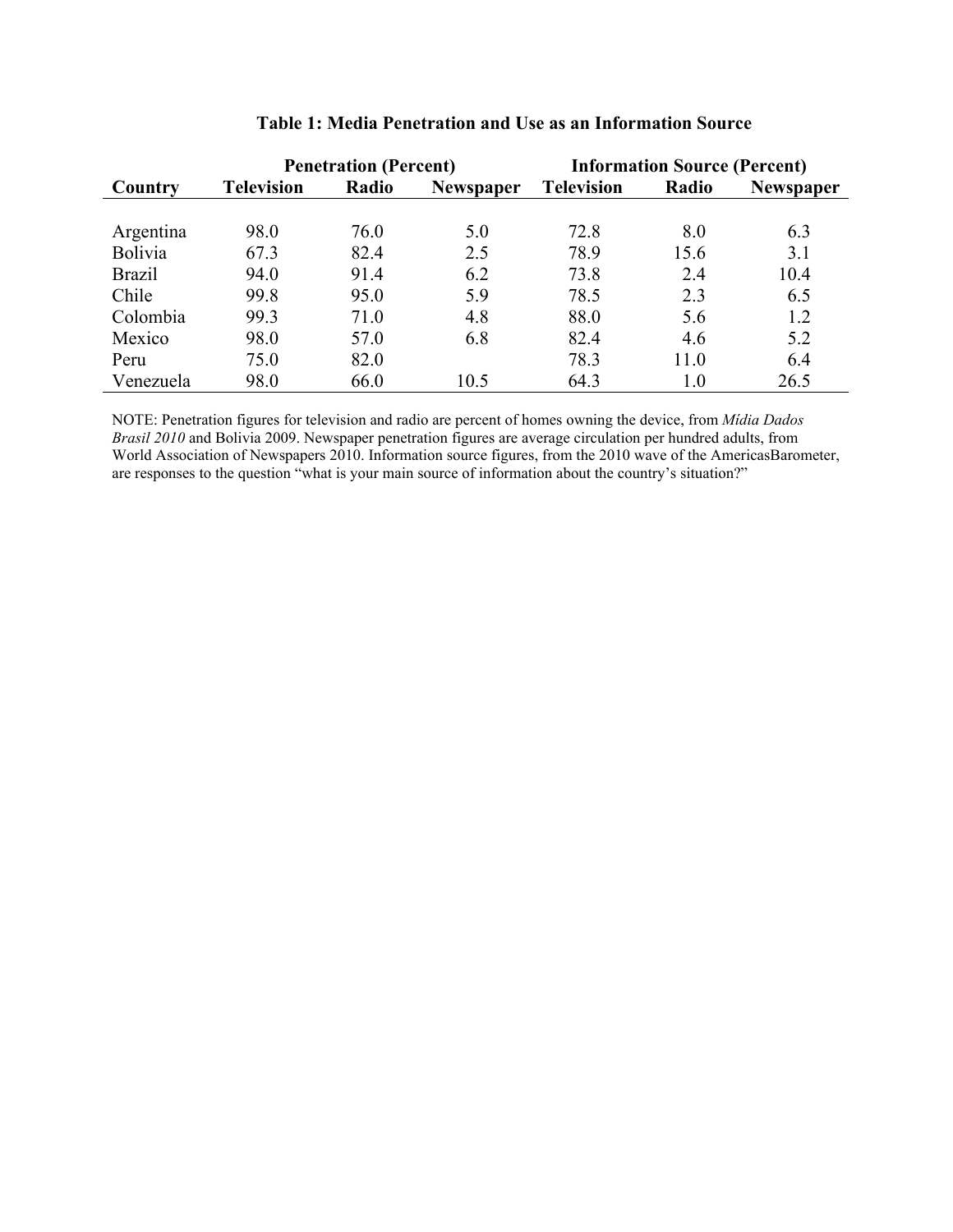| Network (Parent)                                                                                               | Audience (%)         | Majority traded | Politician owned | Foreign owned           | Network (Parent)                                                                                         | Audience (%)              | Majority traded                      | Politician owned | Foreign owned |
|----------------------------------------------------------------------------------------------------------------|----------------------|-----------------|------------------|-------------------------|----------------------------------------------------------------------------------------------------------|---------------------------|--------------------------------------|------------------|---------------|
| <b>Argentina: HHI 2502</b><br>Canal 13 (Grupo Clarín)<br>Telefe (Telefónica)<br>Canal 9 (Albavisión)           | 32<br>32<br>18       | $\sqrt{ }$      |                  | $\sqrt{ }$<br>$\sqrt{}$ | <b>Mexico: HHI 4253</b><br>Televisa<br>TV Azteca                                                         | 57<br>28                  | $\sqrt{ }$                           |                  |               |
| América TV<br>Canal 7 (State)                                                                                  | 12<br>$\overline{7}$ |                 |                  |                         | <b>Peru: HHI 2350</b><br>América (Plural TV)<br>ATV (Albavisión)                                         | 37<br>23                  |                                      |                  |               |
| <b>Bolivia</b><br><b>ATB</b><br>Unitel (Grupo Monasterio)                                                      |                      |                 | $\sqrt{}$        |                         | Frecuencia Latina<br>Global (Albavisión)<br>Panamericana (Telespectra)                                   | 19<br>8<br>$\overline{7}$ |                                      |                  |               |
| Red Uno (Grupo Kujlis)<br>Bolivisión (Albavisión)<br>Red PAT                                                   |                      |                 |                  | $\sqrt{}$               | Venezuela: HHI 2835<br>Venevisión (Grupo Cisneros)                                                       | 47                        |                                      |                  |               |
| <b>Brazil: HHI 2904</b><br><b>TV</b> Globo                                                                     | 47                   |                 |                  |                         | Televén (Camero Comunic.)<br>VTV (State)<br>Globovisión                                                  | 22<br>$\tau$<br>6         |                                      |                  |               |
| TV Record<br>SBT (Grupo Silvio Santos)<br><b>Bandeirantes</b>                                                  | 18<br>14<br>6        |                 |                  |                         | <b>United States: HHI 1745</b><br>CBS (Nat'l Amusements)                                                 | 25                        |                                      |                  |               |
| <b>Chile: HHI 2067</b><br>Televisión Nacional (State)<br>Megavisión (Grupo Claro)<br>Chilevisión (Time Warner) | 25<br>24<br>23       | $\sqrt{}$       |                  | $\sqrt{ }$              | Fox (News Corporation)<br>ABC (Disney)<br>NBC (Comcast/GE)<br>Univisión (Broadcasting<br>Media Partners) | 19<br>19<br>16<br>7       | $\sqrt{ }$<br>$\sqrt{}$<br>$\sqrt{}$ |                  |               |
| Canal 13 (Grupo Luksic/<br>Universidad Católica)<br>La Red (Albavisión)                                        | 18<br>6              |                 |                  | $\sqrt{ }$              | Canada: HHI 1700<br>CTV (Bell Canada)<br>TVA (Quebecor)                                                  | 26<br>17                  | $\sqrt{ }$<br>$\sqrt{ }$             |                  |               |
| Colombia: HHI 3898<br>RCN (Grupo Ardila Lülle)<br>Caracol (Grupo Santo<br>Domingo)                             | 45<br>44             |                 |                  |                         | Global (Shaw Comm.)<br>CBC (State)<br>Radio Canada (State)                                               | 15<br>13<br>9             | $\sqrt{ }$                           |                  |               |

# **Table 2: Audience Share and Ownership of Broadcast Television in the Americas**

NOTE: HHI = Herfindahl-Hirschman Index. Networks with more than 5% audience share are listed, but shares for all available networks were used to calculate the HHI. "Majority traded" means that the parent corporation is listed on a public stock exchange and insiders do not own more than 50% of all shares or all voting shares. Ownership data are based on annual reports, public disclosure data, and Internet research. See text for audience share data sources.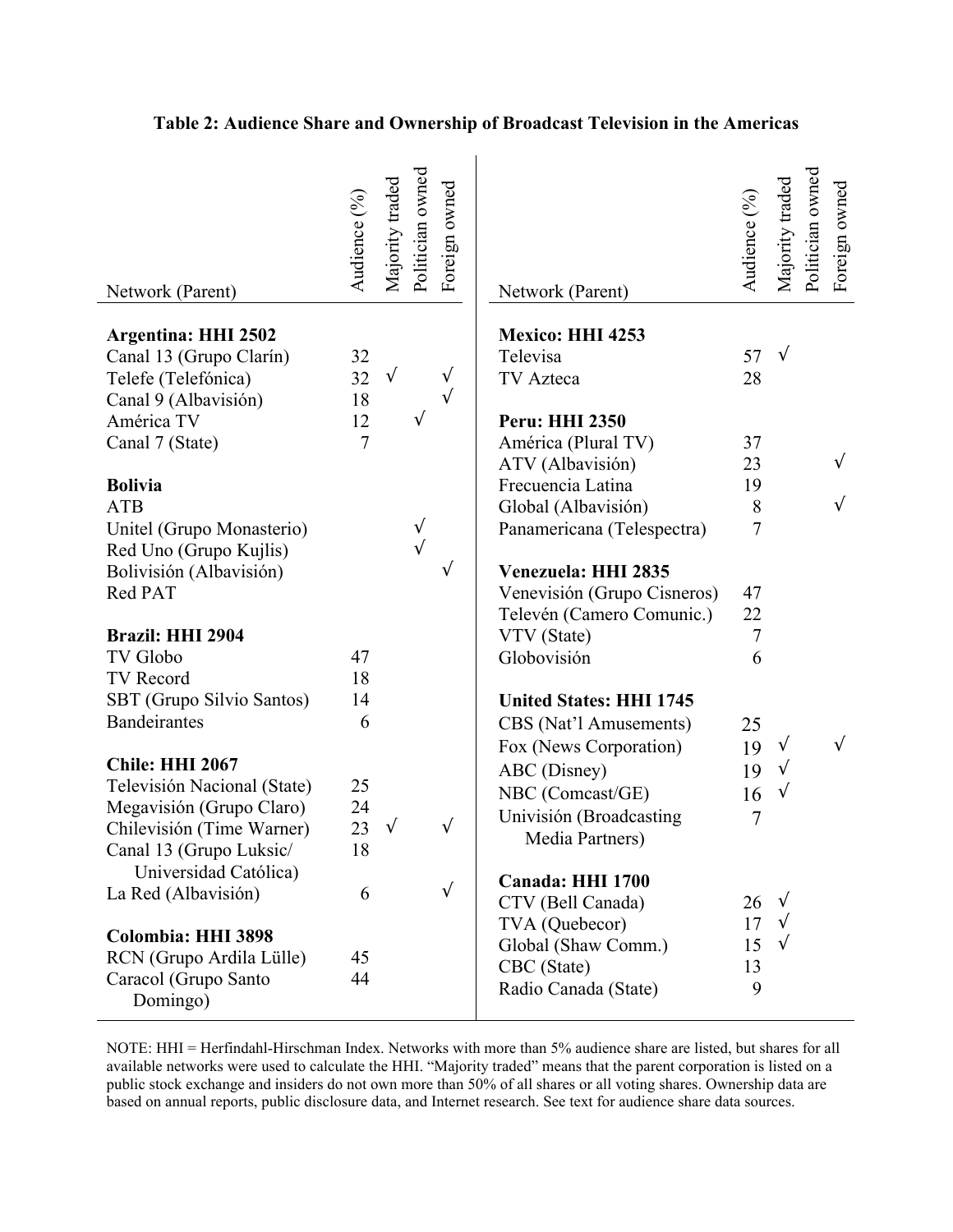# **Figure 1: Government Actions Against the Media in Latin America**



year

year